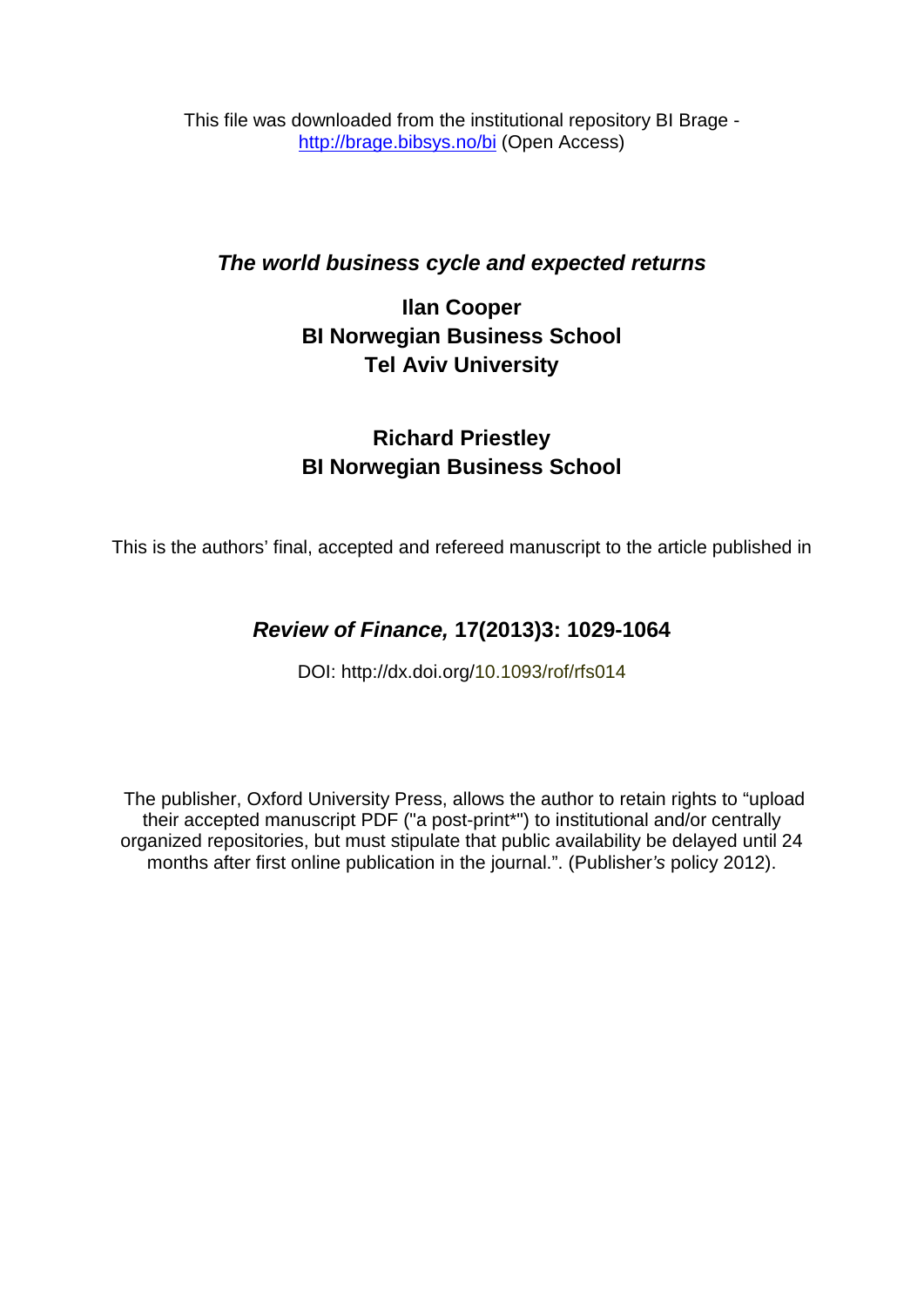## The World Business Cycle and Expected Returns

Ilan Cooper<sup>1</sup> and Richard Priestley<sup>2</sup>

Abstract. We study the predictability of stock returns using a pure macroeconomic measure of the world business cycle, namely the world's capital to output ratio. This variable tracks variation in expected stock returns in a group of the major industrial economies in the presence of world nancial market based predictor variables. The world's capital to output ratio exhibits strong out-of-sample predictive power in almost all countries studied. This is in contrast to financial market based variables that almost never have out-of-sample forecasting power. Using the stock return predictability that we uncover, we find that international versions of conditional asset pricing models perform well. The world capital to output ratio also predicts bond returns, interest rate changes and credit spreads. The results highlight the importance of world business conditions for financial markets.

JEL Classification: G12, G15, G17

## 1. Introduction

Recent evidence suggests that increased product and financial market integration has led to a convergence in business cycles across countries. For example, Lumsdaine and Prasad (2003) identify a world business cycle along with evidence that macroeconomic 
uctuations across countries have been increasingly linked since 1973. Imbs (2006) shows that correlations in GDP fluctuations across countries rise with financial market integration. Artis and Hoffmann (2008) examine the business cycle of OECD countries and find that country specific factors become less important as globalization takes place. As financial markets have globalized and become more integrated, we expect that international, rather than country specic, measures of business conditions determine at least some of the variation in local expected stock returns and fixed income returns. While some of the current empirical evidence on international asset pricing does not support the notion of fully integrated markets, following the increased convergence of business cycles, it seems appropriate and timely to examine the relationship between expected returns and a production-based, as opposed to financial-based, measure of the world business  $cycle<sup>1</sup>$ 

We express our gratitude to Christian Heyerdahl-Larson, an anonymous referee and Micheal Brandt (Editor) for comments that helped us to improve the paper. We thank Kelly Mantagos for excellent research assistance.

<sup>1</sup> Erb, Harvey, and Viskanta (1995, 1996) and Harvey (2000) show that country-level credit rating, variance, and co-skewness are highly signicant explanatory variables in local market returns. Karolyi and Stulz (2003), Bekaert, Harvey, and Lundblad (2007),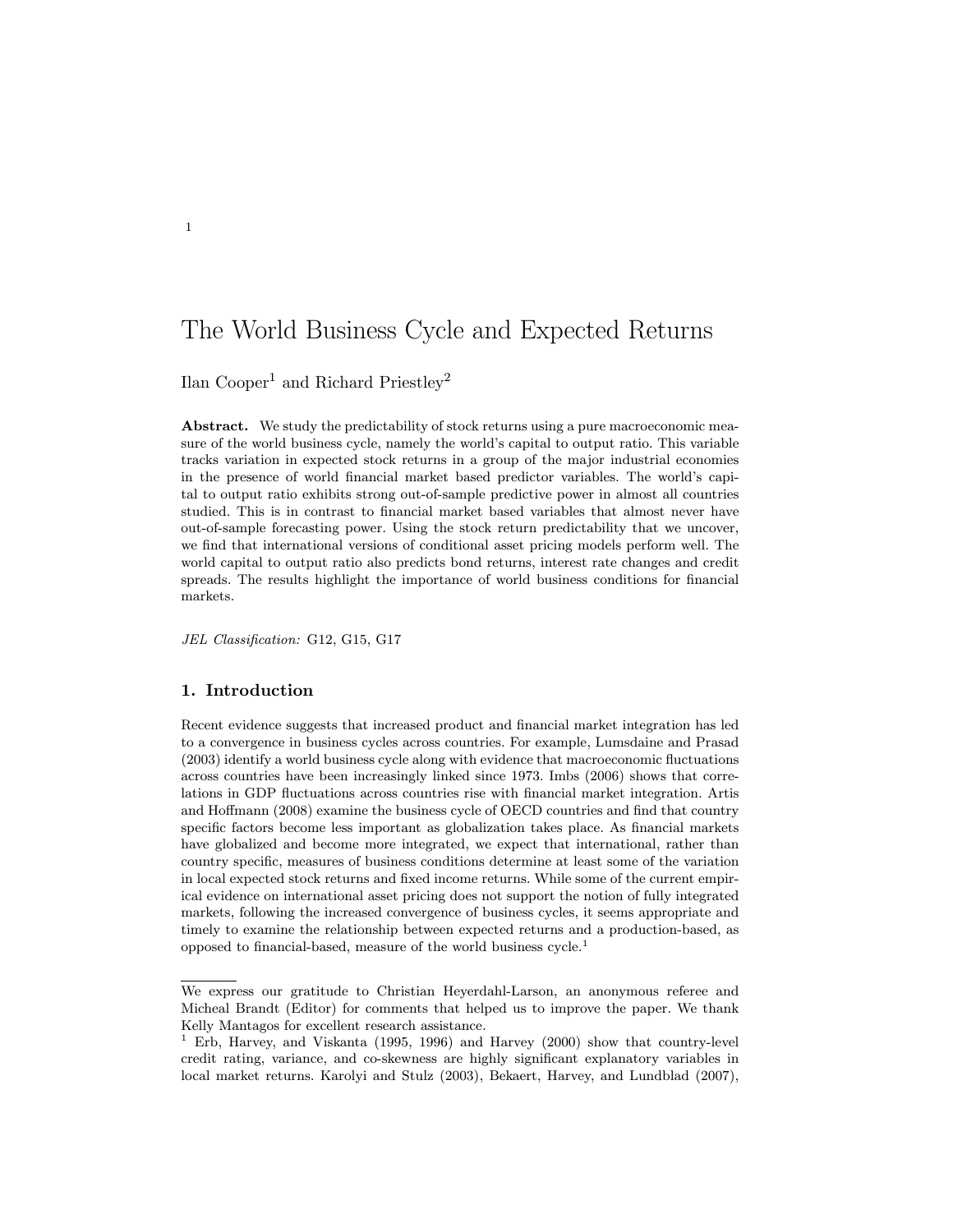## **2** ILAN COOPER AND RICHARD PRIESTLEY

Evidence on the predictability of stock returns in international markets and, particularly, by common predictor variables, is rather scarce, as the vast majority of evidence regarding the time variation in expected returns is based on findings regarding the predictability of U.S. stock returns using U.S. financial market based predictor variables. Ang and Bekaert (2007) provide evidence regarding the predictability of returns in four developed stock markets using local versions of the dividend yield and the risk free rate. Rangvid (2006) explores the predictability of returns across developed countries stock markets using country specific GDP scaled by price. Cooper and Priestley (2009) find that country specic measures of the output gap are predictors of country excess stock returns in the G7 countries. Notable exceptions that look at predictability using a common set of financial market based variables, as opposed to local country ones, are Harvey (1991, 1995), Bekaert and Harvey (1995) and Dumas and Solnik (1995) who predict local stock returns with a common set of predictor variables that are, with the exception of the lagged world stock market return, U.S. based financial market variables.

The paper's contribution to the stock return predictability literature is to first introduce a new measure of the business cycle based on the production side of the economy which is measured as the ratio of capital stock to output. The second contribution is to focus on the in-sample predictability of asset returns in seven developed countries plus the world stock market index using this new production based measure of the business cycle at the world level which we define as the ratio of the world's capital stock to world output,  $\frac{k}{y}$  $\mu^w$ . The third contribution of the paper is to conduct an extensive set of out-of-sample tests using strictly data and parameter estimates that are known to investors at the time the forecasts are made. The reason we examine out-of-sample predictability is because Bossaerts and Hillion (1999) caution against making inferences about predictability using in-sample evidence based on findings that the dividend price ratio cannot predict outof-sample. Similarly, Goyal and Welch (2008) assess the out-of-sample predictability of U.S. stock returns for many variables suggested by the literature. They find that even though some of these variables have in-sample predictive power, they perform poorly outof-sample, particularly in the past three decades.

Our major findings regarding stock returns predictability are that our measure of the world business cycle is able to predict stock returns in the presence of the dividend price ratio of the world stock market and the world (U.S.) risk free rate. Of most interest are the out-of-sample tests which show that forecasts of returns based on  $\frac{k}{y}$  $\real^w$  that are more accurate than forecasts based on the historic mean in almost all countries. For example, using the predictability of returns based on  $\frac{k}{y}$  $\omega$ , in seven of the eight markets that we consider a mean variance investor would have earned on average a positive certainty equivalent wealth of between  $2\%$  and  $2.5\%$  per annum more than using the historic mean equity return, depending on the out-of-sample forecasting period. The world dividend price ratio and the risk free rate can almost never predict out-of-sample better than the historical average.<sup>2</sup>

The predictability of stock returns that we uncover using  $\frac{k}{y}$  $w$  has potential implications for conditional international asset pricing models. Therefore, our fourth contribution is

Bekaert, Hodrick, and Zhang (2009), Bekaert, Harvey, Lundblad, and Siegel (2011), Hou, Karolyi, and Kho (2011), and Lee (2011) also demonstrate the role for local factors.

<sup>&</sup>lt;sup>2</sup> We also consider whether country specific versions of  $\frac{k}{y}$  can predict stock returns. France and Italy are the only countries where we find in-sample predictability. In the out-of-sample tests there is no evidence of predictability for any of the countries.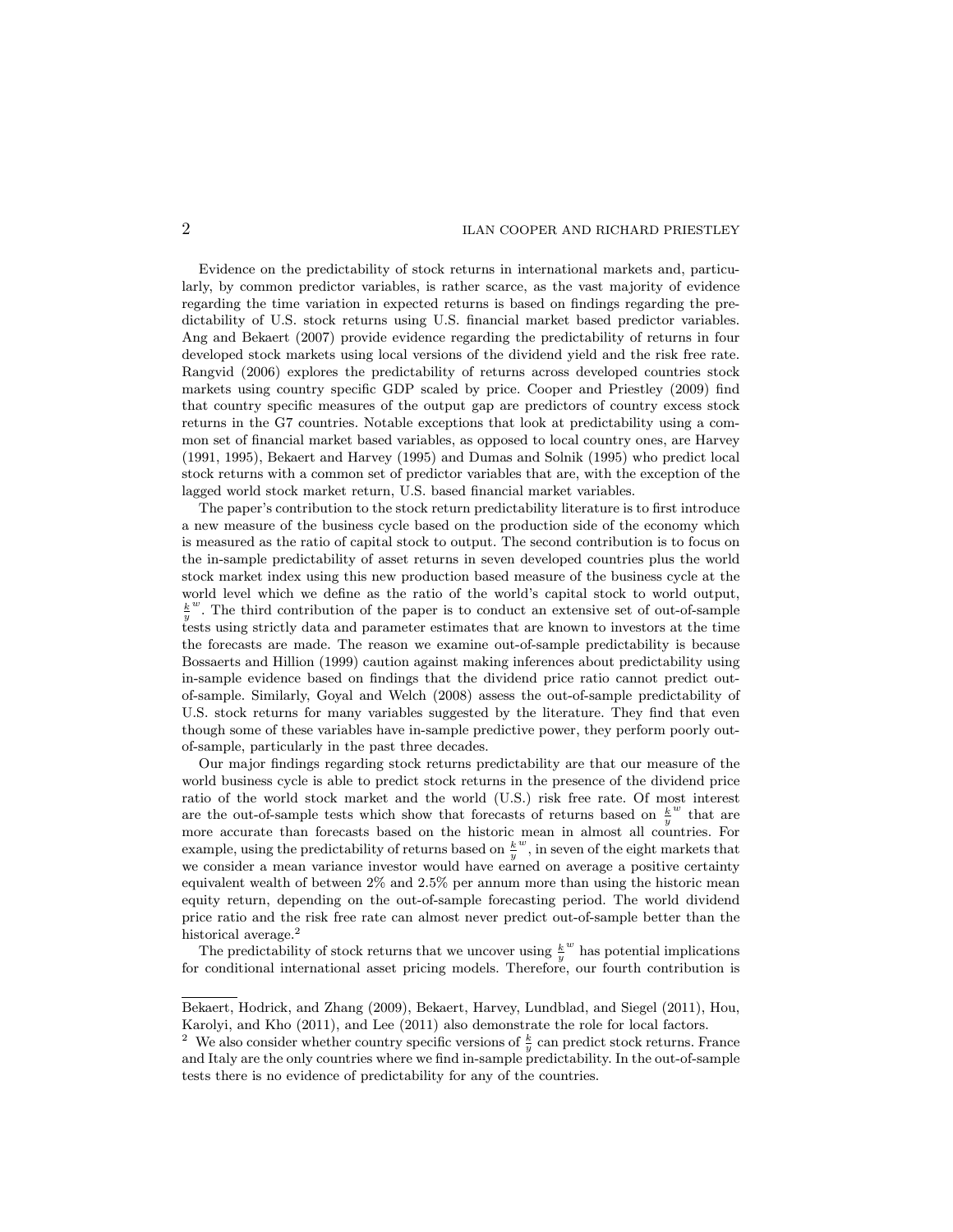to study several conditional asset pricing models. Using a cross-section of seven country level market returns and eight portfolios per country formed on high and low book-tomarket, cash-flow-to-price, dividend-to-price and earnings-to-price, we find that relative to unconditional models, scaling risk factors by conditioning information helps improve the description of the cross-section of returns. For example, scaling the return on the world market portfolio by  $\frac{k}{y}$ w improves the cross-sectional performance of the international CAPM. The Fama and French (1998) international risk factors, when scaled by  $\frac{k}{y}$  $\omega$  also produce higher cross sectional  $\overline{R}^2s$  than unconditional models and the plots of average realized and expected returns indicate that the pricing errors are smaller for conditional models than unconditional models.

In addition to examining stock return predictability using a measure of the international business cycle, we also contribute to the literature on the time variation in risk premia of fixed income securities. There is an established literature that points to the failure of the expectations hypothesis (see, for example, Fama and Bliss (1987), Campbell and Shiller (1991), and Cochrane and Piazzesi (2005)). In particular, the term spread or forward rates are able to forecast excess bond returns, a finding that is suggestive of a time-varying risk premium in the bond market. However, the finding that the term spread forecasts excess bond returns only loosely ties time varying risk premia in the bond market to business cycle risk. Theoretically, Wachter (2006) and Brandt and Wang (2003) both argue that risk premia in bond markets are driven by macroeconomic fundamentals and Ludvigson and Ng (2009) provide evidence that a common factor derived from 132 U.S. macroeconomic variables has predictive power for U.S. bond excess returns.

We show that changes in short term interest rates across the seven countries are predictable by the direct measure of the world business cycle that we propose, with the exception of the U.S. and Canada. In addition, excess U.S. bond returns with 2 to 5 years to maturity can be predicted with  $\frac{k}{y}$ w even in the presence of the Cochrane and Piazzesi (2005) domestic forward factor and the world dividend price ratio and risk free rate. Finally, we examine the predictability of three credit spreads in the U.S. and find that the riskiest spread, the difference between the yield on a long term government bond and BAA rated corporate bonds, is predictable with  $\frac{k}{y}$  $\omega$ . The findings regarding the predictable nature of interest rate changes, bond returns and credit spreads enhance our understanding of the economics of the time varying risk premia in fixed income markets and suggests that the markets for these types of securities are to some extent integrated internationally and integrated with the equity market in the sense that they share a common source of time varying risk premia. In addition, these results have implications for affine term structure models that have no role for macroeconomic sources of risk.

Our focus on a macroeconomic business cycle variable is related to an encouraging line of research that demonstrates that U.S. consumption based variables have predictive power for U.S. stock returns (see, for example, Lettau and Ludvigson (2001a), Santos and Veronesi (2006) Piazzesi, Schneider and Tuzel (2006), and Lustig and Van Nieuwerburgh (2005)). However, consumption, asset value, labor income and housing based variables that are employed in Lettau and Ludvigson (2001a), Santos and Veronesi (2006) Piazzesi, Schneider and Tuzel (2006) and Lustig and Van Nieuwerburgh (2005) are often unavailable in other countries and, consequently, it is not possible to test them on an independent sample or, more importantly in our context, to construct an international version of them. Furthermore, these papers do not focus on a production based macroeconomic source of predictability but focus instead on consumption related variables. Therefore, our analysis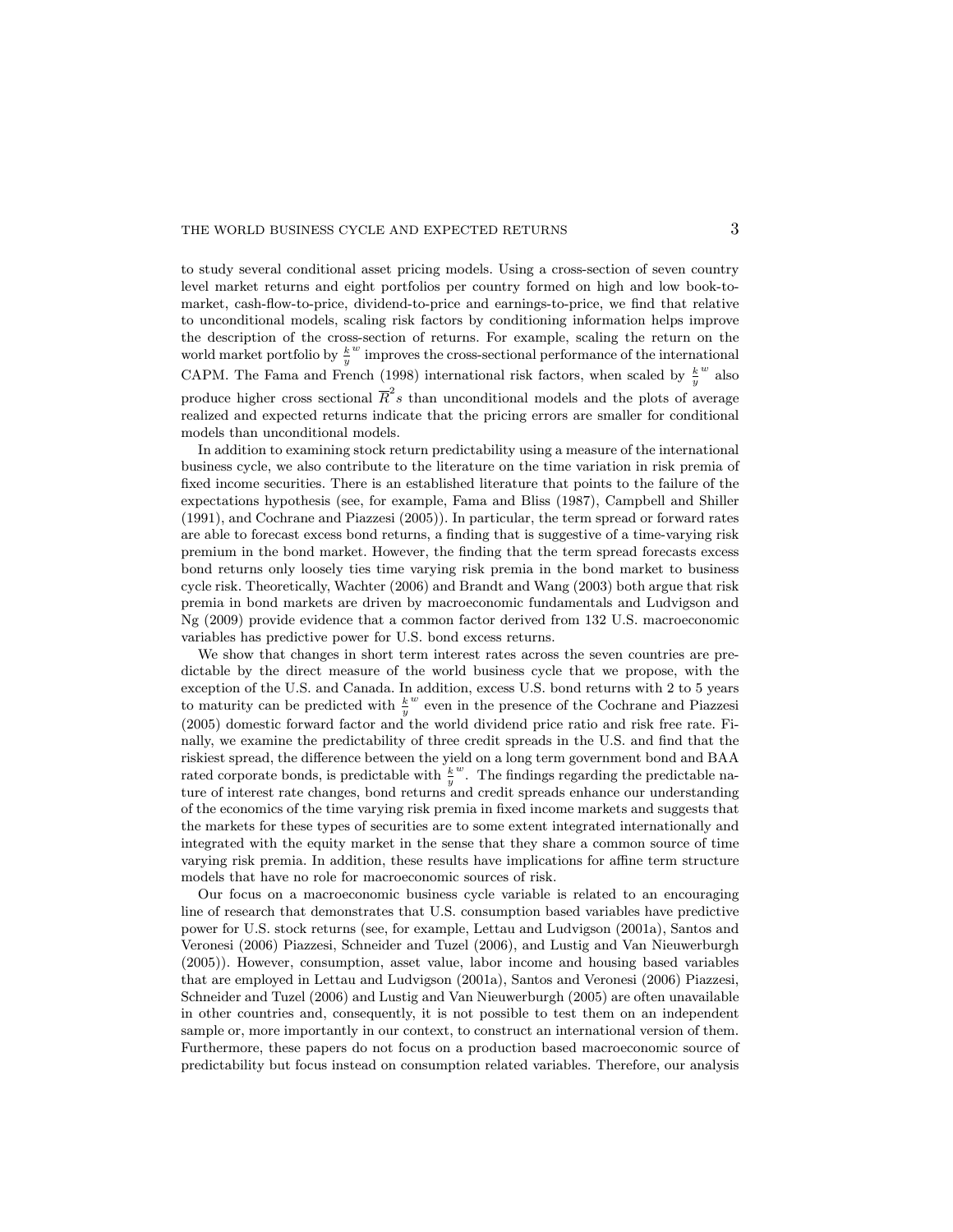constitutes important independent evidence on the variation of equity premia over the business cycle.

Notable papers that do use production related variables are Cochrane (1991) who shows that the U.S. economy's investment to capital ratio predicts U.S. stock returns, and Lamont (2000) who demonstrates that investment plans of U.S. firms forecast stock returns. However, there are two potential problems with using aggregate investment data. First, recent findings suggest that both investment and investment plans could be affected by stock mispricing in that managers time the market in their investment decisions.<sup>3</sup> In contrast to investment related predictors,  $\frac{k}{y}$  $w$  is a production based variable that is unaffected by managers' market timing and therefore predictability of stock returns through  $\frac{k}{y}$  $\mathbf{w}$  is unlikely to reflect stock mispricing. Second, a prominent feature of investment is time to build (and plan), see Kydland and Prescott (1982). This leads to investment being a somewhat lagging variable. It is possible that if the risk premium responds immediately to changing economic conditions, it might be captured better, especially at short horizons, by macroeconomic variables, such as output, that respond more quickly to these changes.

The article is organized as follows. The motivation for the use of the capital to output ratio as a predictor of expected returns and its construction are described in section 2. Section 3 provides results of predicting stock returns. In section 4, we examine out-ofsample predictability of stock returns. The asset pricing implications of the stock return predictability are examined in section 5. Section 6 assesses the predictability of interest rates, bond returns and credit spreads. Finally, section 7 concludes.

## 2. The Capital to Output Ratio,  $\frac{k}{y}$

The capital to output ratio is defined as the ratio of the capital stock, k, to GDP,  $y, \frac{k}{y}$ . This new predictor variable is motivated by empirical studies that find that the elasticity of capital supply in the economy is low and investment is largely irreversible. Following these findings, modeling investment as irreversible has become standard in the investment and finance literatures.<sup>4</sup> When investment is irreversible and the economy suffers an adverse aggregate shock, output falls and the marginal product of capital declines. However, firms cannot optimally disinvest because of the irreversibility constraint and consequently  $\frac{k}{y}$ rises. Hence,  $\frac{k}{y}$  is countercyclical and can serve as a business cycle indicator, something that we confirm empirically in the data. The equity risk premia is also countercyclical, due to either higher risk in recessions, as in Constantinides and Duffie (1996), or higher risk aversion during recessions, as in Campbell and Cochrane (1999) and Chan and Kogan (2002). Therefore, as  $\frac{k}{y}$  rises in recessions it forecasts higher stock returns in the future that are a rational compensation for higher risk or higher risk aversion.

The capital to output ratio is also related to two state variables that have implications for the equity risk premium. Market clearing conditions imply that resources are equal

<sup>&</sup>lt;sup>3</sup> See, for example, Baker and Wurgler (2002), Baker, Stein and Wurgler (2003) and Polk and Sapienza (2006).

<sup>&</sup>lt;sup>4</sup> See, for example, Caballero, Engel and Haltiwanger (1995) (specifically Figure 8) and Goolsbee (1998) for evidence regarding the elasticity of capital supply and irreversile investment. Dixit and Pindyck (1994), Coleman, (1997), Boldrin, Christiano and Fisher (2001) and Kogan (2004), among others, use irreversible investment in finance and investment models.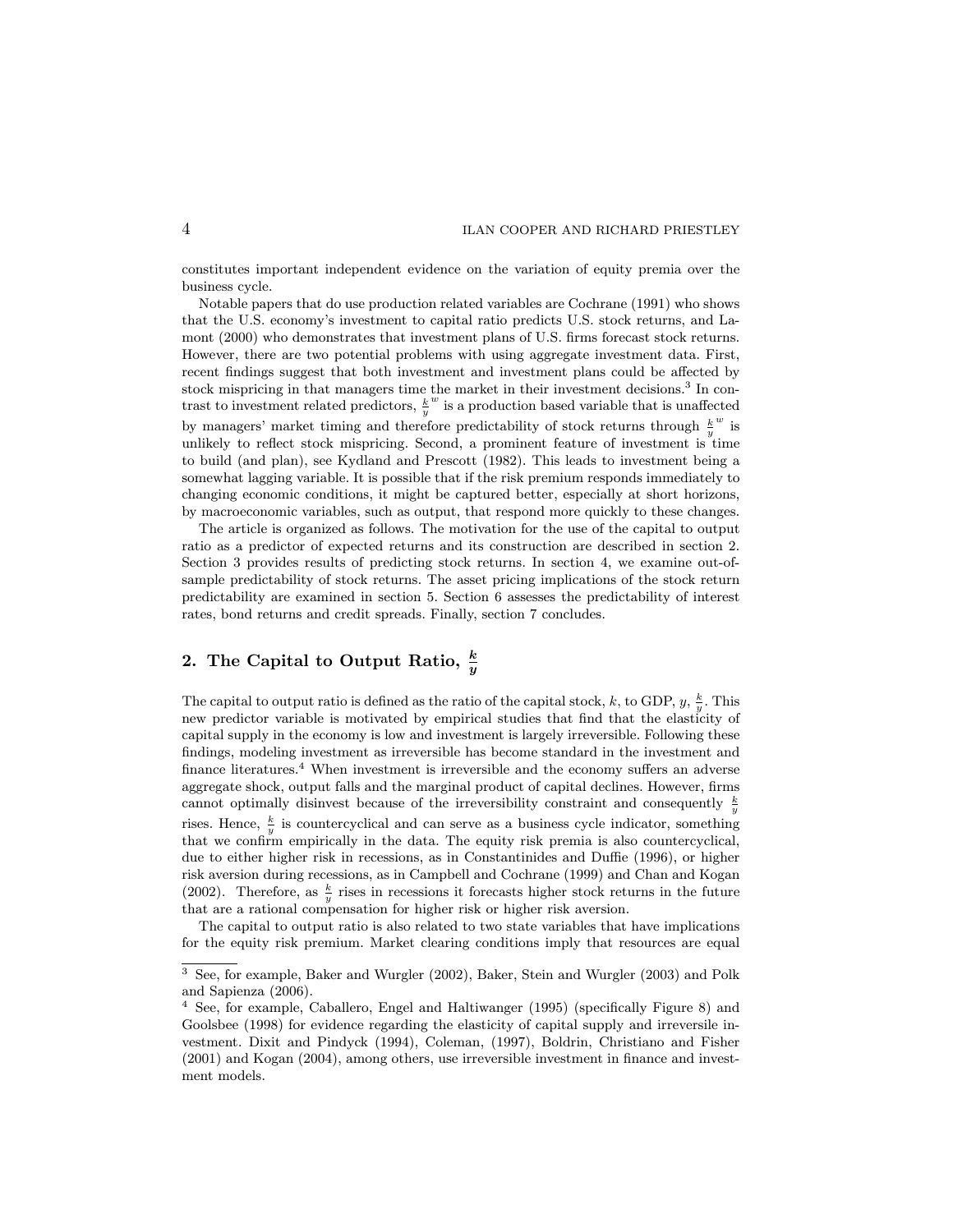to their uses. Consequently, in equilibrium, output is equal to the sum of investment and consumption. Therefore, the capital to output ratio is the inverse of the sum of the investment to capital ratio and the consumption to capital ratio;  $\frac{k}{y} = \frac{1}{\left(\frac{y}{k}\right)} = \frac{1}{\left(\frac{i}{k}\right) + \left(\frac{c}{k}\right)}$ where  $i$ is investment and  $c$  is consumption. Hence, a low investment to capital ratio and a low consumption to capital ratio correspond to a high capital to output ratio. Cochrane (1991) uses the q-theory of investment and shows that under standard assumptions regarding the production and capital adjustment technology, the economy's investment to capital ratio is negatively related to future stock market returns. Intuitively, investment to capital is low when the marginal value of capital is low, and controlling for the expected future marginal product of capital, the marginal value of capital and investment to capital are low when discount rates are high. In sum, a high capital to output ratio corresponds to a low investment to capital ratio, which in turn points to high expected stock returns. Note that output determines investment and consumption and not the other way around. Therefore the capital to output ratio is not determined by managers timing the market.

The second component in the capital to output ratio, namely the consumption to capital ratio is a procyclical variable given the low elasticity of the supply of capital. In recessions the consumption to capital ratio declines. As consumption declines, risk aversion and/or risk increases, implying higher expected excess market returns. Thus, a high capital to output ratio corresponds to a low consumption to capital ratio and high expected stock returns. Overall, the two terms in the denominator of  $\frac{k}{y}$  are negatively related to future returns. Moreover, it is well known that investment and consumption are positively correlated, so that both terms in the denominator of  $\frac{k}{y}$  are likely to move together and hence an increase in  $\frac{k}{y}$  points to higher expected stock market returns.

The capital to output ratio,  $\frac{k}{y}$ , is calculated using the natural log of quarterly real capital stock of the business sector (excluding households), denominated in U.S. dollars, divided by the natural log of quarterly, dollar denominated real GDP. Both series are provided by the OECD.<sup>5</sup> In order to avoid problems with publication delays we always use capital and GDP measured one quarter ago:  $\frac{k}{y}$ <sub>t</sub> =  $\frac{k_{t-1}}{y_{t-1}}$ . In our regressions, we regress real stock returns at time t on  $\frac{k}{y}_{t-1}$  (which because of the publication delay is  $\frac{k_{t-2}}{y_{t-2}}$ ). The world measure of  $\frac{k}{y}$  is the sum of the capital stock across the countries divided by the sum of GDP across the countries: The sample period is quarter one 1970 to quarter four 2010.

The upper part of Figure 1 plots  $\frac{k}{y}$  which has a strong upward trend indicating that the stock of capital has been growing at a faster rate than GDP. The strong upward trend in  $\frac{k}{y}$  could, potentially, be problematic in the sense that returns were low in the early 1970s when  $\frac{k}{y}$  was low and high in the 1990s when  $\frac{k}{y}$  was high, resulting in a positive spurious relationship. In order to make sure that our regressions pick up more than these two observations we linearly detrended  $\frac{k}{y}$  by estimating

$$
\frac{k}{y_t} = 1.015 + 0.00025 * t + u_t \qquad \qquad \overline{R}^2 = 98\tag{1}
$$

where t is a linear time trend,  $u_t$  is the detrended  $\frac{k}{y} = \frac{k}{y}$  $\mu^w$ , and the numbers in parenthesis are t-statistics.

<sup>5</sup> As GDP data are often revised ex-post by the OECD, for the out-of-sample tests we collect the unrevised data on GDP as they appear in the OECD Bulletins at the time of publication. To the best of our knowledge the capital stock data is not revised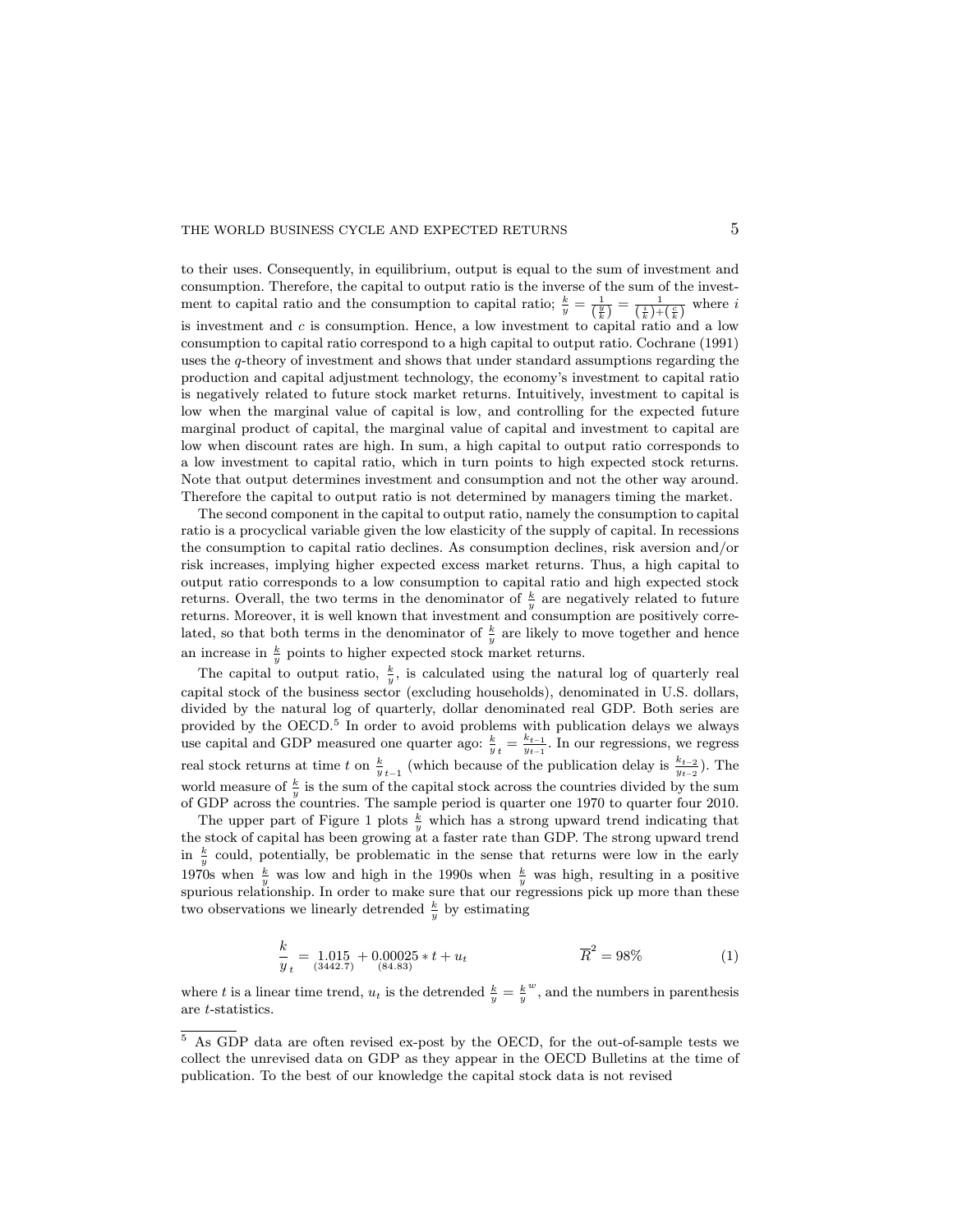The second graph in Figure 1 plots the linearly detrended  $\frac{k}{y}$  $\stackrel{w}{\rule{0pt}{0.5ex}}$  which no longer has the upward trend but reveals clear business cycle properties. The detrended  $\frac{k}{y}$  $^w$  has a mean of zero and a standard deviation of 0.0018. It is also highly autocorrelated with a first order autocorrelation coefficient of 0.95, a characteristic common in most business cycle variables. Around recessions  $\frac{k^w}{n}$  increases as output falls relative to the stock of capital,  $y$  increases as output hans relative to the stock of capital, this can be observed in the 1973-1975 recession, and the recessions at the beginning of the 1980s and the 1990s. Interestingly, the run up in stock prices in the 2000s before the financial crisis corresponds to a large steady decline in  $\frac{k}{y}$  $w$  followed by a steep spike around the time of the crisis as the recession took hold. An even larger spike in  $\frac{k}{y}$ w occurred during the recent (2007-2008) financial crisis and the ensuing recession.

## 3. Predicting Stock Returns

The main focus of the paper is the predictability of stock returns. We choose countries where data is available on the aggregate stock of physical capital over a reasonable time period. These countries are the U.S., U.K., Japan, Italy, France and Canada. While data on the stock of physical capital for Germany is also available it is not included because there is a large structural break in the series caused by the reunication of east and west Germany. We also examine the predictability of stock returns from Switzerland given the international nature of its economy and stock market.

The local country dividend price ratio and the risk free rate have some ability to jointly predict stock returns across four different countries in Ang and Bekaert (2007). Therefore, we examine the ability of  $\frac{k}{y}$  $w$  to predict future returns along with the dividend price ratio and the risk free rate. The world dividend price ratio is obtained from the MSCI and is calculated as the sum of the last four dividend payments  $(d_t + d_{t-1} + d_{t-2} + d_{t-3})$  divided by the current price,  $p_t$ . The world risk free rate is proxied by the U.S. risk free rate (three month treasury bill rate). The correlations between  $\frac{k}{y}$ w and the world dividend price ratio and risk free rate are 0.03 and 0.15 respectively, indicating that  $\frac{k}{y}$ w is capturing more of a business cycle pattern than the longer term trends evident in the dividend price ratio and the risk free rate (see the third and fourth plots in Figure 1).

All stock price and dividend data are taken from Morgan Stanley Capital International (MSCI). U.S. dollar denominated value weighted price indices which include reinvested dividends are used to measure total returns. Real stock returns are calculated by subtracting the U.S. inflation rate, measured from the CPI index, from the total returns. We also examine the predictability of the world stock market index which is the total return on the MSCI world stock market index minus the U.S. in
ation rate.

We report results from estimating the following regression

$$
r_{i,t} = \alpha + \delta \mathbf{Z}_{t-1}^w + \xi_{i,t},\tag{2}
$$

where  $r_{i,t}$  is the one quarter real return on country i's aggregate stock market,  $\alpha$  is a constant,  $\delta$  is a vector of coefficient estimates,  $\mathbf{Z}_{t-1}^W$  is a vector of international lagged predictor variables which include  $\frac{k}{y}$  $\frac{w}{p}$ ,  $\frac{d}{p}$  $w$  and  $r_f^w$ . We also estimate the above equation omitting  $\frac{d}{p}$ <sup>w</sup> and  $r_f^w$  from  $\mathbf{Z}_{t-1}$  and then compare the  $\overline{R}^2$  from the two regressions to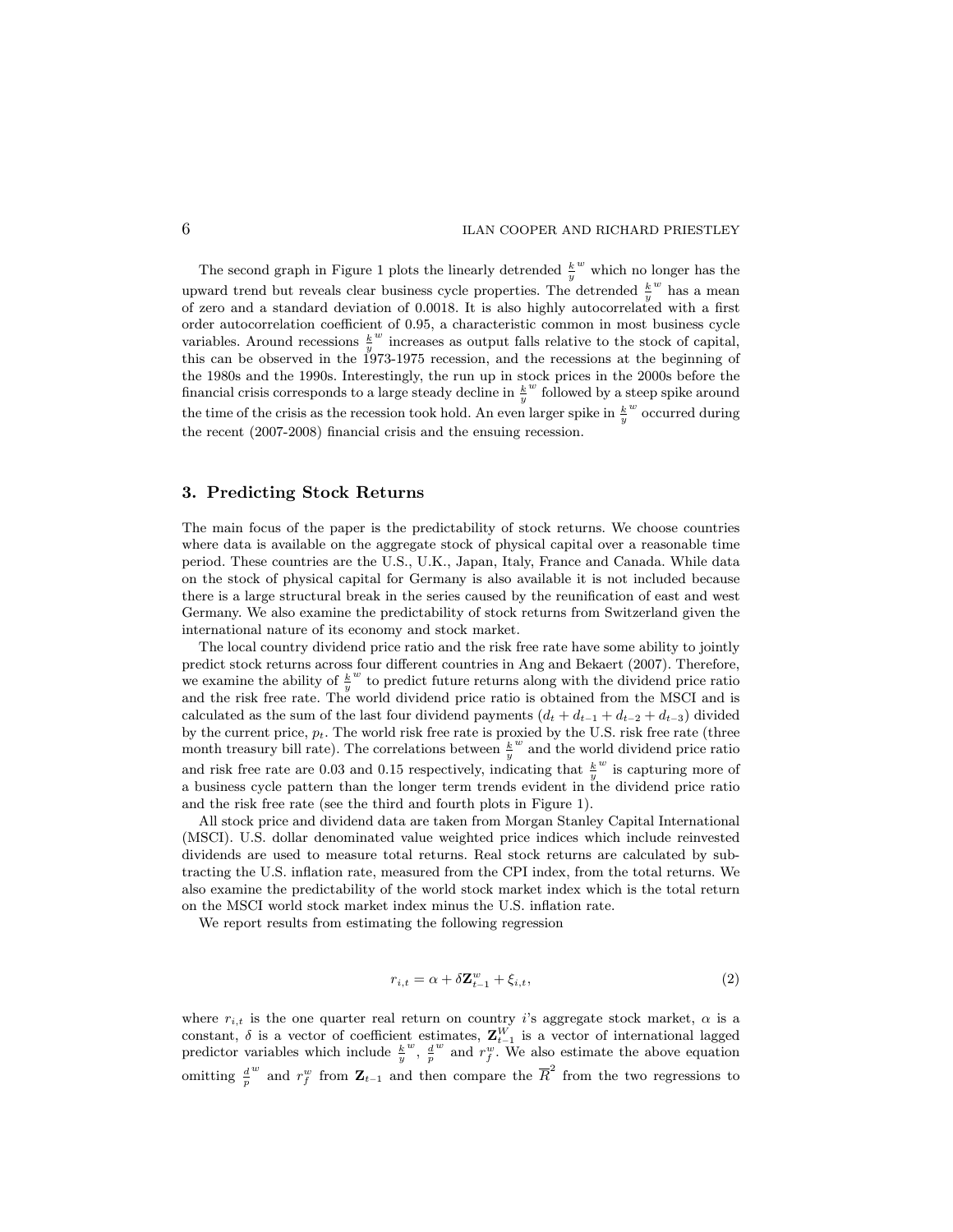find the incremental contribution of  $\frac{k}{y}$  $\stackrel{w}{\sim}$  to stock return predictability. Newey-West robust standard errors are used to make statistical inferences.<sup>6</sup>

Table I presents analysis of the predictable variation in one quarter real returns using international predictor variables. The second column of the table reports the estimate of the coefficient on  $\frac{k}{y}$  $\omega$  and the corresponding t-statistics in parenthesis.<sup>7</sup> The signs of the estimates are reassuringly positive in all cases and are statistically significant in four cases.<sup>8</sup> The positive sign indicates that as economic conditions worsen, returns are predicted to rise in order to compensate for the higher risk in bad times. The economic impact of  $\frac{k}{y}$ w is also important: a one standard deviation increase in  $\frac{k}{y}$  $w$  leads to a 1.9% per quarter increase in real returns for the U.S.. Taking the average coefficient across all the countries that have a statistically significant estimate, a one standard deviation increase in  $\frac{k}{y}$  $\omega$  leads to almost a 2.0% increase in real returns per quarter.

The consistency of the estimated sign, its size and the statistical signicance provide evidence that  $\frac{k}{y}$  $\overline{w}$  is useful in tracking the movement in four of the local market equity returns and the world market index. This provides encouraging evidence that a direct macroeconomic measure of the world business cycle can predict stock returns in some countries. The coefficient on the world dividend price ratio,  $\frac{d}{p}$  $\omega$ , does have the correct sign in all countries, and it is statistically signicant in Japan and marginally statistically significant in the UK and the world index. The estimated coefficients on  $r_f^w$  also have the expected sign but only in the case of Japan is the estimate statistically significant at the 5% level.

An examination of the adjusted  $R^2$ ,  $\overline{R}^2$  reveals they are reasonable for one quarter regressions, especially for Switzerland, U.K., U.S., and the world index. Ignoring the negative  $\overline{R}^2$  in Italy, the average among the remaining countries is 2.6%. Moreover, comparing the  $\overline{R}^2s$  from the regression which includes all three predictor variables to those that exclude  $\frac{d}{p}$  $w$  and  $r_f^w$  (reported in the final column) it is evident that predictability of individual country returns by international predictor variables comes, to some extent, from  $\frac{k}{u}^w$ . The relative predictive power of the three predictor variables is considered further in the outof-sample tests.

There is a concern that inferences regarding the statistical signicance of predictive regressions are affected by small sample bias (see, among others, Stambaugh (1999)). We take three approaches to assess this. First, in Table I we also report the bias corrected

<sup>6</sup> Alternative inference techniques that use unit-root and local-to-unity data generating processes focus on univariate regressions (see, for example, Richardson and Stock (1989), Elliot and Stock (1994), Torous, Valkanov, and Yan (2001), Valkanov (2003), Lewellen (2004), and Campbell and Yogo (2005)). As we use multivariate regressions at the one period horizon, we consider two methods of assessing the bias in estimates and t-statistics. First, we use the bias correction of Amihud and Hurvich (2004). Second, we assess the properties of the Newey-West t-statistics using a Monte-Carlo experiment.

 $7$  The second row for each country and for the world index reports the Amihud and Hurvich (2004) corrected estimates and t-statistics. We elaborate on this later.

 $^8\,$  Considering a one sided test of the null hypothesis, we also find that Japan has a statistically significant coefficient at the  $10\%$  level. This means that that we find predictability in over 85% of the market capitalizaton of the countries that we consider. That the coef ficient in Japan is marginally statiatically significnt in-sample, is consistent with the later results that stock returns in Japan are predictable out-of-sample.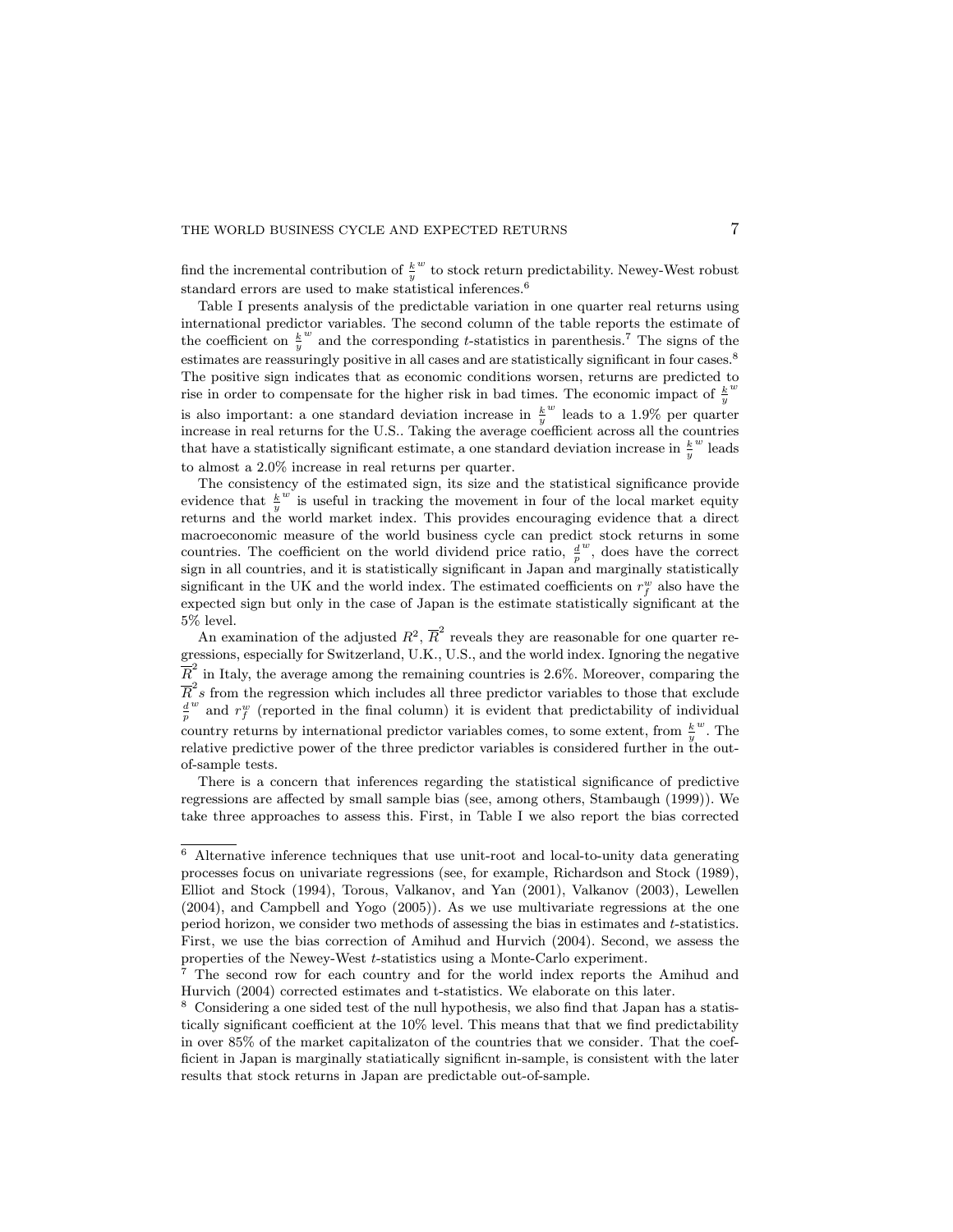estimates and t-statistics for multivariate regressions using the approach of Amihud and Hurvich (2004). Second, we run a Monte Carlo experiment that imposes the null of no predictability to assess the empirical distribution of the Newey-West t-statistics. Third, later, we perform out-of-sample tests; if a predictor variable can forecast out-of-sample then statistical issues regarding in-sample regressions become less of an issue.

For every country, we report the Amihud and Hurvich (2004) corrected estimates and t-statistics for a multivariate regression under the reported OLS estimates.<sup>9</sup> There is a reduction in the extent of statistical significance when applying the correction. However, if we are willing to contemplate a one-sided test (note that the alternative hypothesis is that the coefficient on  $\frac{k}{y}$  $w^{\dagger}$  is positive) then the coefficient on  $\frac{k}{y}$ w for Canada, Japan and Switzerland are statistically significant at the 10% level and the coefficient on  $\frac{k}{y}$ w for the U.K., U.S., and world index are significant at the 5% level. The appendix of the paper also describes a Monte Carlo experiment to investigate whether inferences on the statistical significance of the parameter estimates are affected by size distortions when using Newey-West t-statistics. The data for the Monte Carlo experiment are generated under the null hypothesis of no predictability. We compare the empirical size generated from the Monte Carlo experiment against a 5% nominal size in order to assess whether there are any size distortions with the Newey-West t-statistics using the real returns on the world stock market index. We find that the Newey-West t-statistics testing the null that  $\frac{k}{y}$  $w$ ,  $\frac{d}{p}$  $w$  and  $r_f^w$  cannot predict returns have good size properties for the 1-quarter ahead forecasting regressions (all three have a value of around 5.5% as opposed to the nominal  $5\%$  value). The empirical critical values for the t-statistics at the one quarter horizon are very close to their asymptotic counterparts. Therefore, the Newey-West t-statistics are generally fine when making statistical inference, at least at the quarterly horizon.

The results provide evidence that local stock market returns are predictable using international predictor variables. In particular, we find estimates of the coefficients on  $\frac{k}{y}$  $\omega$  across the different countries that are consistent with the role of this variable as an indicator of business conditions. Therefore, the new predictor variable,  $\frac{k}{y}$  $\omega$ , which is a pure business cycle variable, has a role to play in local stock market predictability. Predictability with this variable is observed more often than with the financial market predictor variables. The results are important because they constitute new evidence that stock returns vary with the international business cycle.

A potential explanation for the weaker evidence of predictability in Canada, France, Italy and Japan with the international version of the capital to output ratio, both in terms of the size of the estimated coefficients and the t-statistics, is that in these countries equity markets may be driven by local business conditions. Table II reports the results from regressing country level returns on country specific versions of the three predictor variables and shows that predictability with a country specific version of  $\frac{k}{y}$  is only observed in France and Italy. The inability of the local version of  $\frac{k}{y}$  to predict local stock market returns reinforces the importance of considering international business conditions when assessing equity market premia.<sup>10</sup>

<sup>9</sup> We thank Yakov Amihud for providing us with the code that provides the corrected estimates and standard errors for multivariate regressions.

<sup>&</sup>lt;sup>10</sup> In out-of-sample tests, which we consider in the nect section, when using the local version of  $\frac{k}{y}$  there no evidence of predictability in any country. Therefore, we focus only on predictability with the world version of  $\frac{k}{y}$ .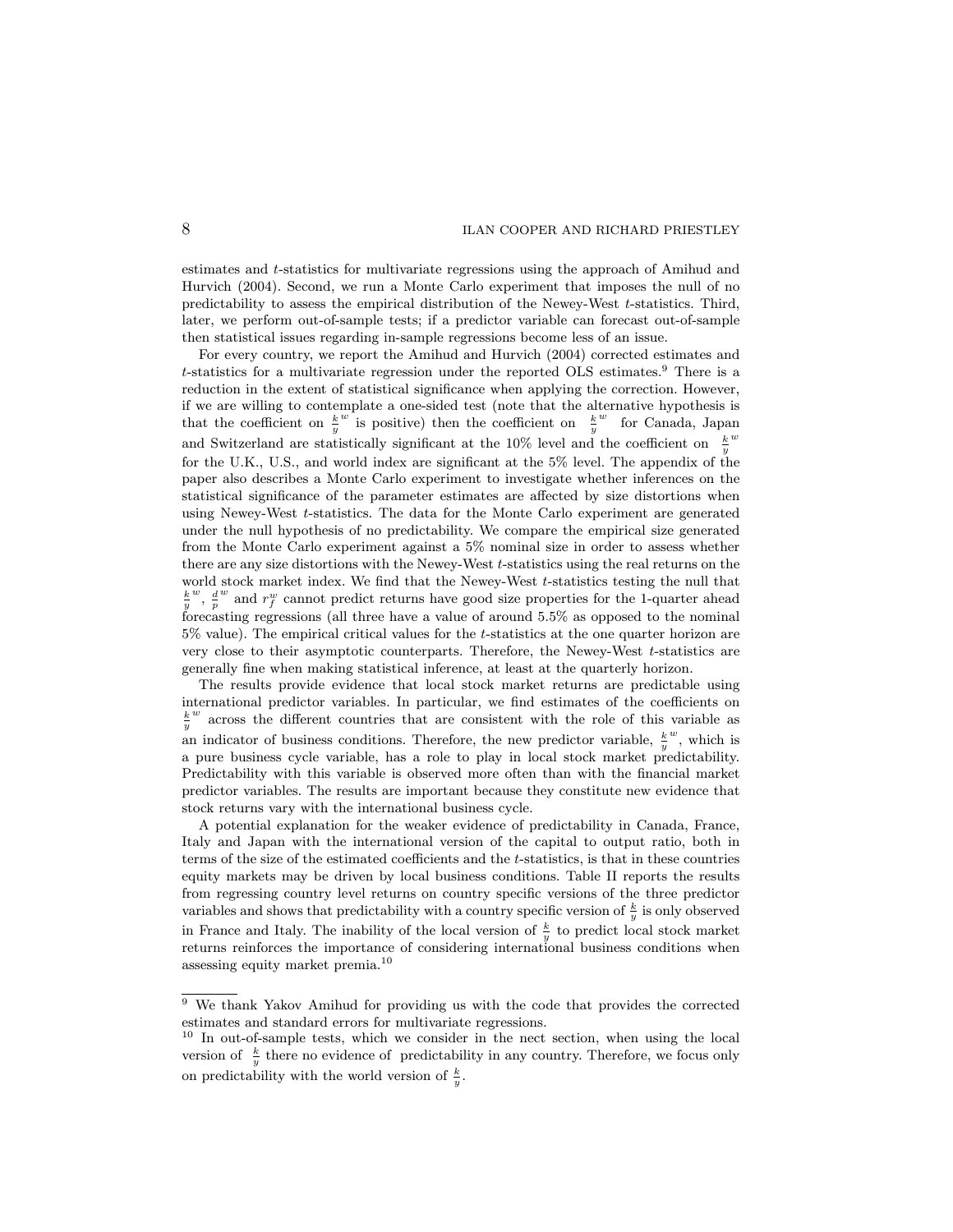## 4. Predicting Stock Returns Out-of-Sample

A recent area of interest in the stock return predictability literature focusses on the ability of predictor variables to predict out-of-sample. Bossaerts and Hillion (1999) and Goyal and Welch (2003) show that the dividend yield has no out-of-sample predictive power. Goyal and Welch (2008) examine the out-of-sample predictive ability of a large number of predictor variables and find little evidence that they can predict out-of-sample better than a constant. In response to this line of work, Campbell and Thompson (2008) show that sensible restrictions on forecasting models leads to the finding that a number of predictor variables have out-of-sample forecasting ability. Rapach, Strauss and Zhou (2010) find that combining forecasts from well known predictor variables leads to evidence of out-ofsample predictability. Cooper and Priestley (2009) show that the output gap can forecast stock returns out-of-sample and Ferreira and Santa Clara (2011) show that stock returns are predictable out-of-sample when individual parts of returns are forecasted. Avramov and Chordia (2006) show that individual stock returns are predictable in real time, based on macro variables.

In this section of the paper the out-of-sample tests allow us to confront the questions of whether the forecasts of returns based on  $\frac{k}{y}$  $w$  are better than those based on using the historical average and better than those based on the dividend price ratio and the risk free rate. We also provide a metric for measuring the economic significance of the outof-sample forecasting power of the predictor variables based on calculating utility gains to investors from employing the forecasts in a trading strategy. Finally, any evidence of out-of-sample forecasting ability goes a long way to nullifying the suggestion that the in-sample predictability is driven by small sample biases.

In order to provide out-of-sample forecasts that could actually have been made by an investor it is necessary to use only information that is available to the investor at the time the forecast is made. To this end, for each country, we hand collected data on actual GDP and the price deflator from the published issues of the OECD Economic Outlook at the time it was published. In each quarter this provides us with the actual data that the investor would have observed. We then calculate real GDP and convert it into dollars using the appropriate exchange rate. The out-of-sample tests are performed on the second half of the sample from 1990:1 to 2010:4, giving us seventy eight observations for providing the first estimate. We also perform the out-of-sample tests for the sub-sample 2000:1 to 2010:4.

Figure 2 plots  $\frac{k}{y}$  $w$  using the vintage data before any de-trending. As in the case of the in-sample version of  $\frac{k}{y}$  $w$  there exists an upward trend. However, closer inspection reveals that from the beginning of the sample to 1980 there is a steep trend and then from 1980 onwards a shallower trend. Given this, for the out-of-sample tests we de-trend  $\frac{k}{y}$  $\omega$  at every single prediction point as follows: We estimate the trend coefficients recursively starting in 1971:1 until 1989:4 to get the first estimate of the parameters:

$$
\frac{k^{wu}}{y_t} = a_\tau + b_\tau \cdot t^{1979} + c_\tau \cdot t^{1989} + v_t,
$$
\n(3)

where  $\frac{k}{y}$ wu  $\sum_{t=0}^{wu}$  is the unadjusted world capital to output ratio,  $\tau =1989:4, t = 1, 2, 3, ..., \tau, t^{1979}$ is a linear trend from 1971:1 to 1979:4,  $t^{1989}$  is a linear trend from 1980:1 to 1989:4, and the residual  $v_t$  is the measure of  $\frac{k}{y}$  $w$  that is detrended over the period 1971:1 to 1989:4. Note the subscript  $\tau$  for the three parameters, which indicates that they are updated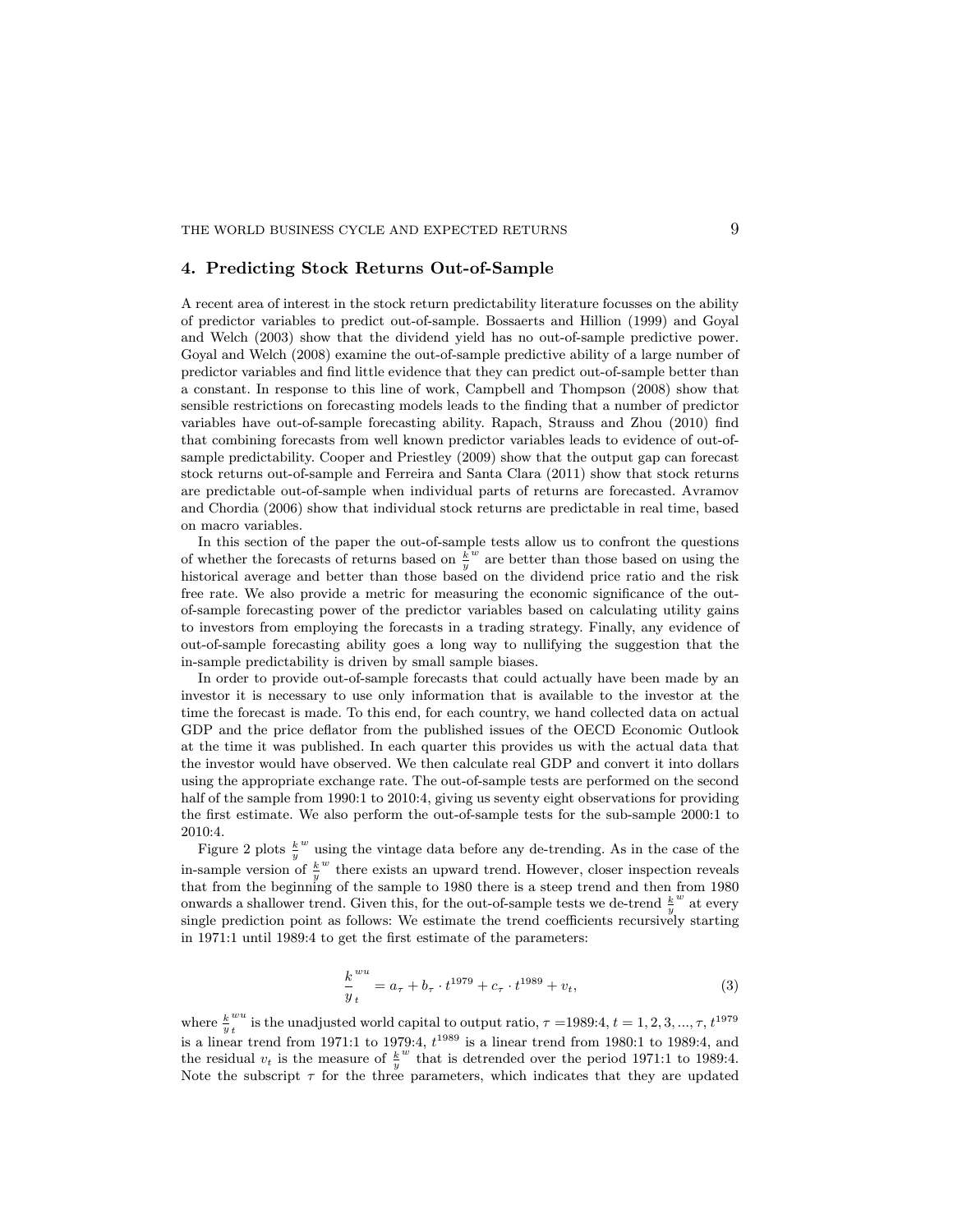with each ending quarter. Next we update the estimates of the trend by one quarter by estimating over the period 1979:1 to 1990:1:

$$
\frac{k^{wu}}{y_t} = a_{\tau+1} + b_{\tau+1} \cdot t^{1979} + c_{\tau+1} \cdot t^{1989} + v_t,
$$
\n(4)

where quarter  $\tau + 1$  is 1990:1 and  $t = 1, 2, 3, ..., \tau + 1$ . We add on the estimate of  $\frac{k}{y}$  $\sum_{i=1}^{w}$ 1990:1 to the time series of  $\frac{k}{y}$  $w$  estimated previously over the period 1971:1 to 1989:4. We then repeat this, quarter-by-quarter, estimating new trend coefficients and values of  $\frac{k}{y}$  $^w$  until the end of the sample. For the initial estimation period of 1971:1 to 1989:4, we then form an out-of-sample forecast of returns for 1990:1. We then add on one quarter and re-estimate, forming a new out-of-sample forecast for 1990:2. We repeat this process, quarter-by-quarter, to the end of the sample.

For the in-sample regressions, we allowed for a one quarter publication lag. When looking at the data that is hand collected, in a number of cases there was more than one quarter publication lag. Therefore, to be conservative, we allow for a two month publication lag and regress, at each point in time:

$$
r_{i,t} = \alpha + \gamma \frac{k^w}{y_{t-3}} + \xi_{i,t},
$$
\n(5)

We also predict out-of-sample using first, the one quarter lag of the world dividend price ratio and second, the first lag of the risk free rate. We can then assess the out-of-sample predictive power of each of the three predictor variables separately.

We conduct several out-of-sample tests. The benchmark model that we want to compare the three predictor variables to is one where real returns are regressed on a constant, quarter-by-quarter, to provide forecasts at each quarter of real returns based on the historic mean updated each quarter. This constant expected return model is a restricted, nested, version of a model of time-varying expected returns that includes a constant and one of the predictor variables: The assessment of out-of-sample predictability involves four metrics. The first statistic we report tests for the equality of the mean-squared forecasting errors of one forecast relative to another. To do this we use the MSE-F test developed by McCracken (2007) which tests the null hypothesis that the constant expected return model has a mean squared forecasting error that is less than, or equal to, that of the time-varying expected return model. The alternative hypothesis is that the time-varying expected return model has a lower MSE. The test statistic is given as:

$$
MSE - F = (T - h + 1) \cdot \left(\frac{MSE_{\varepsilon} - MSE_{e}}{MSE_{e}}\right)
$$
 (6)

where  $MSE_{\varepsilon}$  is the mean squared error from the model that includes just a constant.

The second test asks if the forecasts from one model encompass the forecasts from another. If the forecasts from the constant expected return model do not encompass the forecasts from the time-varying expected return model, then the latter model has some information that is useful for forecasting out-of-sample. Clark and McCracken (2001) extend the encompassing test of Harvey, Leybourne and Newbold (1998) by deriving the nonstandard asymptotic distribution of a test statistic for forecast encompassing which is termed ENC-NEW. Clark and McCracken show that the encompassing test has more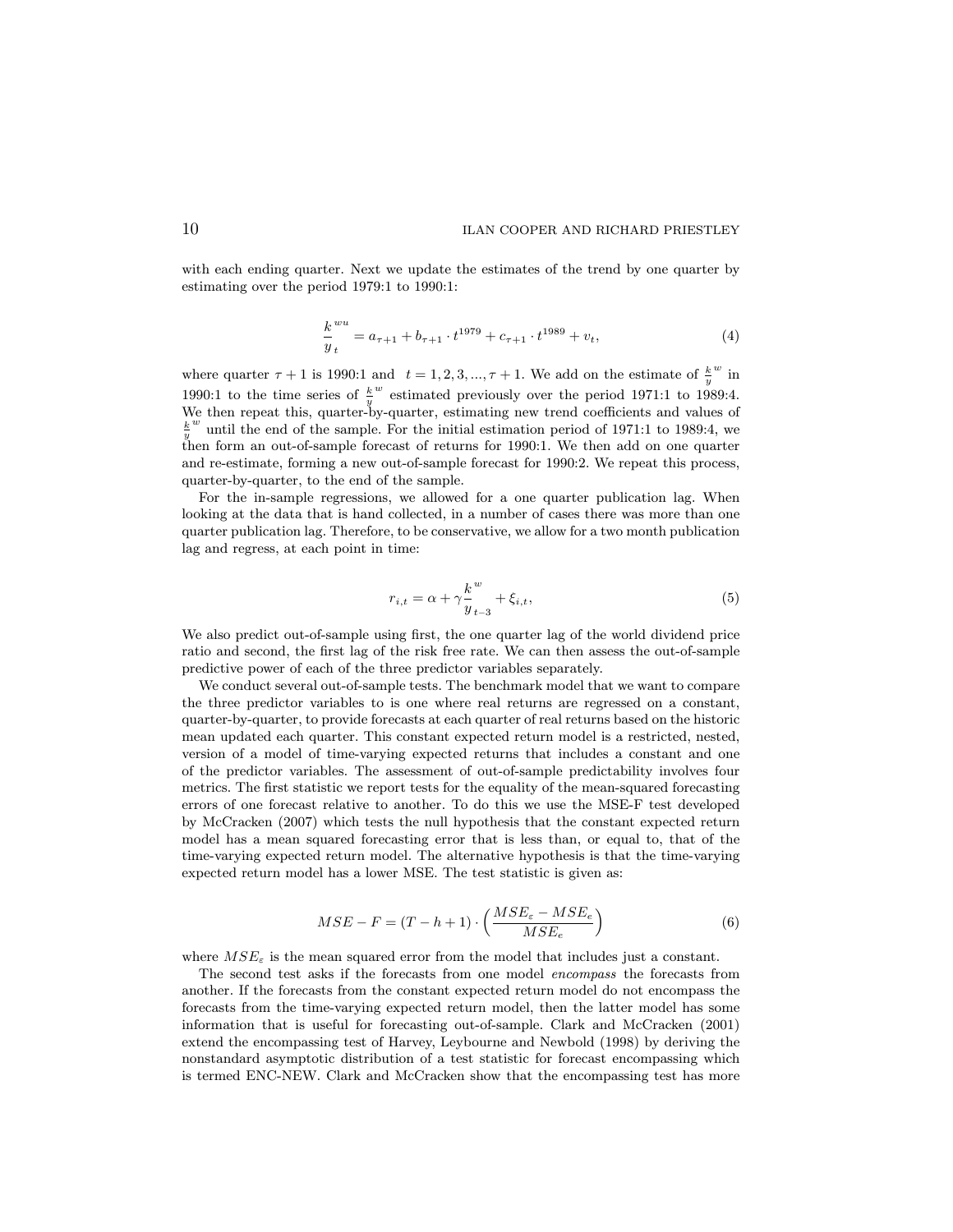power than tests of the equality of mean squared forecast errors. We employ the ENC-NEW test to examine whether the forecasts from the constant expected return model encompass the forecasts from the time-varying expected return model that includes a constant and one of the predictor variables: The test is given as:

$$
ENC - NEW = \frac{T - h + 1}{T} \cdot \frac{\Sigma_{t=1}^{T}(\varepsilon_t^2 - \varepsilon_t \cdot e_t)}{MSE_e},
$$
\n<sup>(7)</sup>

where  $T$  is the number of observations, h is the degree of overlap and is equal to one when there is no overlap,  $\varepsilon_t$  is the vector of rolling out-of-sample errors from the historical mean model,  $e_t$  is the vector of rolling out-of-sample errors from the forecasting model including one of the predictor variables, and  $MSE_e$  is the mean squared error from the forecasting model that includes one of the predictor variables.

Further analysis of the out-of-sample performance in predicting stock returns is obtained from calculating the out-of-sample  $R^2$ ,  $R^2_{\text{cos}}$ , which following Campbell and Thompson  $(2008)$  is defined as:

$$
R_{oos}^2 = 1 - \frac{\sum_{t=1}^T (r_t - \hat{r}_t)^2}{\sum_{t=1}^T (r_t - \bar{r}_t)^2}
$$
(8)

where  $\hat{r}_t$  is the forecast of excess return based on data up to  $t - 1$ , and  $\bar{r}_t$  is the historical average excess return estimated using data up to  $t-1$ . The  $R^2_{\text{oos}}$  is measured in units that are comparable to the in-sample  $R^2$ . If the out-of-sample  $R^2$  is positive, then the predictive regression has lower average mean squared prediction error than the historical average return.

As a means of measuring the economic importance of the out-of-sample performance of the predictor variables, we follow Ferreira and Santa Clara (2011) and calculate certainty equivalent gains for a mean-variance investor from using the time-varying expected returns model relative to using the historical mean return forecast. As in Campbell and Thompson (2008) and Ferreira and Santa Clara (2011), we assume that a mean variance investor calculates the optimal portfolio weight based on the forecasting model of expected returns:

$$
w_t = \frac{\widehat{r}_t - r_{f,t+1}}{\gamma \widehat{\sigma}_t^2} \tag{9}
$$

where  $w_t$  is the optimal weight,  $\hat{r}_t$  is the forecast of the return at time t,  $r_{f,t+1}$  is the risk free return (which is known at time t),  $\gamma$  is the coefficient of risk aversion, and  $\hat{\sigma}_t^2$  is the continuous of patture estimated up to time t. At the end of seek period the partfolio patture is variance of returns estimated up to time t: At the end of each period the portfolio return is calculated as the weighted average of the returns on the market and the return on the risk free rate. The investor's objective function is expected portfolio return less  $(\frac{\gamma}{2})$  portfolio variance, where  $\gamma$  can be interpreted as the coefficient of relative risk aversion to provide the certainty equivalent:

$$
ce = \overline{r}_p - \frac{\gamma}{2}\sigma^2(r_p)
$$
\n(10)

where  $\bar{r}_p$  is the mean of the return on the portfolio and  $\sigma^2(r_p)$  is its variance. As in Ferreira and Santa Clara  $\gamma$  is assumed to be 2.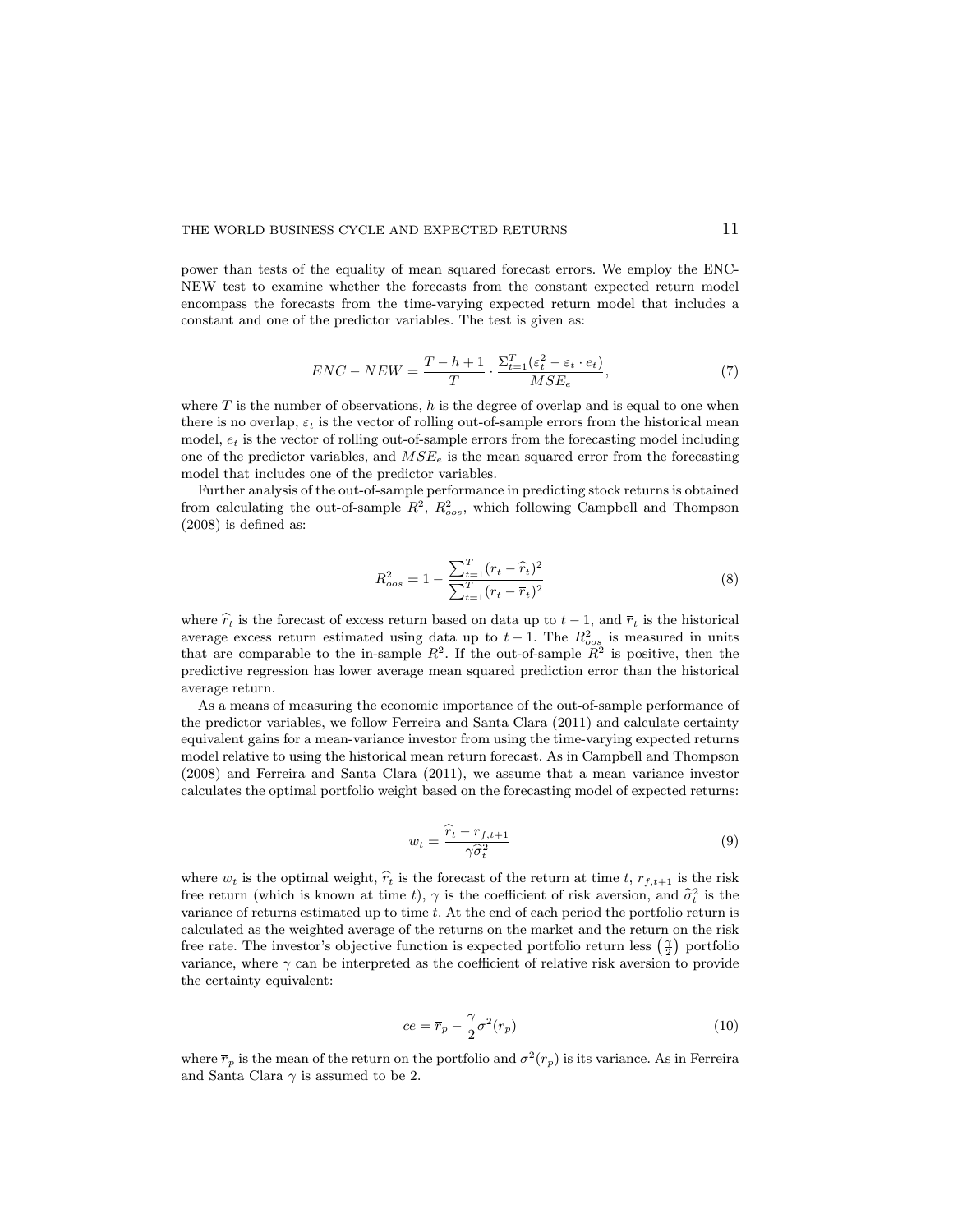Table III reports the results from the MSE-F, ENC-NEW tests and the  $R_{cos}^2$  and provides evidence regarding the ability of the three predictor variables to forecast out-ofsample. The left side of the Table reports the results when forecasting out of sample with  $\frac{k}{v}^w$  from 1990. With the exception of Italy and Canada the  $R_{\text{cos}}^2$  is positive, indicating  $y$  from 1550. With the  $\stackrel{w}{\sim}$  outperform those of using a constant. Both the MSE-F and ENC-NEW tests show that for the U.S., U.K., Switzerland, the world stock market index and Japan the out-of-sample forecasts based on  $\frac{k}{y}$  $w$  are statistically better than those that use a constant. The dividend price ratio can only forecast out-of-sample in the U.K. and the risk free rate can never forecast out-of-sample.

The right hand side of the Table shows that the out-of-sample predictability using  $\frac{k}{y}$ w is also present for the same set of countries when beginning the out-of-sample forecasting from 2000. So, the out-of-sample forecasting power is not confined to the 1990s. The dividend price ratio has out-of-sample forecasting power in this period in Japan and the U.K.. The risk free rate has no out-of-sample forecasting power.

The final assessment of the out-of-sample predictive ability of the variables is based on the certainty equivalent measure. In both forecasting periods and in all markets (except for Canada) the certainty equivalent from using  $\frac{k}{y}$  $\omega$  as the predictor variable in a trading strategy is substantially higher than the certainty equivalent of a strategy that uses the historical average and strategies that use either  $\frac{d}{p}$  $\overline{w}$  or  $r_f^w$ . For example, when forecasting in the 1990-2010 period, the annual percentage gain from following the investment strategy relative to that of a constant varies from a low of 0.41% per annum in France to 3.53% in Switzerland and an average of 2.1% per annum, excluding Canada. In every case, using  $\frac{d}{p}$ w and  $r_f^w$  would have provided a negative certainty equivalent relative to using the historic mean.

In the shorter forecasting period of 2000-2010 the certainty equivalent gains are even greater relative to using the historic mean. For example, they range from 0.84% per annum in France to almost 4% for the world stock market with an average across all countries, except Canada, of 2.6% per annum. These certainty equivalent gains are economically large and show that an investor in each country, except Canada, would have benefited from forecasting stock returns with  $\frac{k}{y}$  $\frac{w}{\cdot}$ 

Overall, the out-of-sample results show that there is statistical and economic evidence of predictability based in  $\frac{k}{y}$  $\real^w$  that would have benefited an investor in real time.

#### 5. Asset Pricing Implications

The results regarding the ability of international predictor variables to predict local stock market returns could have important asset pricing implications. In particular, stock return predictability implies the existence of a conditional factor model for returns. Fama and French (1998) show that an unconditional asset pricing model with the world stock market factor and the high minus low book-to-market factor does a reasonable job in describing the returns on country level market portfolios and portfolios formed according to book-tomarket, cash flows to assets, earning-to-price, and dividend-to-price, all portfolios that give a reasonable spread in returns. The underlying question that we want to ask is whether the predictor variables help to improve the explanation of the cross sectional differences in the returns on the test assets.

The four sets of fourteen test assets from the countries that we consider (which are a subset of the countries in Fama and French (1998)) include (i) the high and the low book-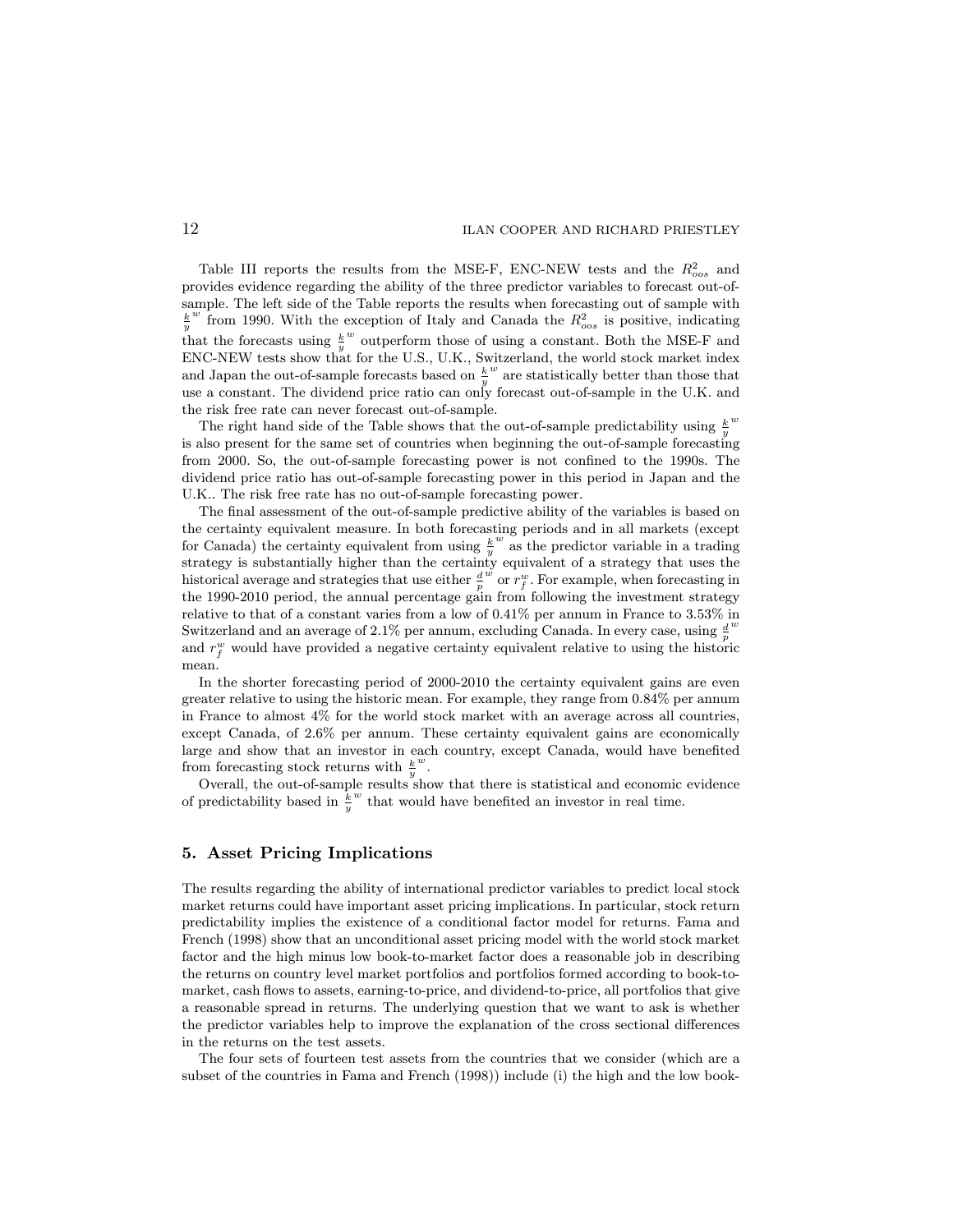to-market portfolios for the set of countries, (ii) the high and the low cash flow to price portfolios for the set of countries, (iii) the high and the low earnings-to-price portfolios for the set of countries, and (iv) the high and the low dividend-to-prices portfolios. We augment each of these four sets of portfolio excess returns with the excess return on the market portfolio for each country providing four sets of tests assets which have a cross section of twenty one portfolios.

We consider a number of specifications of the asset pricing model, starting with the unconditional world CAPM:

$$
r_{i,t} = \alpha_i + b_{i,1} * wer_t + e_{i,t}
$$
\n
$$
(11)
$$

where  $r_{i,t}$  is the excess return on the *ith* portfolio  $(i = 1, 2, ..., 21)$ , wer<sub>t</sub> is the excess return on the world stock market portfolio and  $e_{i,t}$  is a residual. Introducing conditional information is straightforward and can be achieved by scaling the risk factor (see Cochrane (1996)). To provide a conditional version of the world CAPM we scale the world market portfolio excess return with either  $\frac{k}{y}$  $\frac{w}{p}$  or  $\frac{d}{p}$  $\frac{w}{\cdot}$ 

$$
r_{i,t} = \alpha_i + b_{i,1} * wer_t + b_{i,2} * (wer_t * X_{t-1}^w) + u_{i,t}
$$
\n(12)

where  $X_{t-1}^w$  is either  $\frac{k}{y}$  $\frac{w}{p}$  or  $\frac{d}{p}$  $w$  and  $u_{i,t}$  is a residual. Next, we consider an unconditional version of the Fama and French (1998) two factor international asset pricing model:

$$
r_{i,t} = \alpha_i + b_{i,1} * wer_t + c_{i,2} * wbm_t + v_{i,t}
$$
\n(13)

where  $wbm_t$  is the world book-to-market factor defined as the difference between the return on the world high book-to-market portfolio and the return on the world low bookto-market portfolio, and  $v_{i,t}$  is a residual. Finally, we consider a conditional version of the Fama and French (1998) two factor model which scales the two factors with either  $\frac{k}{y}$ w or  $\frac{d}{p}$  $\frac{w}{\cdot}$ 

$$
r_{i,t} = \alpha_i + b_{i,1} * wer_t + c_{i,2} * wbm_t + b_{i,2} * (wer_t * X_{t-1}^w) + c_{i,2} * (wbm_t * X_{t-1}^w) + z_{i,t}
$$
\n(14)

where  $X_{t-1}^w$  is either  $\frac{k}{y}$  $\frac{w}{p}$  or  $\frac{d}{p}$  $w$  and  $z_{i,t}$  is a residual.

We take two approaches to assessing the role of conditioning information in international asset pricing models. First, following Fama and French (1998) we employ the Black, Jensen and Scholes (1972) methodology and estimate the time series models above. We are interested in assessing the size of the pricing errors  $(\alpha_i)$  and testing whether they are jointly zero using the Gibbons, Ross, and Shanken (1989) (GRS) F-test.

Second, we focus on the cross-sectional performance of the models using the Fama and MacBeth (1973) methodology which involves a first step in which time series regressions are used to estimate the  $b's$  and  $c's$  above and a second step where cross-sectional regressions are estimated by regressing the returns on each portfolio at time  $t$  on the estimated  $b's$ and  $c's$ .<sup>11</sup> The cross-sectional regressions allow us to test that the average pricing errors in

 $11$  When data are available over a long sample period it is usual to undertake a rolling regression approach by using sixty observations up to time  $t$  in the first step to obtain the first beta; then this beta is used in the second step to estimate a cross-sectional regression of average returns at time  $t + 1$  on the beta estimated until time t. The data are then rolled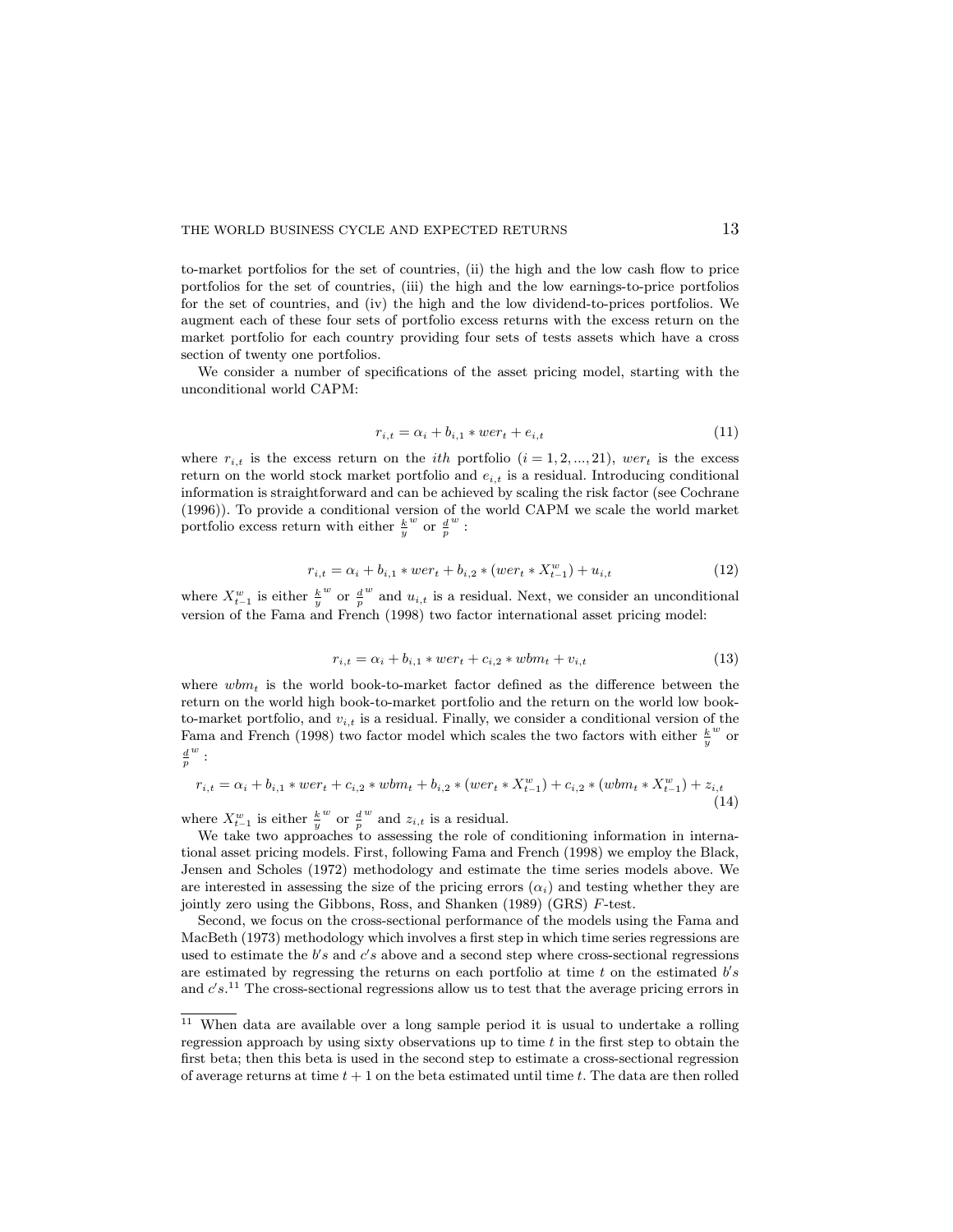the cross-section are jointly zero.<sup>12</sup> We also report the cross-sectional  $\overline{R}^2$  which provides another metric to allow us to assess the relative performance of each model.<sup>13</sup> Finally, we plot the realized and expected returns from the asset pricing model. This provides a convenient way to assess the relative performance of the models and should be used in conjunction with the tests of the pricing errors since it will help us to evaluate whether we are accepting a model that prices the tests assets poorly, but does not reject the  $\chi^2$ -test because the standard errors are large. The opposite is also true: we might reject statistically a good model because it has economically small pricing errors but very small standard errors (see Cochrane (1996) for a discussion of this point).

In Panel A of Table IV, we present the results from the estimation of the Black, Jensen, and Scholes (1972) regressions. Each column of the Table reports the results for a particular specication of the international asset pricing model. The rows of the Table report the average absolute pricing error (alpha) and the GRS statistic that tests whether the alpha's are jointly zero. The first set of results relates to the set of book-to-market and country level market portfolios. The unconditional international CAPM has a large average absolute pricing errors of 0.85% per quarter and we reject the null hypothesis of jointly zero pricing errors at the 8% level. The unconditional Fama and French (1998) two factor model performs somewhat better with an average pricing error of 0.64% per quarter and it is not possible to reject the null hypothesis that the pricing errors are jointly zero. In the next column, we report results from the conditional CAPM where we scale the market return with the measure of the world business cycle,  $\frac{k}{y}$  $\omega$ . It appears to have little effect relative to the unconditional CAPM, the pricing errors are roughly the same and the GRS test rejects the null hypothesis of zero pricing errors at the 7% level. The next column reports the results from the conditional version of the Fama and French model, where both factors are scaled by  $\frac{k}{y}$  $w$  and shows that it performs about as well as the unconditional Fama and French (1998) model. The final two columns report the results that condition, first, the international CAPM and second the Fama and French (1998) two factor model with  $\frac{d}{p}$ <sup>*w*</sup>. As in the case when conditioning with  $\frac{k}{y}$  $\mu^w$ , there is little improvement in estimating conditional version of the model when using  $\frac{d}{p}$  $\sum$ .

The remainder of Panel A reports results for the other three characteristic formed portfolios. Only in the case of the earning-to-price portfolios does conditioning with  $\frac{k}{y}$ w improve the performance of the model relative to its unconditional counterpart. When conditioning with  $\frac{d}{p}$ w the conditional Fama and French (1998) model never improves relative to its unconditional counterpart.

forward one month and the procedure is repeated. This results in a time-series of crosssection estimates of the price of risk. However, this rolling procedure is not appropriate with quarterly time series data over a relatively short sample. Instead, we estimate the beta coefficients over the entire sample and we use them in all of the  $T$  cross-sectional regressions. This is the method recommended and employed by Lettau and Ludvigson (2001b) for quarterly data over a relatively short time series sample such as ours, and discussed in Cochrane (2005).

<sup>&</sup>lt;sup>12</sup> This is a Chi-sq test,  $\hat{\alpha}' cov(\hat{\alpha})^{-1}\hat{\alpha}$ , where  $\hat{\alpha}$  is the vector of average pricing errors across the twenty one portfolios and cov is the covariance matrix of the pricing errors.

<sup>&</sup>lt;sup>13</sup> Following Jagannathan and Wang (1996) and Lettau and Ludvigson (2001b), we calcu-

late the  $\overline{R}^2$  as  $[Var_c(\overline{r}_i) - Var_c(\overline{e}_i)] / Var_c(\overline{r}_i)$ , where  $Var_c$  is the cross-sectional variance,  $\overline{r}_i$  is the average return and  $\overline{e}_i$  is the average residual.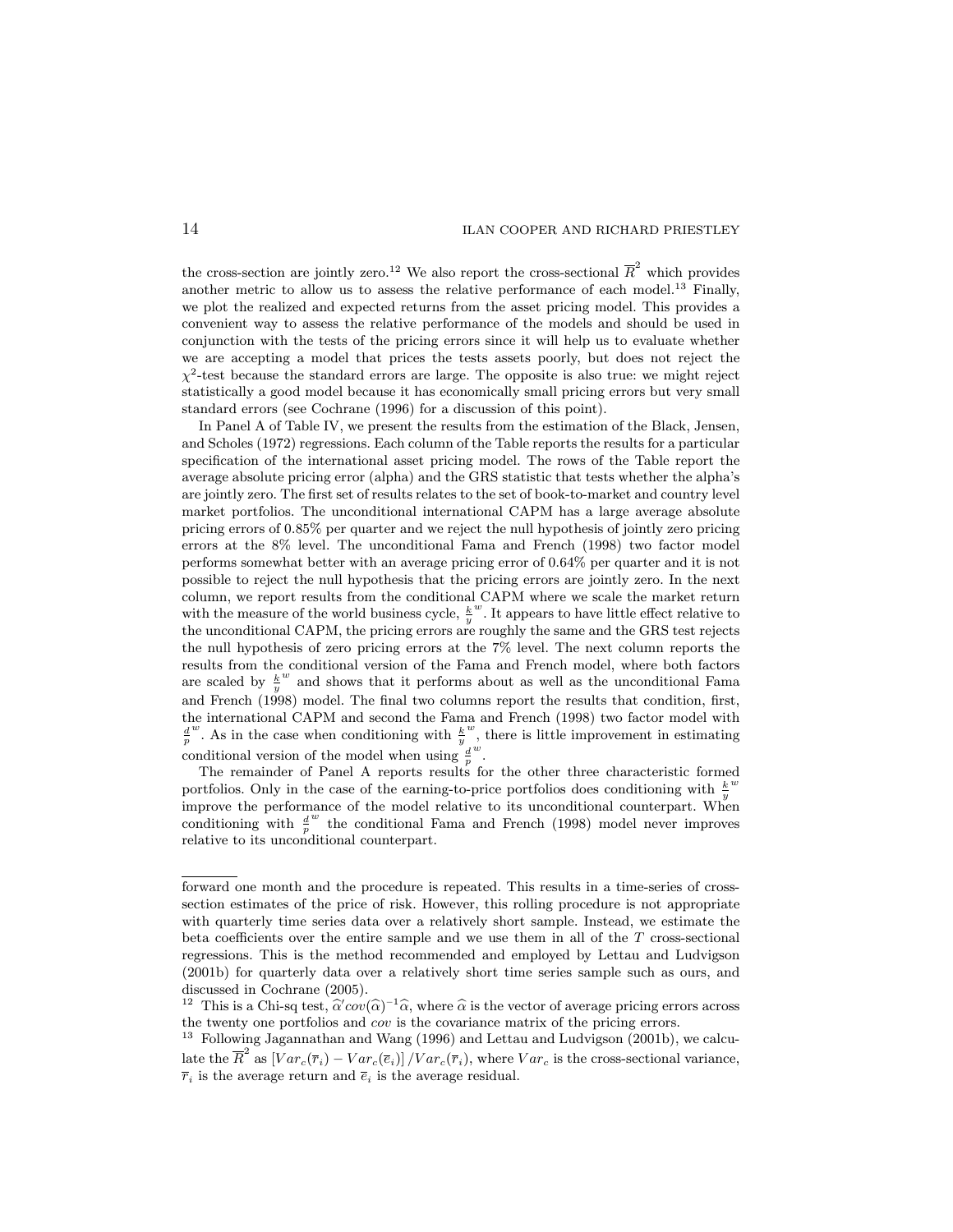Overall, the results from the time-series analysis of the asset pricing models indicate that conditioning on either  $\frac{k}{y}$  $\frac{w}{p}$  or  $\frac{d}{p}$ w does little to improve the time series description of the portfolio excess returns. Panel B of Table IV reports the results from the cross-sectional analysis and tells an altogether different story. First, the results for the book-to-market and country portfolios produces a cross-sectional  $\overline{R}^2$  of 2% for the unconditional international CAPM, however the  $\chi^2$  test cannot reject the null hypothesis that the pricing errors are zero. This either implies that the test lacks power or there is little spread in the average realized returns. To assess which one of these is correct, in Figure 3 we plot the average realized returns and expected returns given by the model. The first figure in the top left hand corner refers to the unconditional international CAPM. It is clear that there is a decent spread in average realized returns, however the CAPM is unable to explain this as is evident from the distance between the points on the graph and the 45 line. Therefore, the power of the test to reject the null hypothesis is very weak and caution should be taken when assessing the performance of asset pricing models using only pricing error tests statistics.

The next column in Panel B of Table IV reports the results for the unconditional Fama and French (1998) two factor model where the  $\overline{R}^2$  now increases to 32% and the  $\chi^2$  test is somewhat smaller. The better performance of the unconditional Fama and French model (1998) is reflected in Figure 3, top right hand side, where the plots of the average realized and expected returns lie closer to the 45 line.

Our main interest is in the role of the conditioning information and we see that when conditioning the international CAPM on  $\frac{k}{y}$  $w$  that there is a major improvement relative to the unconditional international CAPM with a reported  $\overline{R}^2$  of 19%. This is somewhat larger than the  $\overline{R}^2$  when the international CAPM is conditioned on  $\frac{d}{p}$  $w$  which produces a  $\overline{R}^2$  of only 5%. The largest differences in model performance are obtained when conditioning the Fama and French two factor model with  $\frac{k}{y}$ w where the  $\overline{R}^2$  rises to 52%. The corresponding  $\overline{R}^2$  for the Fama and French model conditioned on  $\frac{d}{p}$  $w$  is 34%. These differences in the  $\overline{R}^2$  across models are reflected in the remaining plots of the average realized and expected returns in Figure 3. When conditioning with  $\frac{k}{y}$  $\overrightarrow{w}$  the plots always lie closer to the 45<sup>°</sup> line when compared with unconditional models indicating smaller pricing errors. When scaling the Fama and French risk factors with  $\frac{d}{p}$ w there is very little improvement relative to the unconditional Fama and French two factor model.

The next set of results in Panel B of Table IV refers to the cash flow to asset and country portfolios. We see similar results here. In particular, the unconditional CAPM and the conditional CAPM scaled with  $\frac{d}{p}$ w is unable to explain the cross-sectional spread in average realized returns, again evident from the  $\overline{R}^2s$  which are zero and the plots of average realized and expected returns depicted in the top left hand corner of Figure 4 (unconditional CAPM) and the bottom left hand corner (conditional CAPM scaling the market return by  $\frac{d}{p}$ <sup>*w*</sup>). In contrast, scaling the market return by  $\frac{k}{y}$  $w$  increases the  $\overline{R}^2$  to  $20\%$  and scaling the Fama and French (1998) two risk factors by  $\frac{k}{y}$  $^{\rm w}$  leads to a rise in the  $\overline{R}^2$  from 30% to 42%. In the case of the Fama and French (1998) two risk factor model scaled by  $\frac{d}{p}$ <sup>w</sup> the  $\overline{R}^2$  increase to 58%. The plots on the right hand side of Figure 4 show the different versions of the Fama and French (1998) model and indicate a much better performance when scaling the risk factors.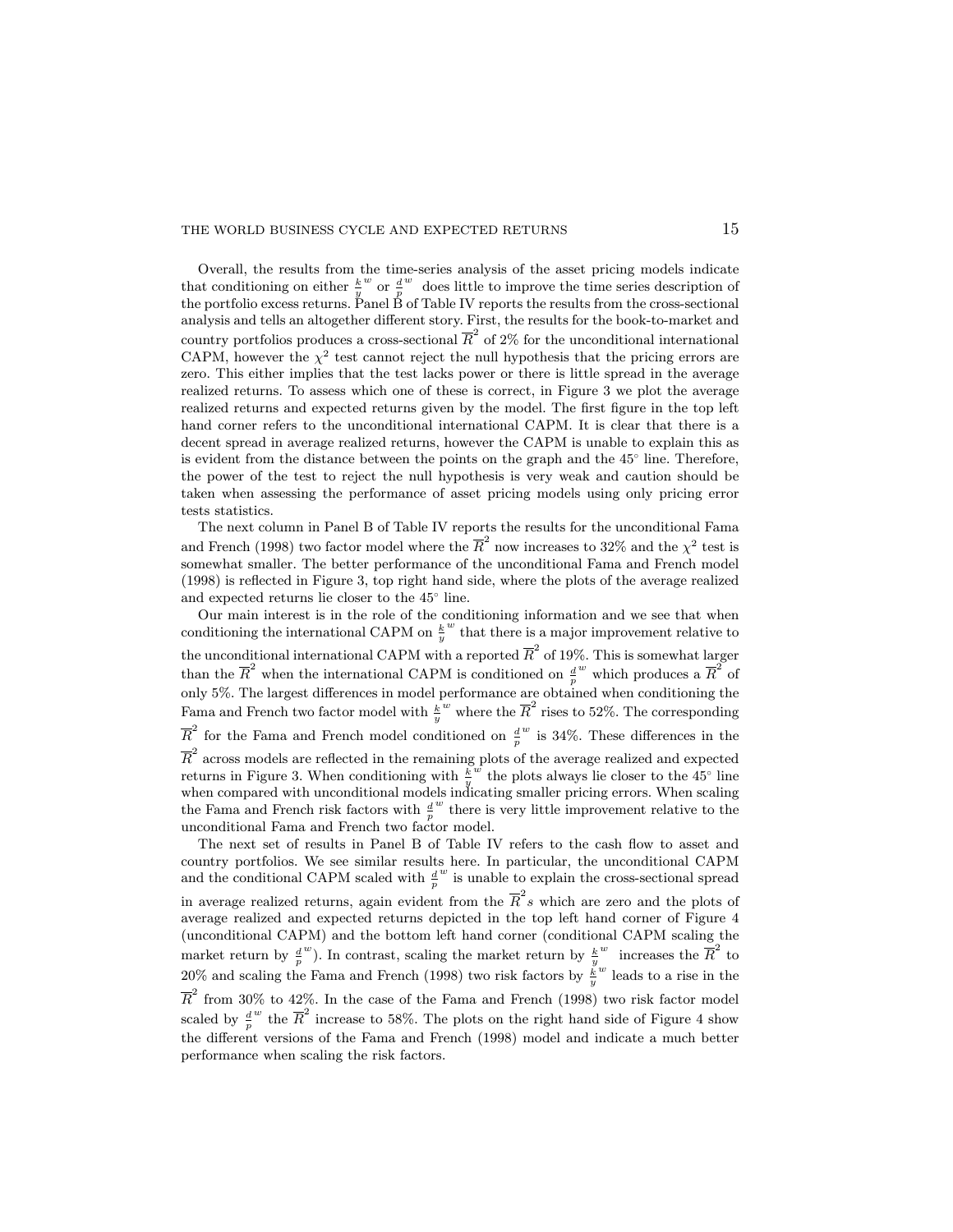The results for the earnings to price and country portfolios are presented in the next part of Panel B and once again show that conditioning the Fama and French (1998) two factor model on either  $\frac{k}{y}$  $\frac{w}{p}$  or  $\frac{d}{p}$  $w$  leads to a large increase in the  $\overline{R}^2$ s to 68% and 69% respectively, compared to 23% for the unconditional Fama and French (1998) model. Figure 5 confirms the improved performance of these conditional versions of the model by showing that these models provide plots of average realized and expected returns that are closer to the 45 line.

The final part of Panel B provides the results for the dividend to price and country portfolios. In this case, the best performing model is the Fama and French (1998) two factor model that conditions on  $\frac{k}{y}$ w where the  $\overline{R}^2$  is 75% as opposed to 43% when conditioning this model on  $\frac{d}{p}$  $w$  and 24% for the unconditional Fama and French (1998) two factor model. Note that for these portfolios, we always reject the null hypothesis that the cross sectional pricing errors are jointly zero. However, as Figure 6 shows, the size of the pricing errors are small because the plots of average realized and expected returns fall close to the 45 line, especially when conditioning the Fama and French (1998) two factor model on  $\frac{k}{y}$  $\frac{w}{\cdot}$ 

Overall, from the cross-sectional Fama and MacBeth (1973) regressions there is evidence that the conditional version of the international CAPM provides a better description of the cross-sectional pattern in average returns than the unconditional CAPM. When we estimate a conditional version of the Fama and French (1998) two factor model, there is a further improvement in the cross-sectional description of average returns. Our plots of the average actual and expected returns show that relying on tests that pricing errors are jointly zero can be severely misleading and indicates that they have low power to reject the null hypothesis of zero cross-sectional pricing errors in relatively small samples such as ours. In summary, the empirical tests indicate that there is often a role for conditioning information in standard one and two factor international asset pricing models.

#### 6. Predicting Fixed Income Security Returns

Under the expectations hypothesis, when changes in short-term rates are regressed on the term spread the estimated coefficient should be equal to two (Mankiw and Miron (1986)). In unreported results, we confirm earlier findings that the term spread in each country cannot forecast the change in the short term rates: in every country it is not possible to reject the null hypothesis that the coefficient on the term spread is zero. The point estimates are small and a long way from the expectations theory's predictions that the coefficient should be two.<sup>14</sup> One explanation of this apparent failure of the expectations hypothesis is that there exists a time-varying risk premium which is an important determinant of changes in short term rates. To assess whether this may be a possibility, we consider if the world measure of the business cycle can predict short term rates. We run the following regression:

$$
\Delta s_{i,t} = \alpha + \delta \mathbf{Z}_{t-1}^w + \xi_{i,t},\tag{15}
$$

where  $\Delta s_{i,t}$  is the change in country i's short-term interest rate from time  $t-1$  to time t,  $\alpha$  is a constant,  $\delta$  is a vector of coefficient estimates,  $\mathbf{Z}_{t-1}^W$  is a vector of international

 $^{14}\,$  The average estimated coefficient on the term spread across the seven countries is 0.097.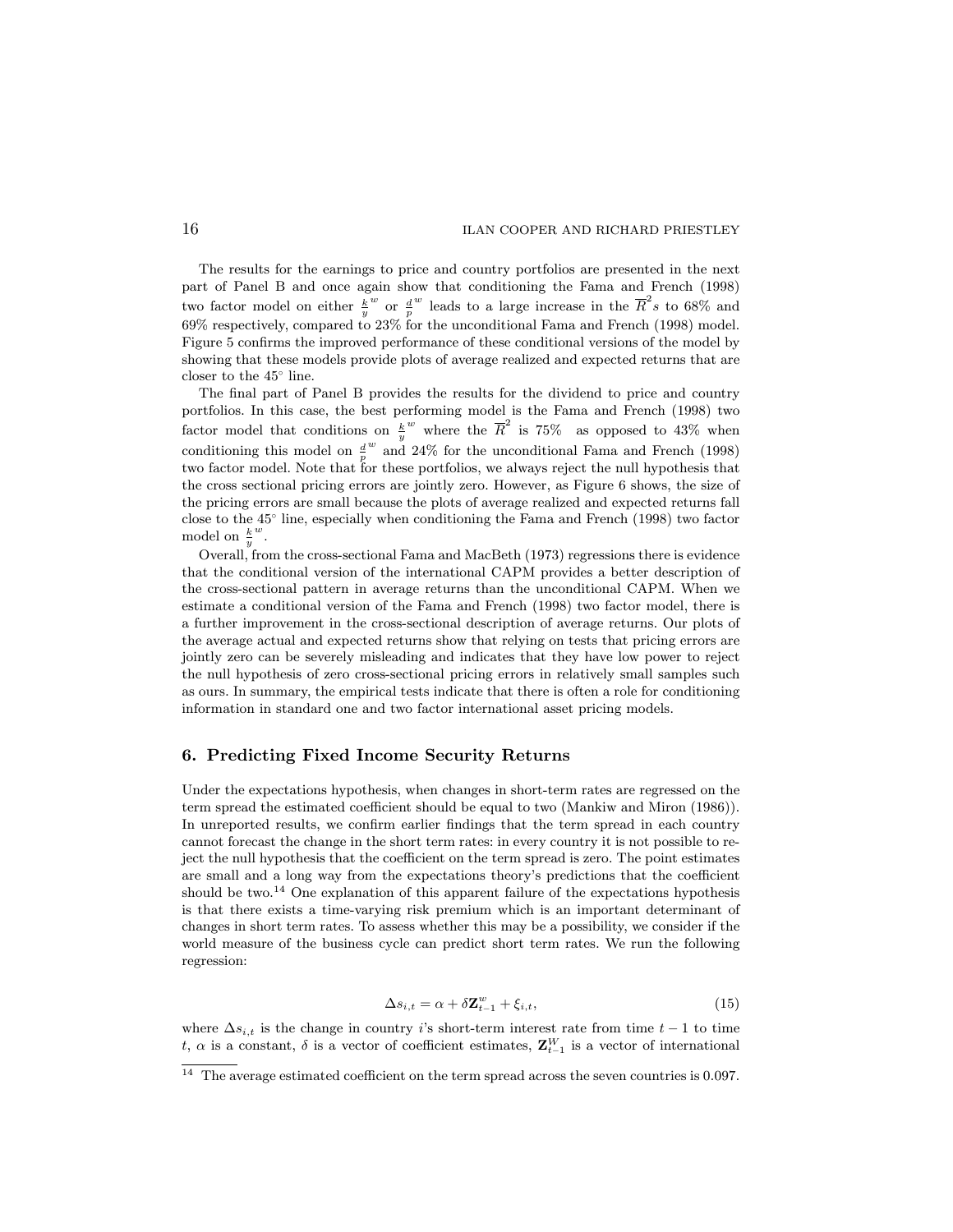lagged predictor variables which include  $\frac{k}{y}$  $\frac{w}{p}$ ,  $\frac{d}{p}$  $w$  and  $r_f^w$  and  $\xi_{i,t}$  is an error term. The risk free rates of return for the U.S., U.K., France and Canada are three month treasury bill rates. For Italy we use the 3 month interbank rate. Money market rates are used in Japan and Switzerland. Table V reports the results and shows that  $\frac{k}{y}$ w has predictive power for France, Italy, Japan, Switzerland and marginally for the U.K.. The estimated signs are negative across all countries which implies that as international business conditions worsen short term rates in all six countries subsequently fall. The  $\overline{R}^2$ s range from 0% in the U.S. and Canada to 14% in Japan. The lagged U.S. risk free rate has predictive power for the changes in the short-term rates in all cases except the U.S. and Canada and  $\frac{d}{p}$ w does have predictive power in three countries.

Evidence of a time-varying risk premium in bond markets is also suggested in studies that find bond excess returns are predictable with yield and forward spreads (see, for example, Fama and Bliss (1987), Campbell and Shiller (1991) and Cochrane and Piazzesi (2005)). This evidence only loosely ties time varying risk premia in the bond market to business cycle risk. Ludvigson and Ng (2006) provide a more direct approach by forming a common factor from 132 U.S. macroeconomic variables. They show that this factor has predictive power for U.S. bond excess returns. Theoretically, Brandt and Wang (2003) and Wachter (2006) both show that risk premia in bond markets are driven by macroeconomic fundamentals.

We assess the presence of a time-varying risk premium in the bond market by examining the predictability of excess bond returns. Due to data availability, we can only assess U.S. excess bond return predictability. Following Cochrane and Piazzesi (2005) we use the Fama and Bliss data from CRSP to calculate annual excess bond returns at a quarterly frequency over the sample  $1971:2$  to  $2003:4^{15}$  We obtain the annual return in a given quarter by borrowing at the one year rate and buying either a two, three, four, or five year bond and then selling it after one year. We estimate the following:

$$
b_{n,t} = \alpha + \delta \mathbf{Z}_{t-1}^w + \xi_{n,t},\tag{16}
$$

where  $b_{n,t}$  is the bond return at horizon n in excess of the one year bond return, where  $n = 2, \ldots, 5$ . The results regarding excess bond returns are presented in Table VI using various combinations of predictor variables. In the first instance we use  $\frac{k}{y}$  $\frac{w}{p}$ ,  $\frac{d}{p}$  $w, r_f^w$  and  $f$ , the forward rate predictor variable of Cochrane and Piazzesi (2005).  $\frac{k}{y}$ w predicts excess bond returns for all of the maturities and the coefficient estimates increase monotonically with the time to maturity from 3.085 for the excess return on the two year bond to  $7.322$ for the five year bond. This indicates that international business cycle risk has a larger economic impact on longer term bonds, consistent with the findings in Cochrane and Piazzesi (2005) and Ludvigson and Ng (2006) that use U.S. based predictor variables. When including all four predictor variables in the predictive regression, the  $\overline{R}^2$ s range from  $23\%$  for the two year bond to  $19\%$  for the five year bond.

We also report three more sets of results that predict the bond returns using only  $\frac{k}{y}$  $\frac{w}{\cdot}$ only the forward rate variable, and only  $\frac{d}{p}$  $w$  and  $r_f^w$ . For all of the four bonds, when  $\frac{k}{y}$  $\frac{w}{\text{is}}$ included on its own it is highly statistically significant and we observe the increase in the estimated coefficient with time to maturity. In these cases, the  $\overline{R}^2$ s range from a half to a quarter of the  $\overline{R}^2$ s when all four variable are included. When included on its own, over

<sup>&</sup>lt;sup>15</sup> We thank John Cochrane for making this data available.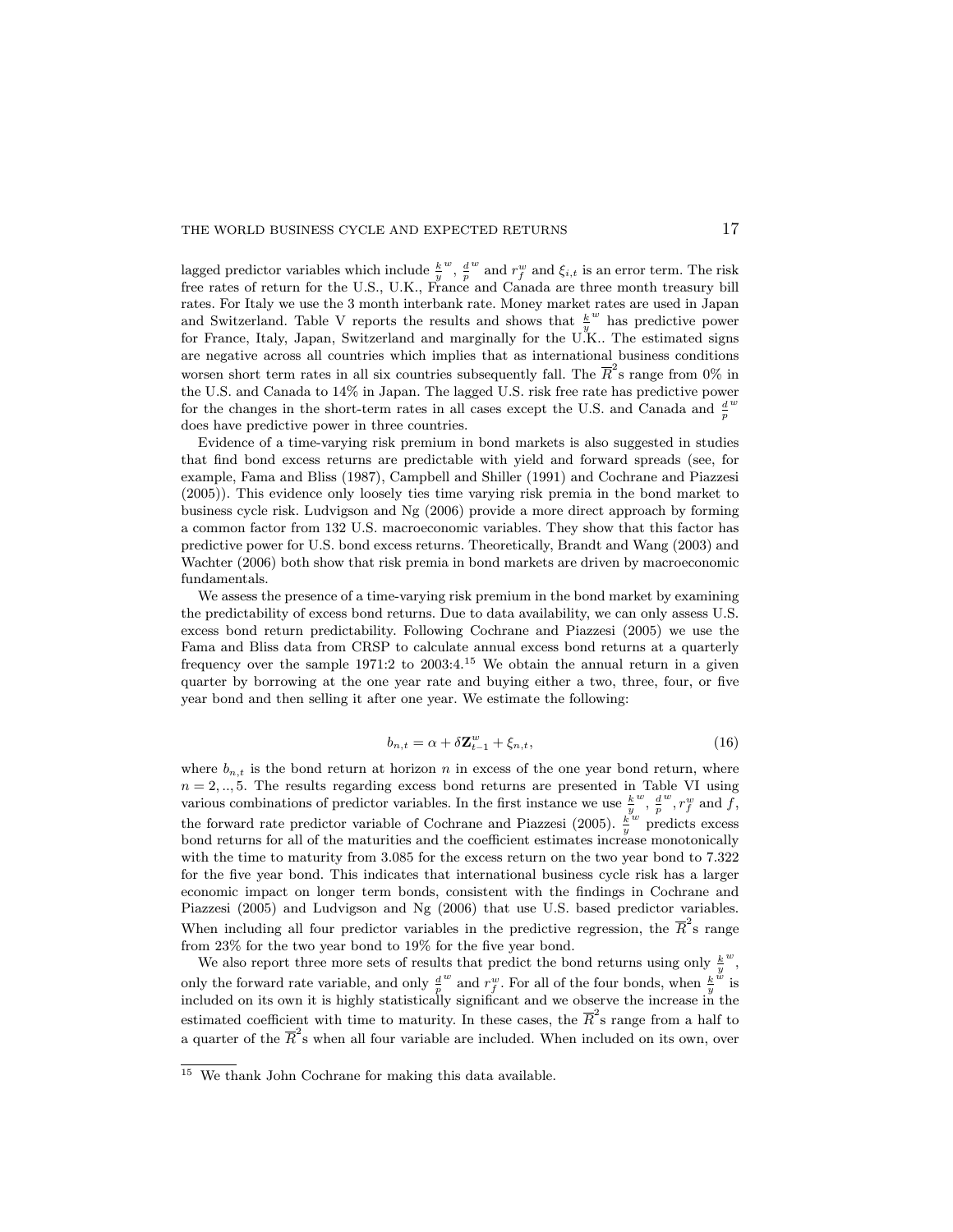the sample period we study, the Cochrane and Piazzesi (2005) factor is only statistically signicant at conventional levels for the two year bond, but is signicant at the 10% level for the three and four year bond. While the dividend price ratio has no predictive power for the bond returns, the risk free rate is a strong predictor and the  $\overline{R}^2\mathrm{s}$  are around a half of the  $\overline{R}^2$ s that employ all four predictor variables. These findings indicate that a measure of the world business cycle predicts U.S. excess bond returns as well as, and has a role in addition to that of nancial market based variables and the forward rate that is employed in Cochrane and Piazzesi (2005).

Credit spreads have also been related to macroeconomic fundamentals in Tang and Yan (2006) and Amato and Luisi (2006). These papers present general equilibrium models that illustrate how macroeconomic variables affect credit spreads. However, they do not examine the predictability of credit spreads with macroeconomic variables. Krishnan, Rictchken and Thomson (2010) show that the current credit spread slope predicts future credit spreads, clearly rejecting the expectations hypothesis. Krishnan, Ritchenken and Thomson (2010) find no evidence that U.S. macroeconomic factors help to predict firm level credit spreads using U.S. data.

We consider the predictability of three U.S. credit spreads: AAA minus BAA corporate bonds, long term government bonds minus AAA corporate bonds, and long term government bonds minus BAA corporate bonds. Table VII presents the results from the regression:

$$
cs_{k,t} = \alpha + \delta \mathbf{Z}_{t-1}^w + \xi_{k,t},\tag{17}
$$

where  $cs_{k,t}$  is the credit spread and  $k = AAA - BAA$ ,  $Govt - AAA$ ,  $Govt - BAA$ . Due to the strong persistence in the credit spreads we also include the first lag of the spread in the forecasting equation. The coefficients on  $\frac{k}{y}$ w are all positive indicating a slowdown in international economic activity predicts higher spreads. Reassuringly, the coefficient estimate is largest and statistically significant for the  $Govt - BAA$  spread, that is, the riskiest spread. The estimate on  $\frac{k}{y}$  $\omega$  is marginally statistically significant for the  $AAA$  –  $BAA$  spread. There is a marginal role for the dividend price ratio in predicting spreads, however its sign is not consistent across all spreads.

In summary, there is evidence that  $\frac{k}{y}$ w has predictive power for short term rates, excess bond returns, and the riskiest credit spread. These results are novel and suggest two important implications. First, a measure of the international business cycle plays a role in the determination of interest rate changes, bond returns and credit spreads indicating some level of integration of fixed income markets and equity markets in the sense that their risk premium shares a common international measure of business conditions. Second, affine term structure models are unlikely to be successful descriptions of interest rate movements in the presence of macroeconomic sources of risk premia.

## 7. Conclusion

In this paper, we start by investigating the predictability of stock returns with a new macroeconomic measure of the world business cycle, namely the world's capital to output ratio,  $\frac{k}{y}$ w ; along with the world stock market index's dividend price ratio and the world (U.S.) risk free rate. The most striking results regarding stock return predictability are that in all but one country there is evidence of out-of-sample predictability when forecasting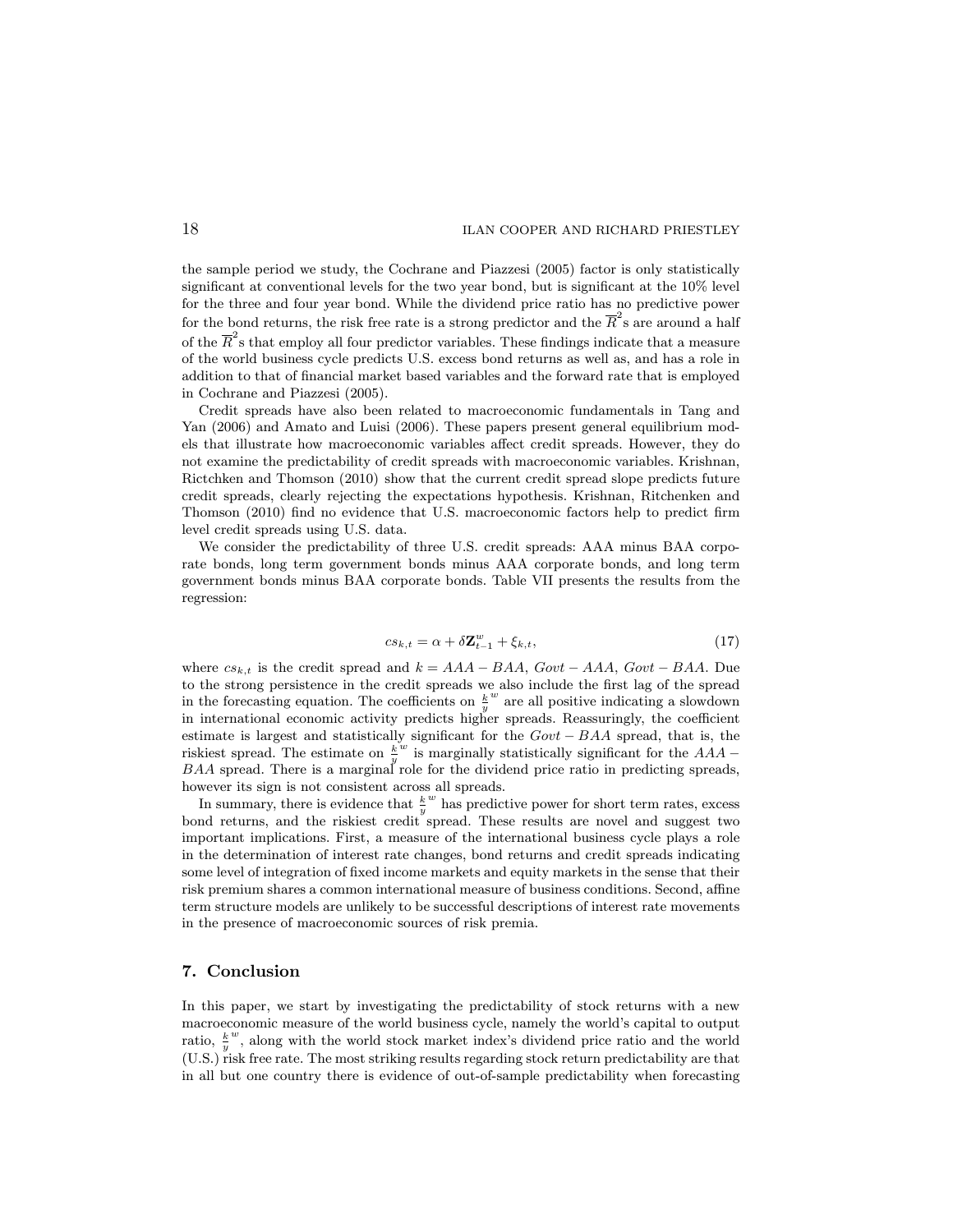with  $\frac{k}{y}$  $\mu^w$ . This is important since doubt has been cast on the ability of predictor variables to forecast out-of-sample even if they have in-sample forecasting power (Bossaerts and Hillion (1999) and Goyal and Welch (2008)). We find statistical evidence that  $\frac{k}{y}$  $w$  can forecast outof-sample. This statistical evidence is economically important because certainty equivalent measures show that an investor would have benefited from following a trading strategy of forecasting returns with  $\frac{k}{y}$ w when compared with forecasting strategies based on the historical average, the world dividend-to-price ratio and the world risk free rate. These results indicate that some proportion of the variation in country level equity risk premia is related to international business conditions and therefore points to the possibility that these stock markets are to some extent integrated internationally.

We assess the asset pricing implications of the stock return predictability results by estimating a conditional version of the international CAPM and international Fama and French (1998) two factor model. Our results show that scaling the CAPM risk factor as well as the two Fama and French (1998) world risk factors with conditioning information results in a better description of the cross-sectional pattern in average returns for country level portfolios and portfolios formed on firm characteristics, reinforcing the role of  $\frac{k}{y}$  $\sum_{i=1}^{n}$ equity market risk premia.

The final part of the paper examines the predictability of short term interest rate changes, bond excess returns and credit spreads which are also shown to be related to  $\frac{k}{y}$ w in several countries. These findings that a common measure of the world business cycle predicts fixed income securities and equity returns suggests that fixed income markets are to some extent integrated across countries and integrated with equity markets.

In summary, under the plausible assumption that investment is irreversible and capital adjustment costs prevent firms from disinvesting, the capital to output ratio moves in a counter-cyclical fashion. In the presence of higher risk aversion and/or risk in recessions, the capital to output ratio tracks variations in expected returns on financial securities. We find empirical evidence in support of this proposition.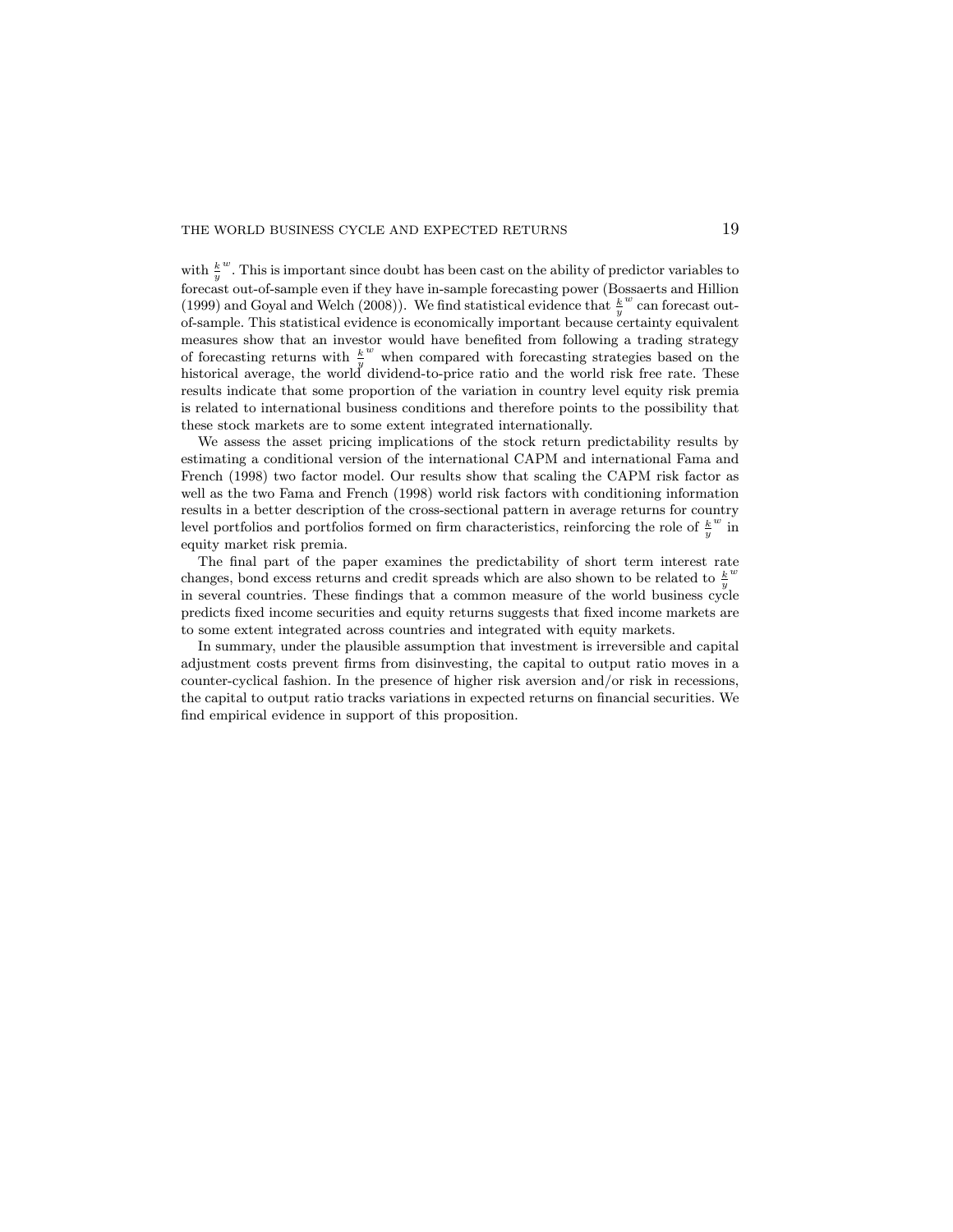## References

Amato, J.D. and Luisi, M. (2006) Macro factors in the term structure of credit spreads. BIS Working Paper No. 203.

Amihud, Y. and Hurvich, C.M. (2004) Predictive regressions: a reduced-bias estimation method, Journal of Financial and Quantitative Analysis 39, 813-841.

Ang, A. and Bekaert, G. (2007) Stock return predictability: is it there?, Review of Financial Studies 20, 651-707.

Artis, M.J. and Hoffmann, M. (2008) Financial globalization, international business cycles and consumption risk sharing, Scandinavian Journal of Economics 110, 447- 471.

Avramov, D. and Chordia, T. (2006) Predicting stock returns, Journal of Financial Economics 82, 387-415.

Baker, M. and Wurgler, J. (2002) Market timing and capital structure, Journal of Finance 57, 1-32.

Baker, M., Stein J., and Wurgler, J. (2003) When does the market matter? stock prices and the investment of equity-dependent firms, Quarterly Journal of Economics 118, 969-1006.

Bekaert, G., and Harvey, C.R. (1995) Time-varying world market integration, Journal of Finance 50, 403-444.

Bekaert, G., Harvey C.R., and Lundblad, C. (2007) Liquidity and expected returns: lessons from emerging markets, Review of Financial Studies 20, 1783-1831.

Bekaert, G., Hodrick R., and Zhang, X. (2009) International stock return comovements, Journal of Finance 64, 2591-2626.

Bekaert, G., Harvey, C.R., Lundblad C., and Siegel, S. (2011) What segments equity markets?, Review of Financial Studies, forthcoming.

Black, F., Jensen, M., and Scholes, M. (1972) The capital asset pricing model: some empirical tests," in Michael C.J. (ed), Studies in the Theory of Capital Markets, Praeger, New York pp. 79-121.

Boldrin, M., Christiano, L.T., and Fisher, J.D.M. (2001) Habit persistence, asset returns, and the business cycle, American Economic Review 91, 149-166.

Bossaerts, P. and Hillion, P. (1999) Implementing statistical criteria to select return forecasting models: what do we learn? Review of Financial Studies 12, 405-428.

Brandt, M.W. and Wang, K.Q. (2003) Time-varying risk aversion and unexpected inflation, Journal of Monetary Economics 50, 1457-1498.

Caballero, R.J., Engel, E.M.R.A., and Haltiwanger, J.C. (1995) Plant-level adjustment and aggregate investment dynamics, Brookings Papers on Economic Activity 2, 1-54.

Campbell, J.Y. and Cochrane, J.H. (1999) By force of habit: a consumption-based explanation of aggregate stock market behavior, Journal of Political Economy 107, 205-251.

Campbell, J.Y. and Shiller, R. (1991) Yield spreads and interest rate movements; a bird's eye view, Review of Economic Studies 58, 495-514.

Campbell, J.Y. and Yogo, M. (2006) Efficient tests of stock return predictability, Journal of Financial Economics 81, 27-60.

Campbell, J.Y. and Thompson, S.B. (2008) Predicting excess stock returns out of sample: can anything beat the historical average?, Review of Financial Studies 21, 1509-1531.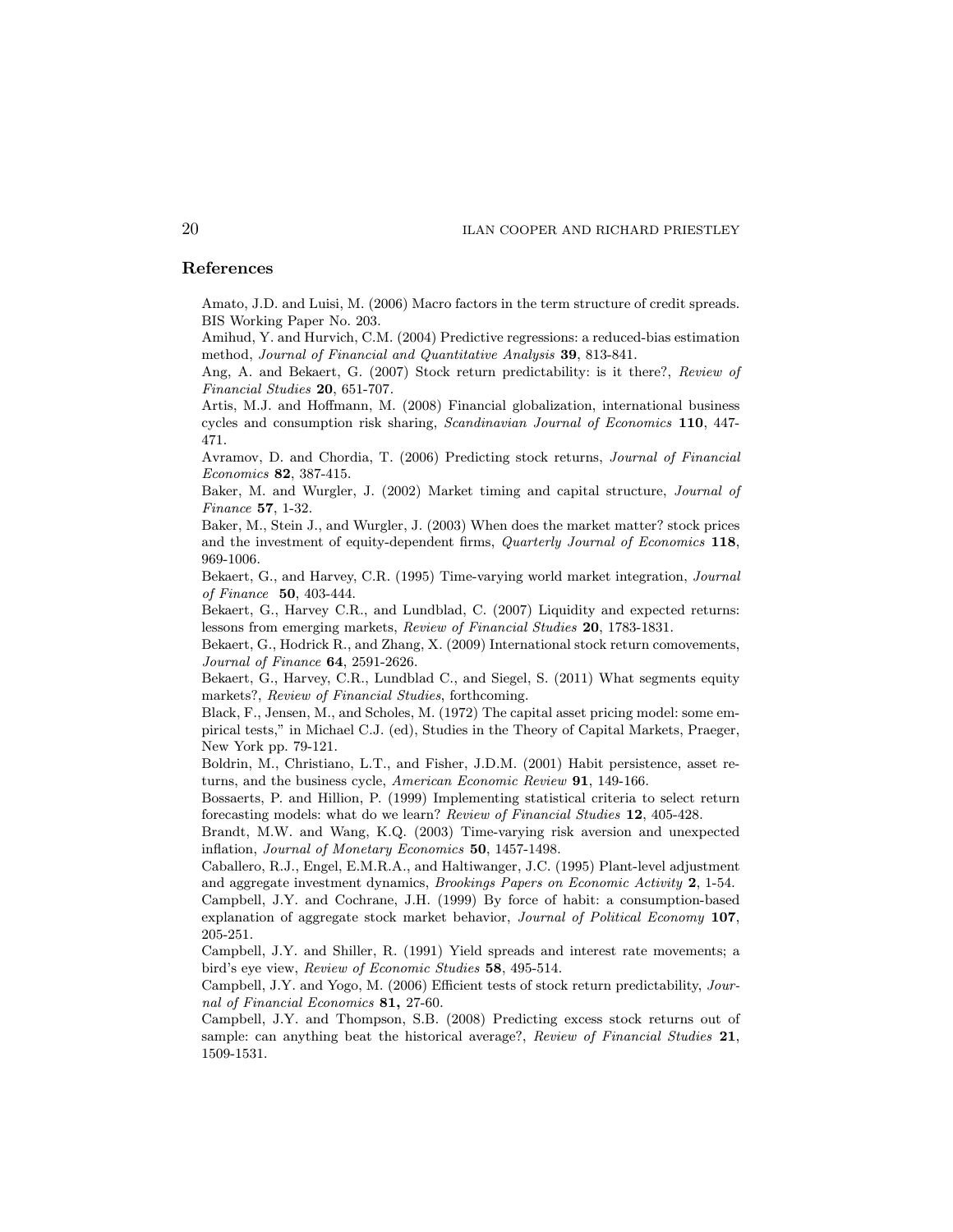Chan, Y. and Kogan, L. (2002) Catching up with the Joneses: heterogeneous preferences and the dynamics of asset prices, Journal of Political Economy 110, 1255-1285.

Clark, T.E. and McCracken, M.W. (2001) Tests of forecast accuracy and encompassing for nested models, Journal of Econometrics 105, 85-110.

Cochrane, J.H., (1991) Production-based asset pricing and the link between stock returns and economic fluctuations, *Journal of Finance* 46, 209-237.

Cochrane, J.H., (2005) Asset Pricing, Princeton University Press.

Cochrane, J.H., (1996) A cross-sectional test of an investment-based asset pricing model, Journal of Political Economy 104, 572-621.

Cochrane, J.H., and Piazzesi, M. (2005) Bond risk premia, American Economic Review 95, 138-160.

Constantinides, G.M., and Duffie, D. (1996) Asset pricing with heterogeneous consumers, Journal of Political Economy 104, 219-240.

Cooper, I. and Priestley, R. (2009) Time-varying risk premia and the output gap, Review of Financial Studies 22, 2801-2833.

Coleman, W.J. (1997) Behavior of interest rates in a general equilibrium multisector model with irreversible investment, Macroeconomic Dynamics 1, 206-227.

Dixit, A. and Pindyck, R. (1994) Investment under uncertainty, Princeton University Press, Princeton, NJ.

Dumas, B. and Solnik, B. (1995) The world price of foreign exchange risk, Journal of Finance 50, 445-480.

Elliot, G. and Stock, J.H. (1994) Inference in time series regressions when the order of integration of a regressor is unknown, Econometric Theory 10, 672-700.

Elliot, G., Rotherberg, T.J., and Stock, J.H. (1996) Efficient tests for an autoregressive unit root, Econometrica 64, 813-736.

Erb, C.B., Harvey, C.R., and Viskanta, T.E. (1995) Country risk and global equity selection, Journal of Portfolio Management 2174-83.

Erb, C.B., Harvey, C.R., and Viskanta, T.E. (1996) Expected returns and volatility in 135 countries, Journal of Portfolio Management 22 46-58.

Fama, E. and Bliss, R.B. (1987) The information in long-maturity forward rates, American Economic Review 77, 680-692.

Fama, E. and French, K. (1998) Value versus growth: the international evidence, Journal of Finance 53, 1975-2000.

Fama, E. and MacBeth, J.D. (1973) Risk return and equilibrium: empirical tests, Journal of Political Economy  $71,607-636$ .

Ferreira, M.A. and Santa-Clara, P. (2011) Forecasting stock market returns: the sum of the parts is more than the whole, Journal of Financial Economics 100, 514-537.

Gibbons,  $M<sub>1</sub>$ , Ross, S., and Shanken, J. (1989) A test of the ffficiency of a given portfolio, Econometrica 57, 1121-1152.

Goolsbee, A. (1998) Investment tax incentives, prices and the supply of sapital goods, Quarterly Journal of Economics 113, 121-148.

Goyal, A. and Welch, I. (2003) Predicting the equity premium with dividend ratios, Management Science 49, 639-54.

Goyal, A. and Welch, I. (2008) A comprehensive look at the empirical performance of equity premium prediction, Review of Financial Studies 21, 1455-1508.

Harvey, C.R. (1991) The world price of covariance risk, Journal of Finance 47, 111-157.

Harvey, C.R. (1995) Predictable risk and return in emerging markets, Review of Financial Studies 8, 773-816.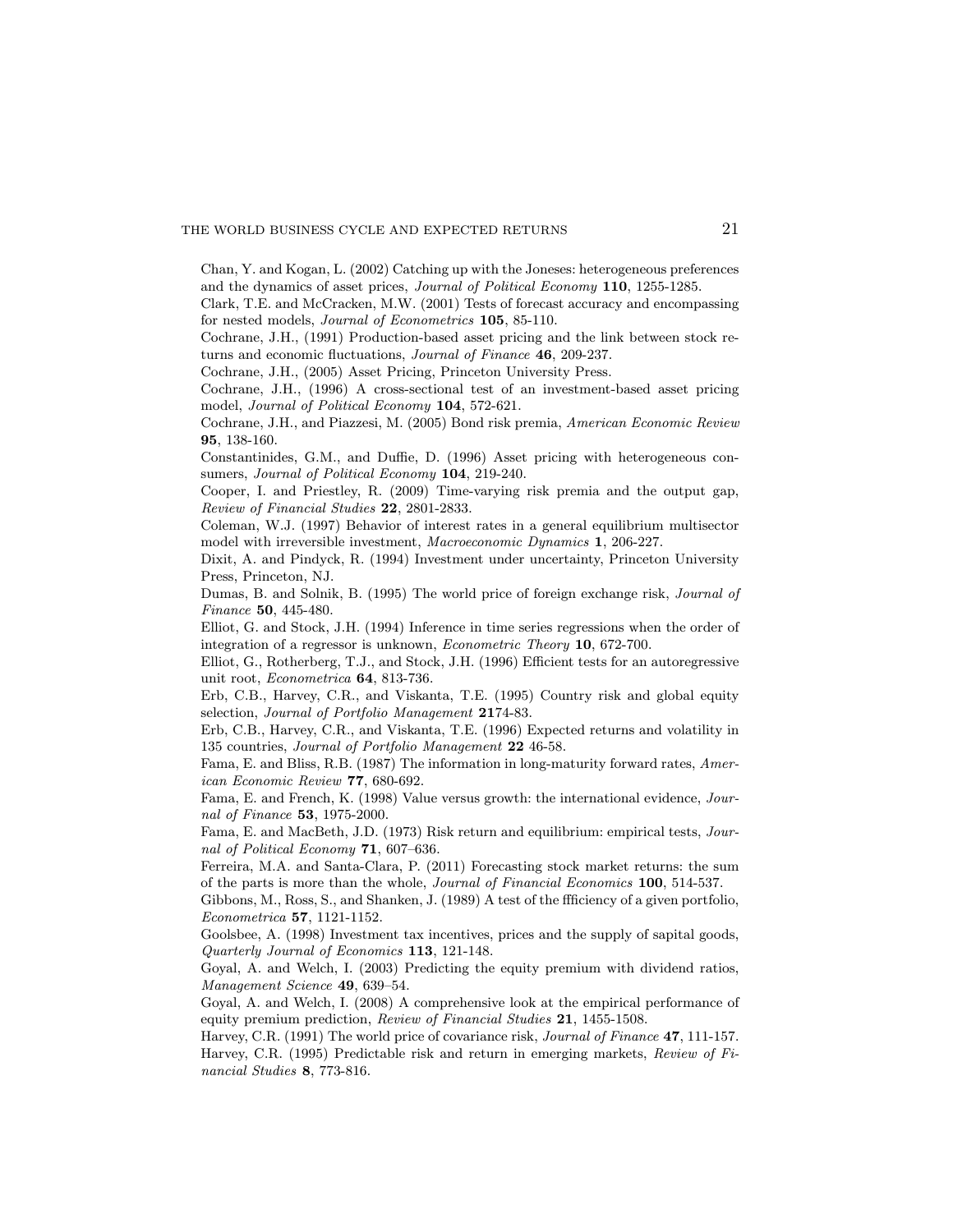Harvey, C.R. (2000) The drivers of expected returns in international markets, Emerging Markets Quarterly 1, 32-49.

Harvey, D., Leybourne, S., and Newbold, P. (1998) Tests for forecast encompassing, Journal of Business and Economic Statistics 16, 254-259.

Hou, K,G., Karolyi A., and Kho, B.C. (2011) What factors drive global stock returns?, Review of Financial Studies 24, 2527-2574.

Imbs, J. (2006) The real effects of financial integration, *Journal of International Eco*nomics 68, 296-324.

Karolyi, A.G. and Stulz, R.M. (2003) Are assets priced locally or globally? in George Constantinides, Milton Harris, and Rene M. Stulz (eds), Handbook of the Economics of Finance, North Holland.

Kogan, L. (2004) Asset prices and real investment, Journal of Financial Economics 73, 411-431.

Krishnan, C.N.V., Ritchken, P.H., and Thomson, J.B. (2010) Predicting credit spreads, Journal of Financial Intermediation 19, 529-563.

Kydland, E.F. and Prescott, E.C. (1982) Time to build and aggregate fluctuations, Econometrica 50, 1345-1370.

Lamont, O. (2000) Investment plans and stock returns, *Journal of Finance* 55, 2719-2755.

Lee, K.H. (2011) The world price of liquidity risk, Journal of Financial Economics 99, 136-161.

Lettau, M. and Ludvigson, S.C. (2001a) Consumption, aggregate wealth, and expected stock returns, Journal of Finance 56, 815-849.

Lettau, M. and Ludvigson, S.C. (2001b) Resurrecting the (C)CAPM: a cross-sectional test when risk premia are time-varying, Journal of Political Economy 109, 1238-1287. Lewellen, J. (2004) Predicting returns with financial ratios, *Journal of Financial Eco*nomics 74, 209-235.

Ludvigson, S.C. and Ng, S. (2009) Macro factors in bond risk premia, Review of Financial Studies 22, 5027-5067.

Lumsdaine, R. and Prasad, E. (2003) Identifying the common component of international economic fluctuations: a new approach, *Economic Journal* 113, 101-127.

Lustig, H.N. and Van Nieuwerburgh, S.G. (2005) Housing collateral, consumption insurance, and risk premia: an empirical perspective, *Journal of Finance* 60, 1167-1219. Mankiw N.G. and Miron, J.A. (1986) The changing behavior of the term structure of interest rates, Quarterly Journal of Economics 101, 211-228.

Mankiw N.G. and Shapiro, M.D. (1986) Do we reject too often? small sample properties of tests of rational expectations models, Economics Letters 20, 139-145.

McCracken, M.W. (2007) Asymptotics for out-of-sample tests of Granger causality. Journal of Econometrics  $140$ ,  $719–52$ .

Piazzesi, M., Schneider M., and Tuzel, S. (2006) Housing, consumption, and asset pricing, Journal of Financial Economics 83, 531-569.

Polk, C. and Sapienza, P. (2009) The stock market and corporate investment: a test of catering theory, Review of Financial Studies 22, 187-217.

Rangvid, J. (2006) Output and expected returns, Journal of Financial Economics 81, 595-624.

Rapach, S. and Zhou, G. (2010) Out-of-sample equity premium prediction: combination forecasts and links to the real economy, Review of Financial Studies 23, 821-862.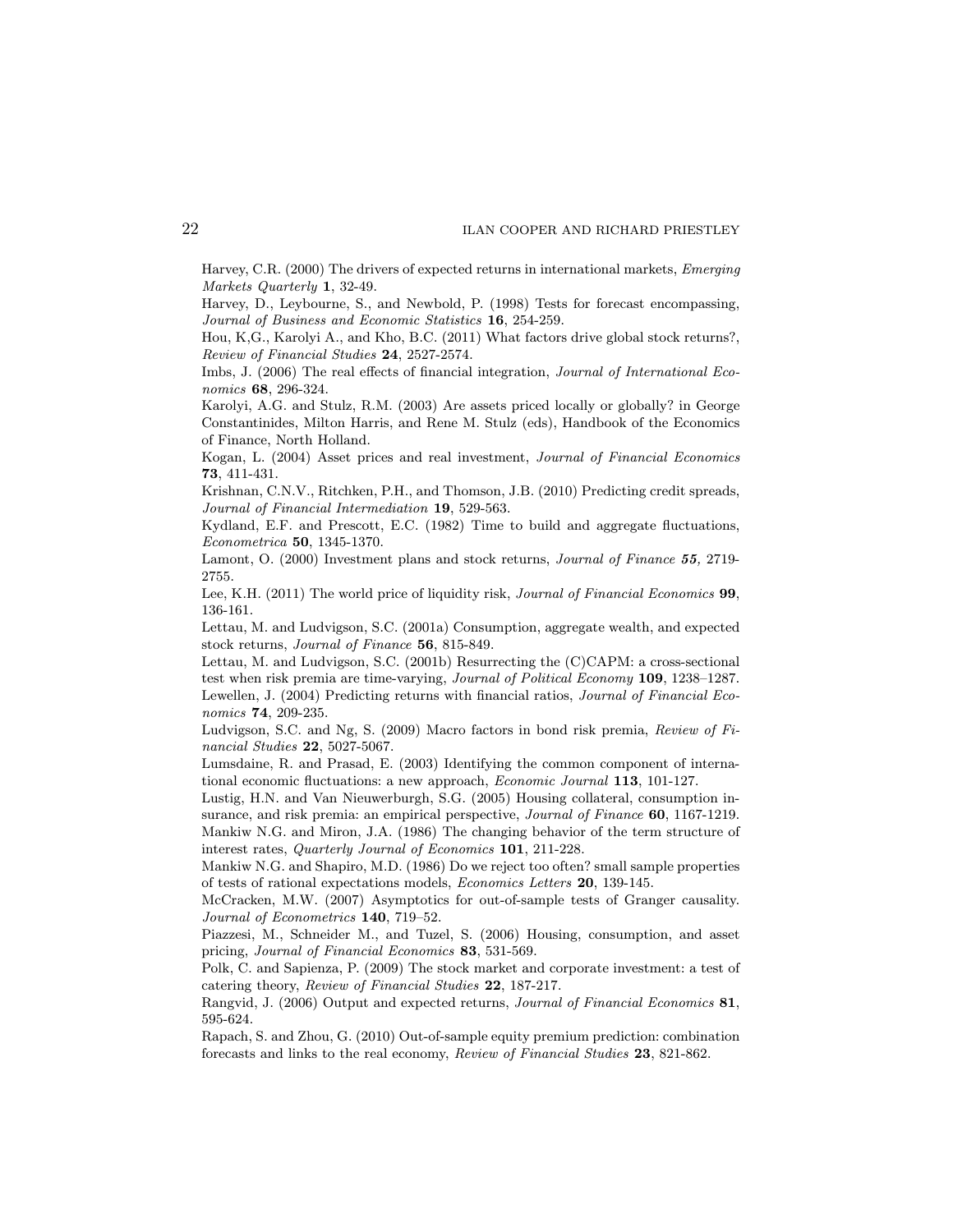Richardson M. and Stock, J. (1989) Drawing inferences from statistics based on multiyear asset returns, Journal of Financial Economics 25 323-348.

Sanots, T. and Veronesi, P. (2006) Labor income and predictable stock returns, Review of Financial Studies 19, 1-44.

Stambaugh, R.F. (1999) Predictive regressions, Journal of Financial Economics 54, 375-421.

Tang, D.Y. and Yan, H. (2006) Macroeconomic conditions, firm characteristics, and credit spreads, Journal of Financial Services Research 29, 177-210.

Torous, W., Valkanov, R., and Yan, S. (2005) On predicting stock returns with nearly integrated variables, Journal of Business 77, 937-966.

Valkanov, R. (2003) Long-horizon regressions: theoretical results and applications, Journal of Financial Economics 68, 201-232.

Wachter, J.A. (2006) A consumption based model of the term structure of interest rates, Journal of Financial Economics 79, 365-399.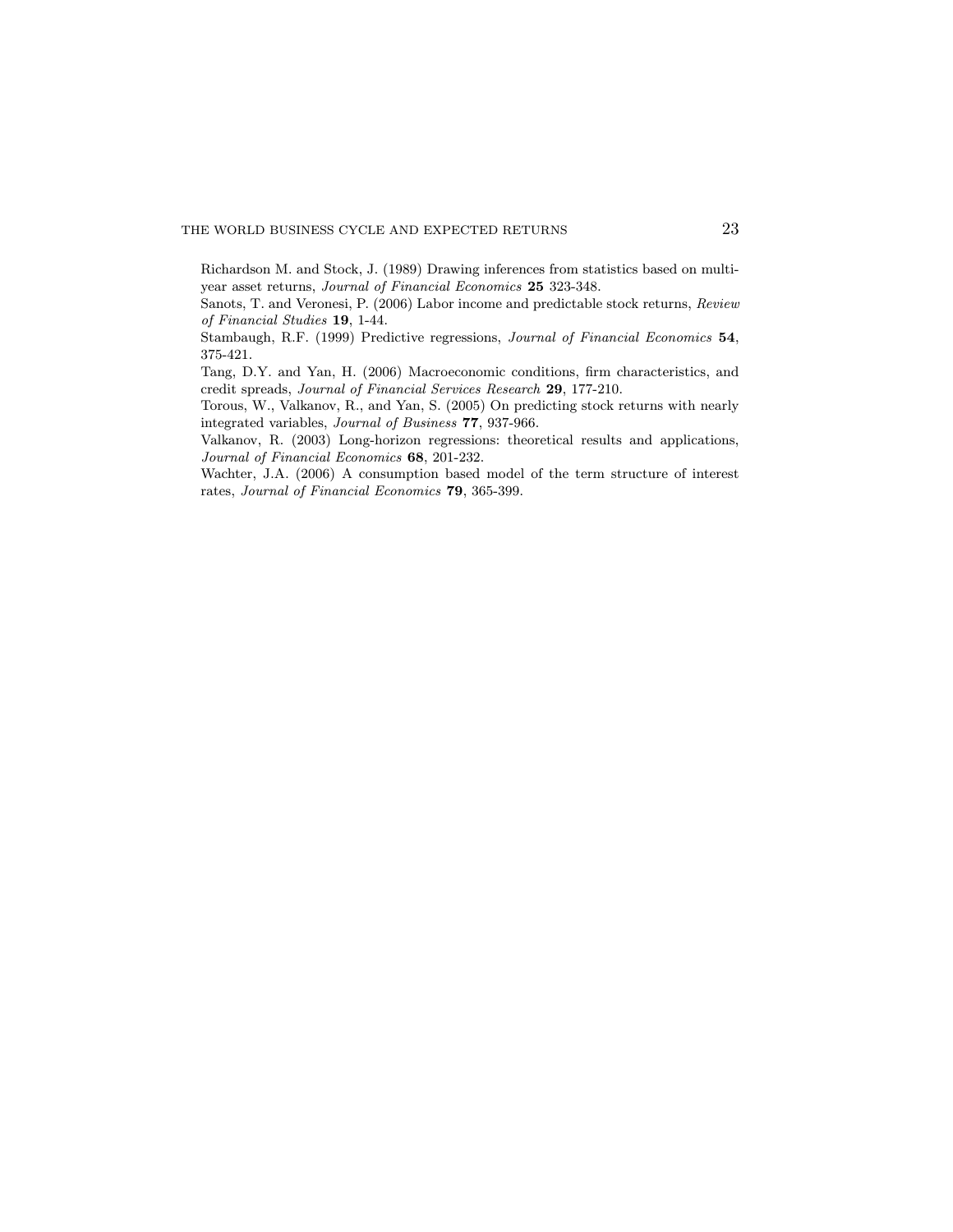## 8. Appendix: A Monte Carlo Experiment

It is well known that the reliance on asymptotic distribution theory in interpreting statistical signicance of predictor variables can be misleading, especially when the regressor used to do the predicting is persistent and its errors from an autoregressive regression are highly correlated with the variable being predicted (see, for example, Mankiw and Shapiro (1986) and Stambaugh (1999)). Torous, Valkanov, and Yan (2001), Valkanov (2003), Lewellen (2004), and Campbell and Yogo (2007) all note that the problems are severe when the predictor variables are financial variables that are scaled by price. This is because the innovation in the autoregressive model of the predictor regression will be highly correlated with returns by construction. Of course, this should be less of a problem for  $\frac{k}{u}$ .<sup>16</sup>

y'<br>Work on local-to-unit root processes have been used to provide a more accurate approximation to the actual nite distribution of t-statistics (see Elliot and Stock (1994)). Using this framework Torous, Valkanov and Yan (2001) Lewellen (2004), Valkanov (2003) and Campbell and Yogo (2007) provide inference techniques that correct for this problem in a univariate setting. When examining a multivariate setting Ang and Bekaert (2007) use a Monte Carlo experiment under the null of no predictability to assess the power of t-statistics. They show substantial size distortions with the Newey-West t-statistics when forecasting stock returns at long horizons using the dividend yield and the risk free rate, both highly persistent regressors. They show that the empirical size of the Newey-West t-statistic is somewhat larger than a nominal 5% value and hence there is an obvious tendency to over reject the null of no predictability.

Although we have reported the Amihud and Hurvich (2004) bias corrected estimates and t-statistics, we want to further ensure that the predictability uncovered in this paper is not spurious in the sense that Newey-West t-statistics indicate statistical signicance when it is not there. To this end, we perform a Monte Carlo experiment to investigate whether inferences on the statistical significance of the parameter estimates are affected by size distortions when using Newey-West t-statistics. The data for the Monte Carlo experiment are generated under the null hypothesis of no predictability:

$$
r_t = \gamma_0 + \upsilon_t. \tag{A1}
$$

We use the variance-covariance matrix of returns and the predictor variables to generate the data. Finally, to complete the data generation process, we need to specify a data generating equation for the predictor variables  $\frac{k}{y}$  $\frac{w}{p}$ ,  $\frac{d}{p}$  $w$  and  $r_f^w$ . We start by specifying a first order VAR:

$$
\mathbf{z}_t = \gamma + \rho \mathbf{z}_{t-1} + \eta_t,\tag{A2}
$$

where v and  $\eta$  are draws from a normal distribution and **z** is a vector including  $\frac{k}{y}$  $w$ ,  $\frac{d}{p}$ w and  $r_f^w$ . From this specification we set to zero any coefficients that are not statistically signicant and then run the Monte Carlo experiment.

 $16$  With regard to this issue we calculated the Campbell and Yogo (2005) pre-test regarding the applicability of asymptotic  $t$ -statistics in predictability regressions. We found that  $\frac{k}{y}$  passed this test and hence the t-statistics should be fine asymptotically. In fact, the only predictor variable to fail the Campbell and Yogo (2005) test is the dividend price ratio. These results are available on request.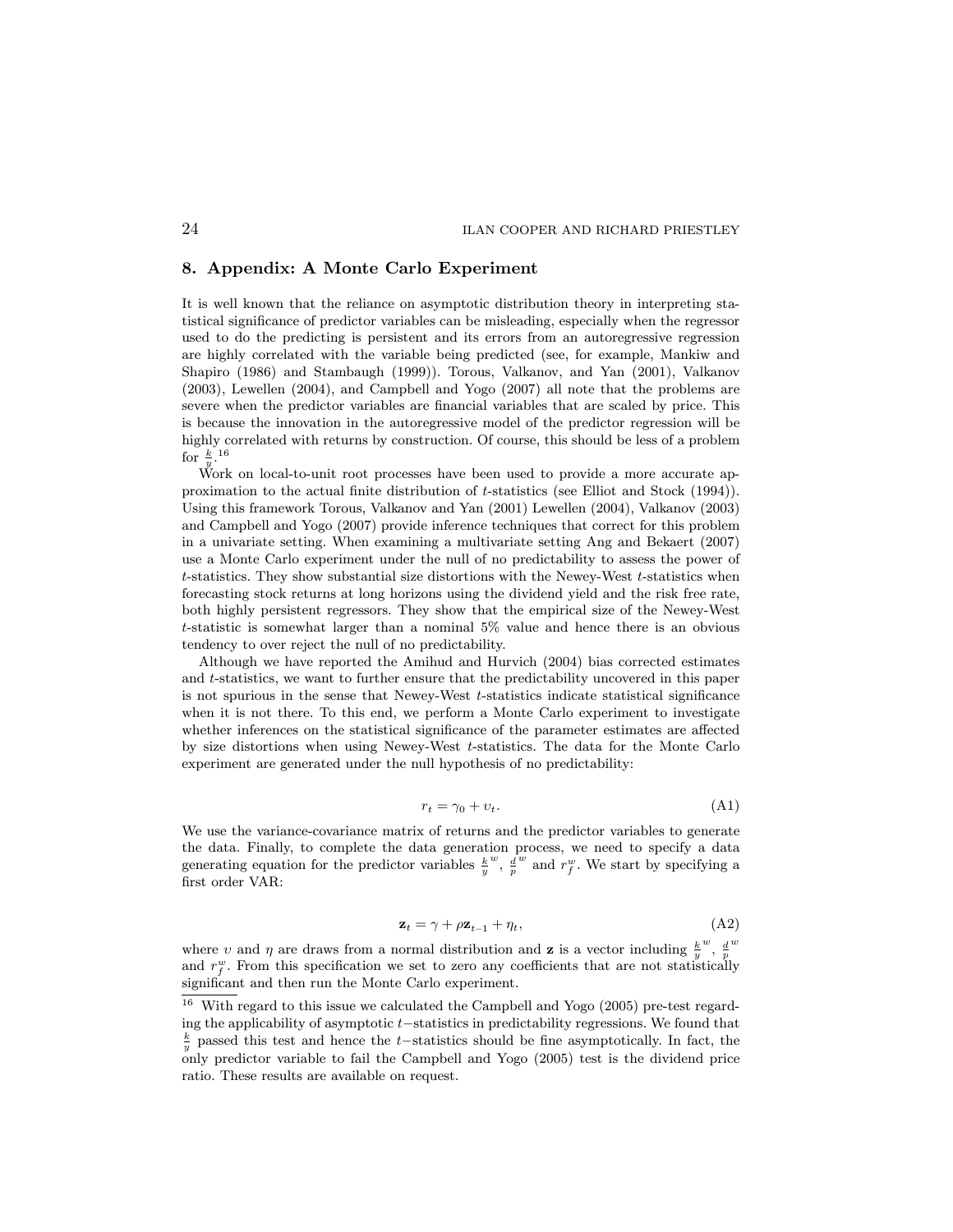We generate 100,000 samples with  $100+T$  observations, where T is the sample size  $(156$  in our case) for the relevant regression. The first 100 observations are discarded and, subsequently, we estimate equation  $(2)$  100,000 times with the remaining T observations. This gives us the distribution of the t-statistics testing the null hypothesis that  $\delta = 0$  in (2). We compare the empirical size generated from the Monte Carlo experiment against a 5% nominal size in order to assess whether there are any size distortions with the Newey-West  $t$ -statistics using the real returns on the world stock market index.<sup>17</sup> The empirical size is the percentage of times the relevant null hypothesis is rejected at the 5% level of significance. If the empirical size of the  $t$ -statistic is greater than 5%, the Newey-West  $t$ -statistics have a tendency to over-reject the null hypotheses finding predictability when it is not there.

Table III reports the results of the Monte Carlo experiment for the Newey-West tstatistics. We report the empirical size of the tests and the t-statistics that reject at the 5% level. Looking at the size properties for all three predictor variables, we find the Newey-West *t*-statistics testing the null that  $\frac{k}{y}$  $\frac{w}{p}$ ,  $\frac{d}{p}$  $w$  and  $r_f^w$  cannot predict returns have good size properties for the 1-quarter ahead forecasting regressions (all three have a value of around 5.5% as opposed to the nominal 5% value). To assess how important the size distortions are in terms of assessing if there really is any predictability in the data, the next row of the Table reports the Monte Carlo-generated critical values for the t-statistic testing  $\delta = 0$ . The usual asymptotic critical values for a two-sided t-statistic are  $\pm 1.96$  at all horizons. The empirical critical values for the t-statistics at the one quarter horizon are very close to their asymptotic counterparts. Taken together the results show that for a one quarter horizon inference in predictive regressions using Newey-West t-statistics are generally fine when making statistical inference. That is, the results in Table III do not alter our conclusions about predictability with  $\frac{k}{y}$  $w$  reached on the basis of the findings in Tables 1.

Table A1 Newey-West Size Properties, t-statistics and  $\overline{R}^2$  with Simulated Unpredictable Returns

This table reports the results of a Monte Carlo experiment to investigate the empirical size of the Newey-West  $t$ -statistics for a nominal size of  $5\%$  for the predictive regression that regresses the real return on the world stock market index on the three international predictor variables,  $\frac{k}{y}$  $w$ ,  $\frac{d}{p}$  $w$  and  $r_f^w$ , and the Monte Carlo-generated critical values for the Newey-West t-statistics. The data are generated under the null hypothesis of no predictability. The parameters in the data generation process are their empirical counterparts. We use the moments of the real returns on the MSCI world stock market index to simulate the unpredictable returns. The row "Size" reports the percentage of times  $H_0: \gamma =$ 0 is rejected against a nominal signicance level of 5%. The row "t-statistic" reports the Monte Carlo-generated 5% t-statistics testing H<sub>0</sub>:  $\gamma = 0$  against H<sub>1</sub>: $\gamma \neq 0$ .

|                                  | Size Properties |          | t-statistics |
|----------------------------------|-----------------|----------|--------------|
| $_k w$                           | 5.570           | $k^w$    | 2.033        |
| $\frac{y}{d}w$<br>$\overline{p}$ | 5.530           | $^y_d$ w | 1.995        |
| $r^w$                            | 5.491           | nu       | 2.044        |

<sup>&</sup>lt;sup>17</sup> Unreported results, which are very similar to the ones we report for the world stock index, are found for the individual countries' real returns. These results are available on request.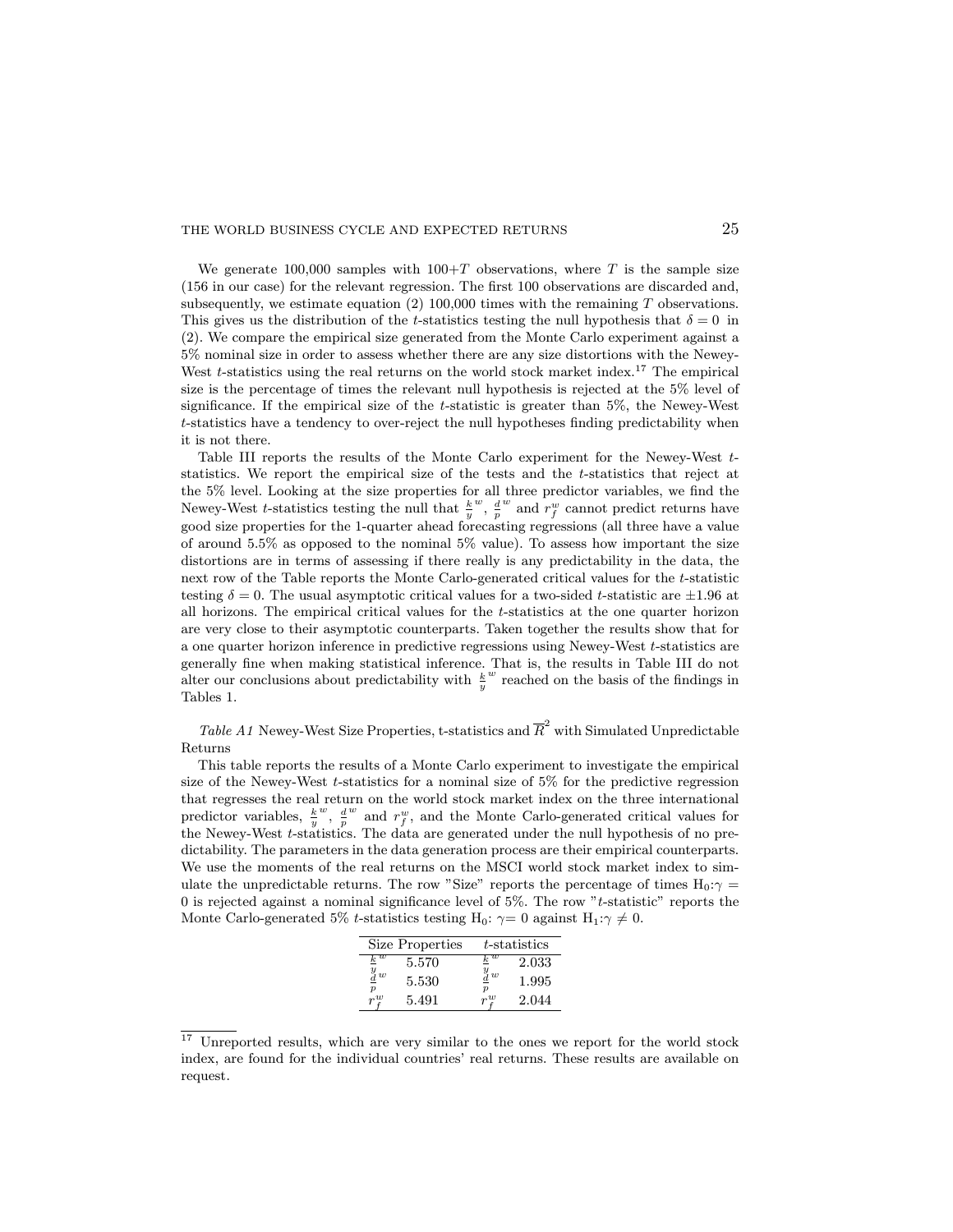## 26 ILAN COOPER AND RICHARD PRIESTLEY

Table I. Predicting Real Stock Returns with International Predictor Variables

This table reports results from predicting real stock returns using international predictor variables. Stock returns are calculated from the MSCI country indices.  $\frac{k}{y}$  $w$  is the measure of the world business cycle defined as the ratio of capital stock to output.  $\frac{k}{y}$  $\frac{w}{p}$ .  $\frac{d}{p}$  $\omega$  is the dividend price ratio on the world stock market index (MSCI),  $r_f^w$  is the world risk free rate of return proxied by the U.S. risk free rate.  $\overline{R}^2$  is the adjusted  $R^2$ . t-statistics are in parentheses and are calculated from Newey-West standard errors adjusted for the serial correlation induced by the use of overlapping observations with a lag length that is two times k-1 where k is the horizon of the return observations.  $"\overline{R}^2$  no  $\frac{d}{p}$  $^w$  or  $rf$ " is the  $\overline{R}^2$ calculated from a regression of real returns on  $\frac{k}{y}$ w only. The second row for each country reports the bias-corrected estimates and t-statistics using the approach of Amihud and Hurvich, (2004). CD is Canada, FR is France, IT is Italy, JP is Japan, SZ is Switzerland and WD is the world portfolio. The data are sampled from 1971Q1 to 2010Q4.

|             | $\underline{k} \overline{w}$<br>$\overline{u}$ | $\underline{d}^{\overline{w}}$<br>$\boldsymbol{p}$ | $r_f^w$               | $\overline{\overline{R}}{}^2$ | $\overline{R}^2$<br>$\frac{d}{dx}$<br>or $rf$<br>no |
|-------------|------------------------------------------------|----------------------------------------------------|-----------------------|-------------------------------|-----------------------------------------------------|
| CD          | 7.118<br>(1.52)                                | 0.012<br>(1.11)                                    | $^{-2.691}$<br>(1.73) | 0.02                          | 0.00                                                |
| CD.C        | 4.970<br>(1.09)                                | 0.008<br>(0.88)                                    | $-2.458$<br>(1.83)    |                               |                                                     |
| FR          | 7.735<br>(1.30)                                | 0.012<br>(1.03)                                    | $-2.162$<br>(1.09)    | 0.00                          | 0.00                                                |
| $FR_C$      | 3.357<br>(0.57)                                | 0.010<br>(0.88)                                    | $-1.358$<br>(0.79)    |                               |                                                     |
| IT          | 6.273<br>(1.05)                                | 0.002<br>(0.17)                                    | $-0.598$<br>(0.28)    | $-0.01$                       | 0.00                                                |
| IT_C        | 3.544<br>(0.53)                                | $-0.001$<br>(0.09)                                 | $-0.003$<br>(0.12)    |                               |                                                     |
| $_{\rm JP}$ | 7.706<br>(1.53)                                | 0.027<br>(2.43)                                    | $-.3.403$<br>(2.14)   | 0.03                          | 0.00                                                |
| JP_C        | 6.000<br>(1.53)                                | 0.022<br>(2.01)                                    | $-3.030$<br>(1.86)    |                               |                                                     |
| SZ          | 9.699<br>(2.40)                                | 0.013<br>(1.35)                                    | $-2.855$<br>(1.92)    | 0.03                          | 0.01                                                |
| $\rm SZ_C$  | 7.305<br>(1.57)                                | 0.011<br>(1.22)                                    | $-2.875$<br>(2.12)    |                               |                                                     |
| U.K.        | 11.273<br>(2.22)                               | 0.024<br>(1.72)                                    | $-2.707$<br>(1.62)    | 0.03                          | 0.01                                                |
| U.K._C      | 9.878<br>(1.82)                                | 0.018<br>(1.66)                                    | $-2.307$<br>(1.45)    |                               |                                                     |
| U.S.        | 10.675<br>(3.10)                               | 0.008<br>(1.02)                                    | $-1.143$<br>(0.98)    | 0.03                          | 0.03                                                |
| U.S. C      | 9.072<br>(2.40)                                | 0.004<br>(0.56)                                    | $-0.878$<br>(0.79)    |                               |                                                     |
| WD          | 10.037<br>(2.89)                               | 0.014<br>(1.66)                                    | $-2.026$<br>(1.57)    | 0.04                          | 0.03                                                |
| WD_C        | 8.198<br>(2.20)                                | 0.009<br>(1.28)                                    | $-1.741$<br>(1.57)    |                               |                                                     |
|             |                                                |                                                    |                       |                               |                                                     |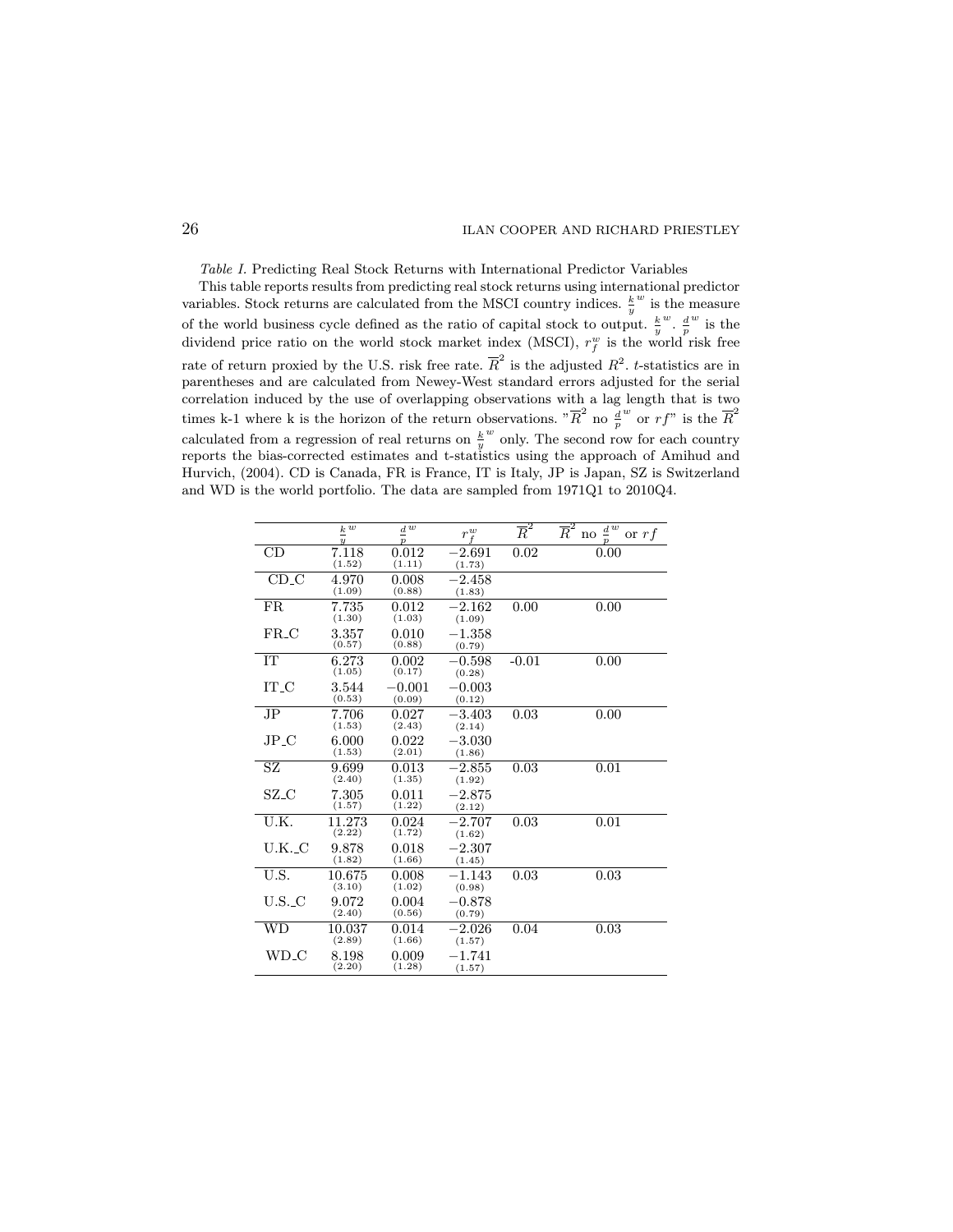Table II. Predicting Real Stock Returns with Country Specific Predictor Variables

This table reports results from predicting real stock returns using country specific predictor variables. Stock returns are calculated from the MSCI country indices.  $\frac{k}{y}$  $i$  is the measure of country  $i's$  business cycle defined as the ratio of capital stock to output in each given country.  $\frac{d}{p}$  $i$  is the dividend price ratio on country  $i's$  stock market index (MSCI),  $r_f^i$  is the risk free rate of return in country *i*.  $\overline{R}^2$  is the adjusted  $R^2$ . *t*-statistics are in parentheses and are calculated from Newey-West standard errors adjusted for the serial correlation induced by the use of overlapping observations with a lag length that is two times k-1 where k is the horizon of the return observations.  ${}^n\overline{R}^2$  no  $\frac{d}{p}$  or  $rf$ " is the  $\overline{R}^2$  calculated from a regression of real returns on  $\frac{k}{y}$  $i$  only. CD is Canada, FR is France, IT is Italy, JP is Japan, SZ is Switzerland and WD is the world portfolio. The data are sampled from 1971Q1 to 2010Q4.

|      | $\frac{k}{2}$<br>$\boldsymbol{u}$ | $\frac{d}{ } i$<br>$\boldsymbol{v}$ | $r^{i}$            | $\overline{\overline{R}}{}^2$ | $\overline{R}^2$<br>$\frac{d}{r}$ or $rf$<br>$\mathbf{n}\mathrm{o}$<br>$\boldsymbol{\eta}$ |
|------|-----------------------------------|-------------------------------------|--------------------|-------------------------------|--------------------------------------------------------------------------------------------|
| СĐ   | 0.735<br>(0.27)                   | 0.013<br>(1.17)                     | $-4.778$<br>(1.50) | 0.00                          | 0.00                                                                                       |
| FR.  | 8.351<br>(2.16)                   | 0.009<br>(1.25)                     | $-7.205$<br>(1.82) | 0.03                          | 0.02                                                                                       |
| IТ   | 17.513<br>(2.43)                  | $-0.001$<br>(0.10)                  | $-2.178$<br>(0.95) | 0.03                          | 0.03                                                                                       |
| JP.  | 4.567<br>(1.73)                   | 0.029<br>(1.92)                     | $-1.342$<br>(0.45) | 0.02                          | 0.00                                                                                       |
| SZ   | 3.584<br>(1.41)                   | 0.017<br>(1.04)                     | $-1.994$<br>(1.30) | 0.01                          | 0.00                                                                                       |
| U.K. | $-5.644\,$<br>(0.57)              | 0.028<br>(0.95)                     | $-1.895$<br>(0.78) | 0.03                          | 0.03                                                                                       |
| U.S. | $-1.365\,$<br>(0.38)              | 0.061<br>(2.04)                     | $-2.314$<br>(1.69) | 0.00                          | 0.01                                                                                       |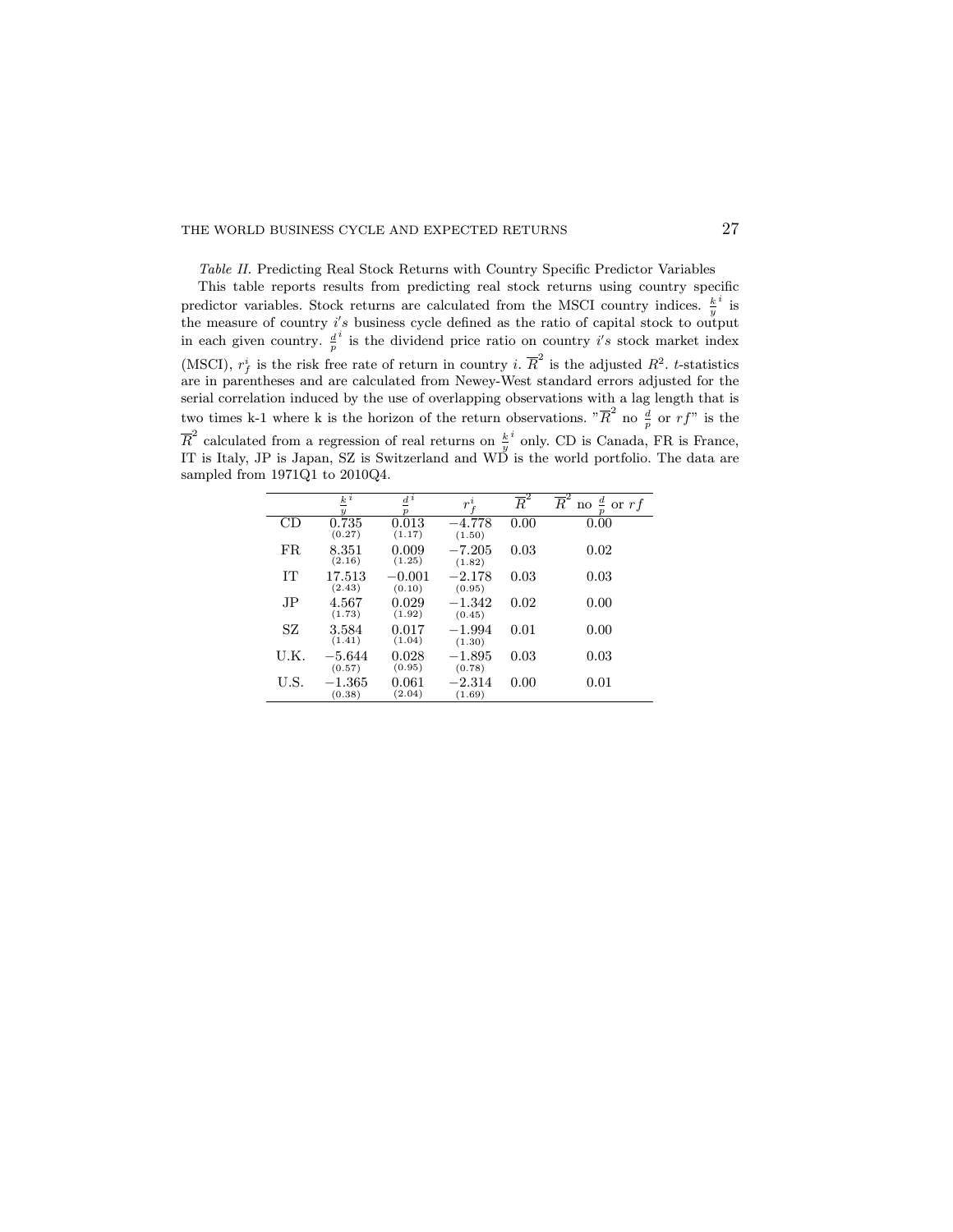## 28 ILAN COOPER AND RICHARD PRIESTLEY

Table III. Out-of-Sample Tests

This table reports the results of out-of-sample forecast comparisons. The comparisons are of forecasts of real returns based on a constant (the restricted model) and forecasts based on a constant and a predictor variable (the unrestricted model). We report comparisons based on forecasting one quarter ahead. The row labelled "ENC-NEW" provides the Clark and McCracken (2001) encompassing test statistic. The row labelled "MSE-F" gives the F-test of McCracken (2004) that tests the null hypothesis of equal MSEs against the alternative that the MSE from the unrestricted model is smaller. The row labeled  $R_{\text{oos}}^2$  is the out-of-sample  $R^2$ . The row headed "CE" reports the certainty equivalent an investor would have obtained from using the predictability results or from using the historical mean excess returns when forming portfolio weights. CD is Canada, FR is France, IT is Italy, JP is Japan, SZ is Switzerland and WD is the world portfolio. Asterisks denote the tests rejects the null hypothesis at the 5% level.

|           |                            | 1990:1-2010:4            |                                     |                    |          |                                 |                          | 2000:1-2010:4      |          |
|-----------|----------------------------|--------------------------|-------------------------------------|--------------------|----------|---------------------------------|--------------------------|--------------------|----------|
|           | <b>Test</b>                | $rac{k}{y}$ <sup>w</sup> | $\frac{d^w}{2}$<br>$\boldsymbol{p}$ | $\overline{r_f^w}$ | Constant | $\frac{k}{2}$<br>$\overline{y}$ | $rac{d}{p}$ <sup>w</sup> | $\overline{r_f^w}$ | Constant |
| CD        | $MSE-F$                    | $-0.408$                 | $-0.937$                            | 0.233              |          | $-0.039$                        | $-0.382$                 | 0.171              |          |
|           | <b>ENC_NEW</b>             | $-0.081$                 | $-0.020$                            | 0.404              |          | 0.011                           | $-0.159$                 | 0.281              |          |
|           | $\mathrm{R}_{OOS}^2$       | ${<}0.0$                 | $<0.0$                              | 0.3                |          | ${<}0.0$                        | < 0.0                    |                    |          |
|           | $CE(\%)$                   | 1.118                    | 0.909                               | 0.881              | 1.248    | 0.964                           | 0.876                    | 0.399              | 1.124    |
| <b>FR</b> | $MSE-F$                    | 0.608                    | $-0.980$                            | $-3.476$           |          | 0.725                           | $-0.351$                 | $-2.159$           |          |
|           | ENC-NEW                    | 0.621                    | $-0.387$                            | $-1.012$           |          | 0.452                           | $-0.164$                 | $-0.844$           |          |
|           | $R^2_{OOS}$                | 0.7                      | ${<}0.0$                            | < 0.0              |          | 1.6                             | < 0.0                    | < 0.0              |          |
|           | $CE(\%)$                   | 0.944                    | 0.663                               | 0.339              | 0.842    | 0.050                           | $-0.321$                 | $-1.485$           | $-0.161$ |
| IT        | $MSE-F$                    | $-1.400$                 | $-1.250$                            | $-1.238$           |          | $-0.106$                        | $-0.653$                 | $-0.938$           |          |
|           | ENC-NEW                    | $-0.621$                 | $-0.543$                            | $-0.576$           |          | $-0.033$                        | $-0.304$                 | $-0.439$           |          |
|           | $R^2_{OOS}$                | < 0.0                    | < 0.0                               | ${<}0.0$           |          | ${<}0.0$                        | ${<}0.0$                 | < 0.0              |          |
|           | $CE(\%)$                   | $1.311\,$                | $\,0.523\,$                         | 0.202              | 0.647    | 0.482                           | $-0.312$                 | $-1.840$           | $-0.448$ |
| JP        | $MSE-F$                    | $3.702*$                 | $-0.312$                            | $-5.385$           |          | $4.679*$                        | $2.425*$                 | $-3.114$           |          |
|           | ENC-NEW                    | $3.089*$                 | 0.182                               | $-1.875$           |          | $3.453*$                        | 1.498*                   | $-1.245$           |          |
|           | $R_{OOS}^2$                | $4.5\,$                  | < 0.0                               | < 0.0              |          | 9.6                             | $5.3\,$                  | < 0.0              |          |
|           | $CE(\%)$                   | 0.097                    | $-1.375$                            | $-1.886$           | $-0.763$ | 0.423                           | 0.223                    | $-1.305$           | $-0.330$ |
| SZ        | $MSE-F$                    | $4.513*$                 | $-0.997$                            | $-2.947$           |          | $2.175*$                        | $-0.385$                 | $-3.418$           |          |
|           | ENC-NEW                    | $5.138*$                 | $-0.436$                            | $-0.168$           |          | $2.578*$                        | $-0.138$                 | $-1.004$           |          |
|           | $\mathrm{R}_{OOS}^2$       | $5.1\,$                  | $<\!0.0$                            | $<\!\!0.0$         |          | $4.6\,$                         | < 0.0                    | ${<}0.0$           |          |
|           | $CE(\%)$                   | 2.353                    | $1.212\,$                           | 1.266              | 1.470    | 0.793                           | 0.110                    | $-1.131$           | 0.376    |
| U.K.      | $MSE-F$                    | $2.419*$                 | $0.760**$                           | $-2.529$           |          | $3.481*$                        | $1.696*$                 | $-1.372$           |          |
|           | ENC-NEW                    | $3.316*$                 | $1.240**$                           | $-1.035$           |          | $2.656*$                        | 1.077*                   | $-0.641$           |          |
|           | $R^2_{OOS}$                | 3.3                      | 0.8                                 | ${<}0.0$           |          | $7.3\,$                         | 3.7                      | < 0.0              |          |
|           | $CE(\%)$                   | 1.085                    | 0.744                               | 0.709              | 0.890    | 0.468                           | 0.326                    | $-0.471$           | $-0.021$ |
| U.S.      | $\overline{\text{MSE}}$ -F | $2.662*$                 | $-1.132$                            | $-1.077$           |          | $2.777*$                        | $-0.342$                 | $-1.276$           |          |
|           | ENC-NEW                    | $1.952*$                 | $-0.407$                            | $-0.480$           |          | $1.675*$                        | $-0.150$                 | $-0.610$           |          |
|           | $R^2_{OOS}$                | 3.0                      | ${<}0.0$                            | $<\!\!0.0$         |          | $5.9\,$                         | $<\!0.0$                 | ${<}0.0$           |          |
|           | $CE(\%)$                   | 1.004                    | 0.340                               | 0.452              | 0.739    | $-0.119$                        | $-1.283$                 | $-1.746$           | $-0.941$ |
| <b>WD</b> | $MSE-F$                    | $3.045*$                 | $-0.221$                            | $-1.671$           |          | $2.524*$                        | 0.322                    | $-1.549$           |          |
|           | ENC-NEW                    | $2.537*$                 | 0.002                               | $-0.591$           |          | $1.715*$                        | $0.202\,$                | $-0.691$           |          |
|           | $\mathrm{R}_{OOS}^2$       | 3.5                      | < 0.0                               | < 0.0              |          | 5.4                             | $0.7\,$                  | < 0.0              |          |
|           | $CE(\%)$                   | 1.235                    | 0.435                               | 0.136              | 0.579    | 0.127                           | $-0.646$                 | $-2.143$           | $-0.856$ |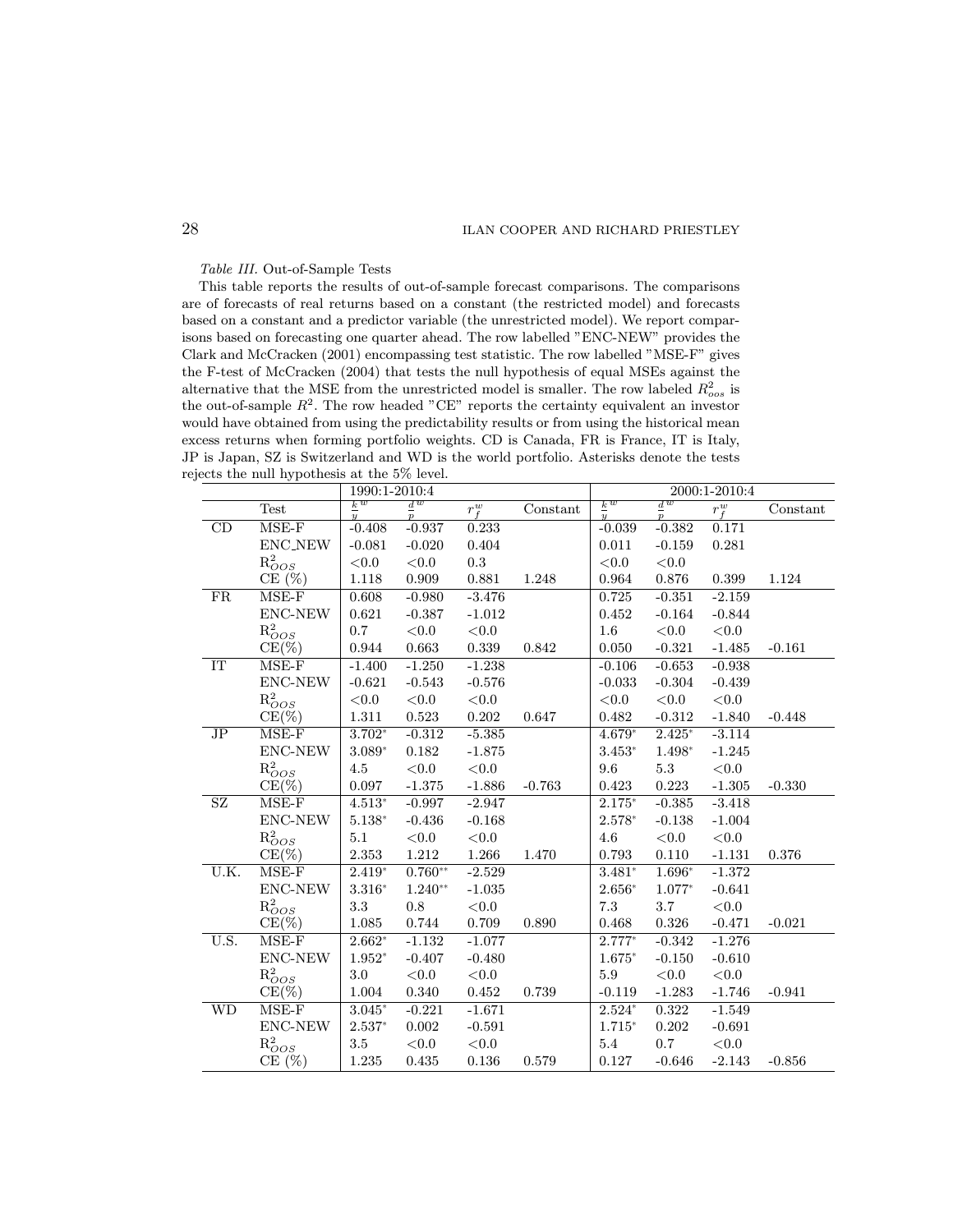Table IV. Asset Pricing Tests

This table reports results from time series regressions (Panel A) of excess returns from four sets of portfolios based on four different characteristics, namely the book-to-market ratio, cash flows, earnings to price ratio and dividend to price ratio. Each set contains a high and low value of the characteristic from each of the seven countries (CD, FR, IT, JP, SZ, U.K. and U.S.) as well as the seven country portfolios for a total of 21 portfolios. a.a.p.e is the average absolute pricing error. GRS tests whether the intercepts are jointly zero. Panel B reports Fama MacBeth quarter-by-quarter cross-sectional regression results for each of the four sets of test assets, using the full sample to estimate the first step.  $\overline{R}^2$  is the cross-section adjusted r-squared.  $\chi^2$  is a test that the cross-sectional pricing errors are jointly zero. The sample period is 1975:1 to 2007:4 except Canada where the sample period is 1977:1 to 2007:4. Probability values are in parentheses.

| Panel A: Black-Jensen-Scholes |                                          |                 |                                          |                                            |                             |                                   |  |  |
|-------------------------------|------------------------------------------|-----------------|------------------------------------------|--------------------------------------------|-----------------------------|-----------------------------------|--|--|
|                               | <b>CAPM</b>                              | FF              | $\text{CAPM}^{\underline{k}}$            | $\overline{\mathrm{FF}^{\underline{k}^w}}$ | $\text{CAPM}^{\frac{d}{w}}$ | $\overline{\mathrm{FF}^{\,d\,w}}$ |  |  |
|                               | Book-to-Market and Country Portfolios    |                 |                                          |                                            |                             |                                   |  |  |
| aape                          | 0.849                                    | 0.638           | 0.835                                    | 0.641                                      | 0.831                       | 0.680                             |  |  |
| $_{\rm GRS}$                  | 1.553<br>(0.08)                          | 1.148<br>(0.32) | 1.576<br>(0.07)                          | 1.148<br>(0.24)                            | 1.542<br>(0.08)             | 1.138<br>(0.23)                   |  |  |
|                               | Cash Flow and Country Portfolios         |                 |                                          |                                            |                             |                                   |  |  |
| aape                          | 0.869                                    | 0.616           | 0.852                                    | 0.630                                      | 0.841                       | 0.647                             |  |  |
| $_{\rm GRS}$                  | 1.277<br>(0.21)                          | 0.986<br>(0.48) | 1.279<br>(0.21)                          | 1.056<br>(0.41)                            | 1.261<br>(0.22)             | 0.983<br>(0.49)                   |  |  |
|                               |                                          |                 | Earnings to Price and Country Portfolios |                                            |                             |                                   |  |  |
| aape                          | 0.931                                    | 0.669           | 0.926                                    | 0.608                                      | 0.904                       | 0.695                             |  |  |
| <b>GRS</b>                    | 1.484<br>(0.10)                          | 1.034<br>(0.43) | 1.500<br>(0.09)                          | 1.200<br>(0.27)                            | 1.464<br>(0.11)             | 1.244<br>(0.24)                   |  |  |
|                               | Dividend to Price and Country Portfolios |                 |                                          |                                            |                             |                                   |  |  |
| aape                          | 0.895                                    | 0.587           | 0.885                                    | 0.599                                      | 0.870                       | 0.613                             |  |  |
| $_{\rm GRS}$                  | 1.606<br>(0.06)                          | 1.268<br>(0.22) | 1.604<br>(0.06)                          | 1.343<br>(0.17)                            | 1.586<br>(0.07)             | 1.300<br>(0.17)                   |  |  |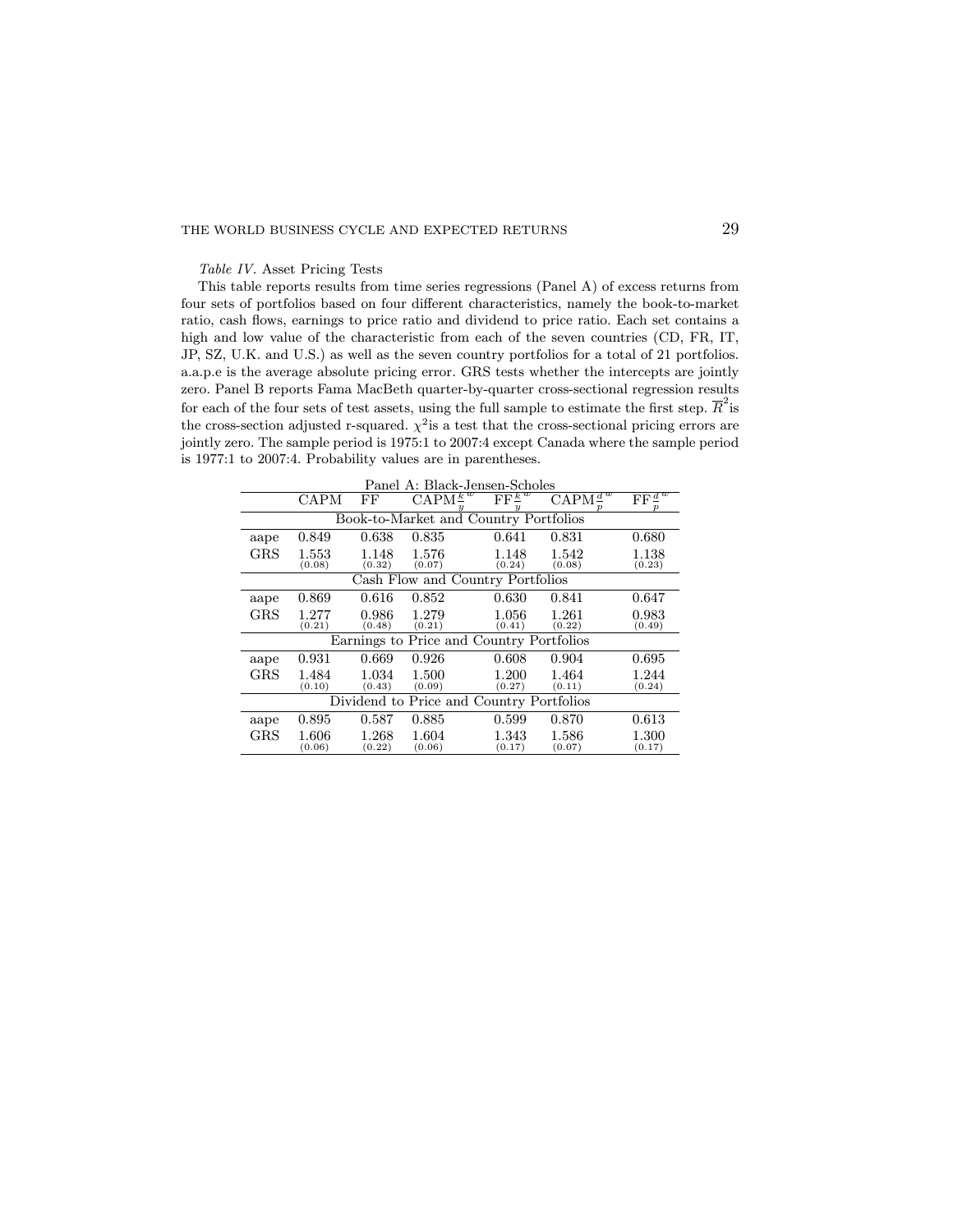|                                          | Panel B: Fama and MacBeth                |                  |                              |                                                         |                               |                                      |  |  |  |  |
|------------------------------------------|------------------------------------------|------------------|------------------------------|---------------------------------------------------------|-------------------------------|--------------------------------------|--|--|--|--|
|                                          | CAPM                                     | FF               | $\text{CAPM}^{\overline{k}}$ | $\overline{\mathrm{FF}^{\underline{k}^{\overline{w}}}}$ | $\text{CAPM}^{\frac{d^w}{2}}$ | $\mathrm{FF}^{\,\overline{d}^{\,w}}$ |  |  |  |  |
|                                          | Book-to-Market and Country Portfolios    |                  |                              |                                                         |                               |                                      |  |  |  |  |
| $\overline{R}^2$                         | 0.017                                    | 0.323            | 0.190                        | 0.520                                                   | 0.058                         | 0.343                                |  |  |  |  |
| $\chi^2$                                 | 26.940<br>(0.14)                         | 20.332<br>(0.44) | 27.296<br>(0.13)             | 18.467<br>(0.36)                                        | 26.267<br>(0.09)              | $15.757\,$<br>(0.54)                 |  |  |  |  |
| Cash Flow and Country Portfolios         |                                          |                  |                              |                                                         |                               |                                      |  |  |  |  |
| $\overline{R}^2$                         | 0.000                                    | 0.296            | 0.199                        | 0.418                                                   | 0.000                         | 0.575                                |  |  |  |  |
| $\chi^2$                                 | 26.694<br>(0.16)                         | 20.007<br>(0.39) | 24.942<br>(0.16)             | 22.067<br>(0.18)                                        | 25.942<br>(0.13)              | 21.321<br>(0.21)                     |  |  |  |  |
| Earnings to Price and Country Portfolios |                                          |                  |                              |                                                         |                               |                                      |  |  |  |  |
| $\overline{R}^2$                         | 0.000                                    | 0.231            | 0.010                        | 0.680                                                   | 0.000                         | 0.687                                |  |  |  |  |
| $\chi^2$                                 | 29.694<br>(0.07)                         | 30.221<br>(0.05) | 29.967<br>(0.07)             | 18.441<br>(0.26)                                        | 29.219<br>(0.08)              | 14.387<br>(0.64)                     |  |  |  |  |
|                                          | Dividend to Price and Country Portfolios |                  |                              |                                                         |                               |                                      |  |  |  |  |
| $\overline{R}^2$                         | 0.000                                    | 0.237            | 0.085                        | 0.746                                                   | 0.000                         | 0.434                                |  |  |  |  |
| $\chi^2$                                 | 32.271<br>(0.04)                         | 30.271<br>(0.05) | 31.799<br>(0.05)             | 28.916<br>(0.04)                                        | 31.289<br>(0.05)              | 29.297<br>(0.03)                     |  |  |  |  |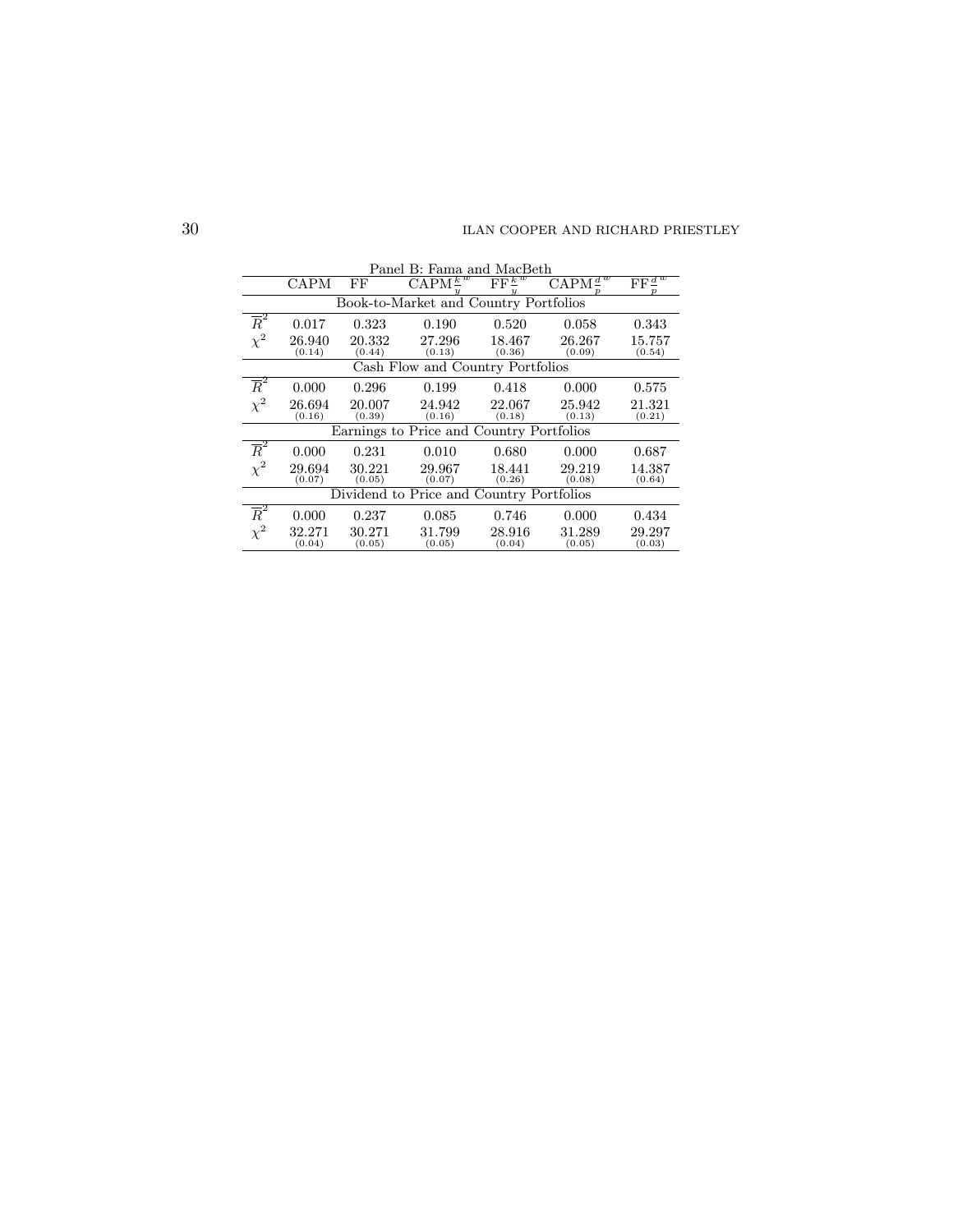Table V. Predicting Changes in the Short Rate

This table reports results from predicting changes in quarterly risk free rates using international predictor variables.  $\frac{k}{y}$  $\omega$  is the measure of the world business cycle defined as the ratio of capital stock to output. $\frac{d}{p}$  $w$  is the dividend price ratio on the world stock market index (MSCI),  $r_f^w$  is the world risk free rate of return proxied by the U.S. risk free rate.  $\overline{R}^2$  is the adjusted  $R^2$ . t-statistics are in parentheses and are calculated from Newey-West standard errors. The data are sampled from 1971Q1 to 2010Q4.

|      | $\underline{k}^{\,w}$<br>y | $\underline{d}^{\;\overline{w}}$ | $r^w$            | $\overline{R}^2$ |
|------|----------------------------|----------------------------------|------------------|------------------|
| CD   | $-0.591$<br>(1.47)         | $-0.001$<br>(1.16)               | 0.125<br>(0.84)  | 0.00             |
| FR.  | $-1.062$<br>(3.07)         | $-0.002$<br>(2.72)               | 0.379<br>(2.90)  | 0.08             |
| IТ   | $-1.267$                   | $-0.001$                         | 0.393<br>(2.73)  | 0.05             |
| JP.  | (2.53)<br>$-1.425$         | (1.21)<br>$-0.001$               | 0.300            | 0.14             |
| SZ   | (4.31)<br>$-1.101$         | (2.70)<br>$-0.003$               | (2.77)<br>0.385  | 0.06             |
| U.K. | (2.24)<br>$-0.676$         | (2.74)<br>$-0.001$               | (2.71)<br>0.259  | 0.02             |
|      | (1.71)                     | (1.46)                           | (1.95)           |                  |
| U.S. | $-0.117$<br>(0.31)         | 0.0000<br>(0.08)                 | —0.095<br>(0.86) | 0.00             |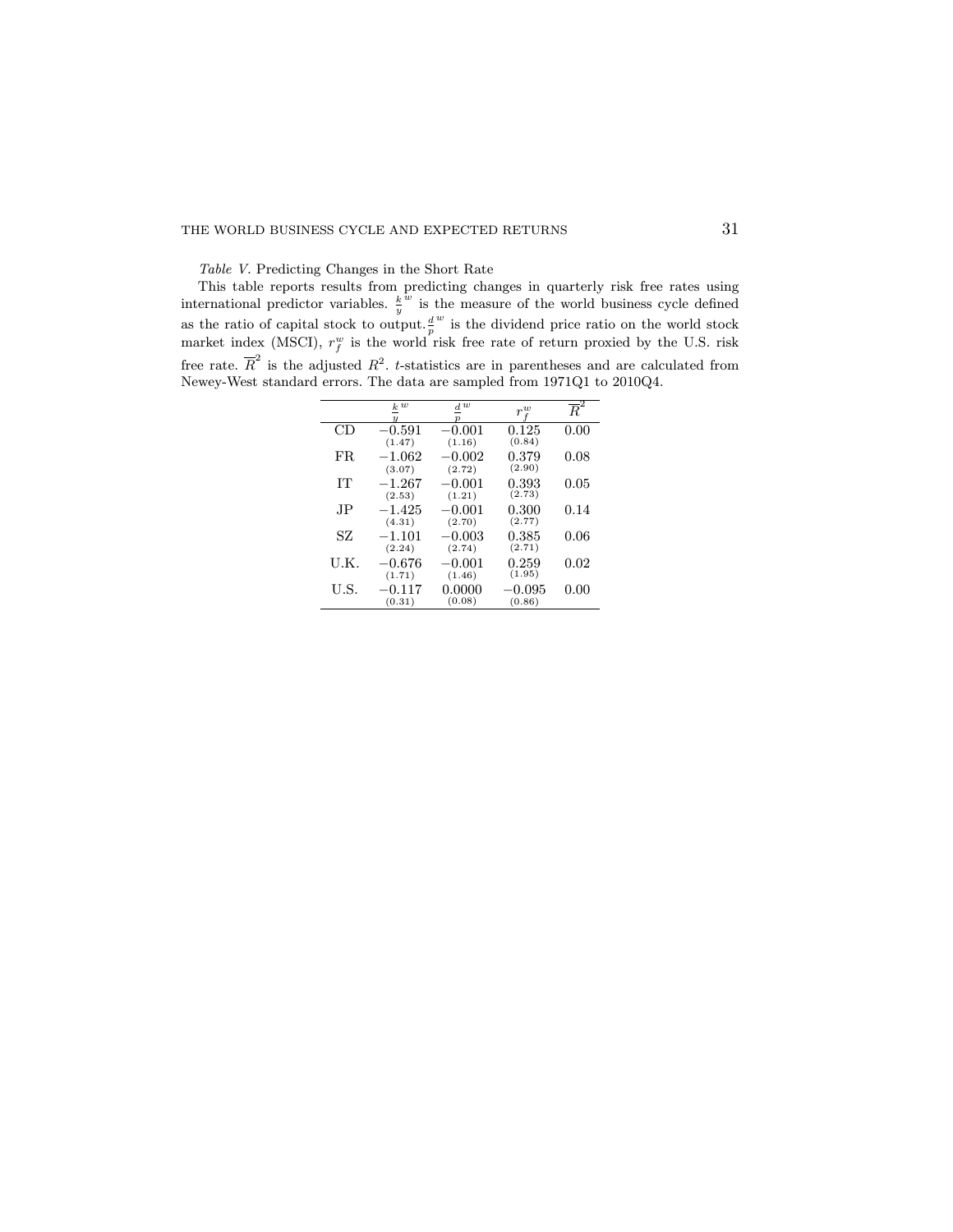Table VI. Predicting Bond Excess Returns

This table reports results from predicting quarterly bond excess returns using international predictor variables.  $\frac{k}{y}$  $w$  is the measure of the world business cycle defined as the ratio of capital stock to output.  $\frac{d}{p}$  $\stackrel{w}{\rule{0pt}{0.5ex}}$  is the dividend price ratio on the world stock market index (MSCI),  $r_f^w$  is the world risk free rate of return proxied by the U.S. risk free rate,  $f$ is the forward rate predictor variable of Cochrane and Piazzesi (2005).  $\overline{R}^2$  is the adjusted  $R<sup>2</sup>$ . t-statistics are in parentheses and are calculated from Newey-West standard errors. The data are sampled from 1971Q2 to 2003Q4.

|                | $\overline{k} \, \overline{w}$<br>$\overline{y}$ | $d\,\overline{w}$<br>$\overline{p}$ | $r^w$              | f                     | $\overline{R}^2$ |
|----------------|--------------------------------------------------|-------------------------------------|--------------------|-----------------------|------------------|
| U.S. 2 Year    | 3.085<br>(2.56)                                  | 0.002<br>(1.12)                     | $-1.149$<br>(3.89) | 0.176<br>(2.03)       | 0.23             |
| U.S. 2 Year    | 4.228<br>(4.61)                                  |                                     |                    |                       | 0.11             |
| U.S. 2 Year    |                                                  |                                     |                    | 0.228<br>(2.60)       | 0.07             |
| $U.S., 2$ Year |                                                  | 0.001<br>(0.70)                     | $-1.021$<br>(3.66) |                       | 0.09             |
| U.S. 3 Year    | 4.700<br>(2.03)                                  | 0.002<br>(0.71)                     | $-2.289$<br>(4.22) | 0.258<br>(1.65)       | 0.21             |
| U.S. 3 Year    | 6.585<br>(3.82)                                  |                                     |                    |                       | 0.07             |
| U.S. 3 Year    |                                                  |                                     |                    | $\rm 0.313$<br>(1.89) | 0.04             |
| U.S. 3 Year    |                                                  | 0.001<br>(0.36)                     | $-2.096$<br>(4.10) |                       | 0.12             |
| U.S. 4 Year    | 6.516<br>(2.02)                                  | $\,0.003\,$<br>(0.74)               | $-3.174$<br>(4.27) | 0.308<br>(1.47)       | 0.20             |
| U.S. 4 Year    | 8.799<br>(3.69)                                  |                                     |                    |                       | 0.07             |
| U.S. 4 Year    |                                                  |                                     |                    | 0.386<br>(1.68)       | 0.03             |
| U.S. 4 Year    |                                                  | 0.002<br>(0.38)                     | $-2.920$<br>(4.11) |                       | 0.12             |
| U.S. 5 Year    | 7.322<br>(1.83)                                  | 0.004<br>(0.64)                     | $-3.950$<br>(4.14) | 0.334<br>(1.30)       | 0.19             |
| U.S. 5 Year    | 9.920<br>(3.36)                                  |                                     |                    |                       | 0.05             |
| U.S. 5 Year    |                                                  |                                     |                    | 0.406<br>(1.41)       | 0.02             |
| U.S. 5 Year    |                                                  | 0.002<br>(0.31)                     | $-3.668$<br>(4.03) |                       | 0.13             |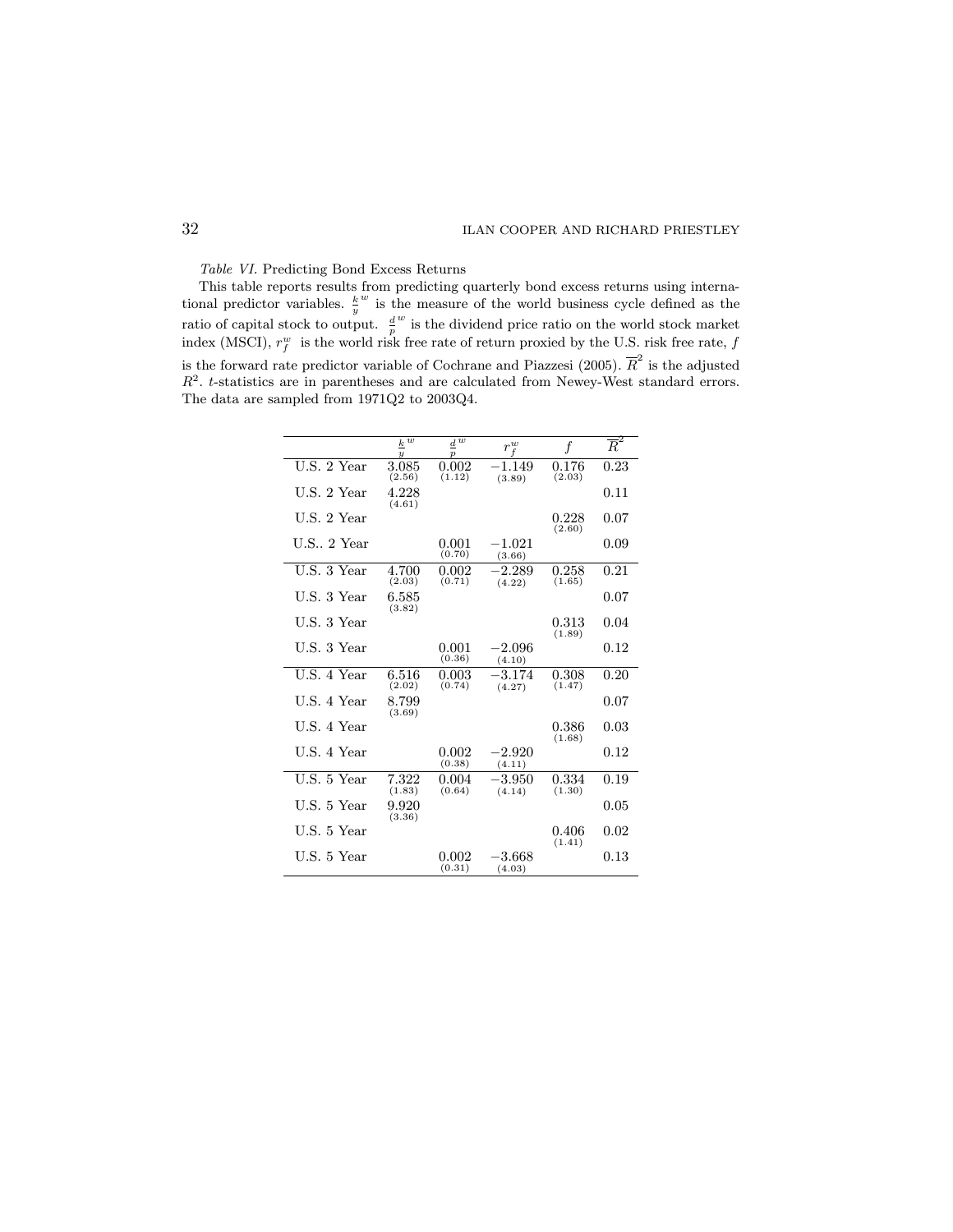Table VII. Predicting Credit Spreads

This table reports results from predicting quarterly credit spreads using international predictor variables.  $\frac{k}{y}$  $w$  is the measure of the world business cycle defined as the ratio of capital stock to output.  $\frac{d}{p}$  $w$  is the dividend price ratio on the world stock market index (MSCI),  $r_f^w$  is the world risk free rate of return proxied by the U.S. risk free rate. Spread is the one-quarter lagged spread.  $\overline{R}^2$  is the adjusted  $R^2$ . t-statistics are in parentheses and are calculated from Newey-West standard errors. The data are sampled from 1971Q1 to 2010Q4.

|                 | k w<br>$\boldsymbol{u}$ | $d^w$<br>$\boldsymbol{\eta}$ | $r^w_i$            | Spread           | $\overline{R}^2$ |
|-----------------|-------------------------|------------------------------|--------------------|------------------|------------------|
| Govt - BAA      | 45.593<br>(2.07)        | 0.035<br>(1.02)              | $-9.934$<br>(1.65) | 0.878<br>(12.58) | 0.69             |
| Govt - AAA      | 17.860<br>(1.44)        | 0.044<br>(1.86)              | $-2.341$<br>(0.62) | 0.859<br>(12.90) | 0.77             |
| $A A A - B A A$ | 22.736<br>(1.65)        | -0.042<br>(1.90)             | $-5.588$<br>(1.27) | 0.769<br>(11.59) | 0.74             |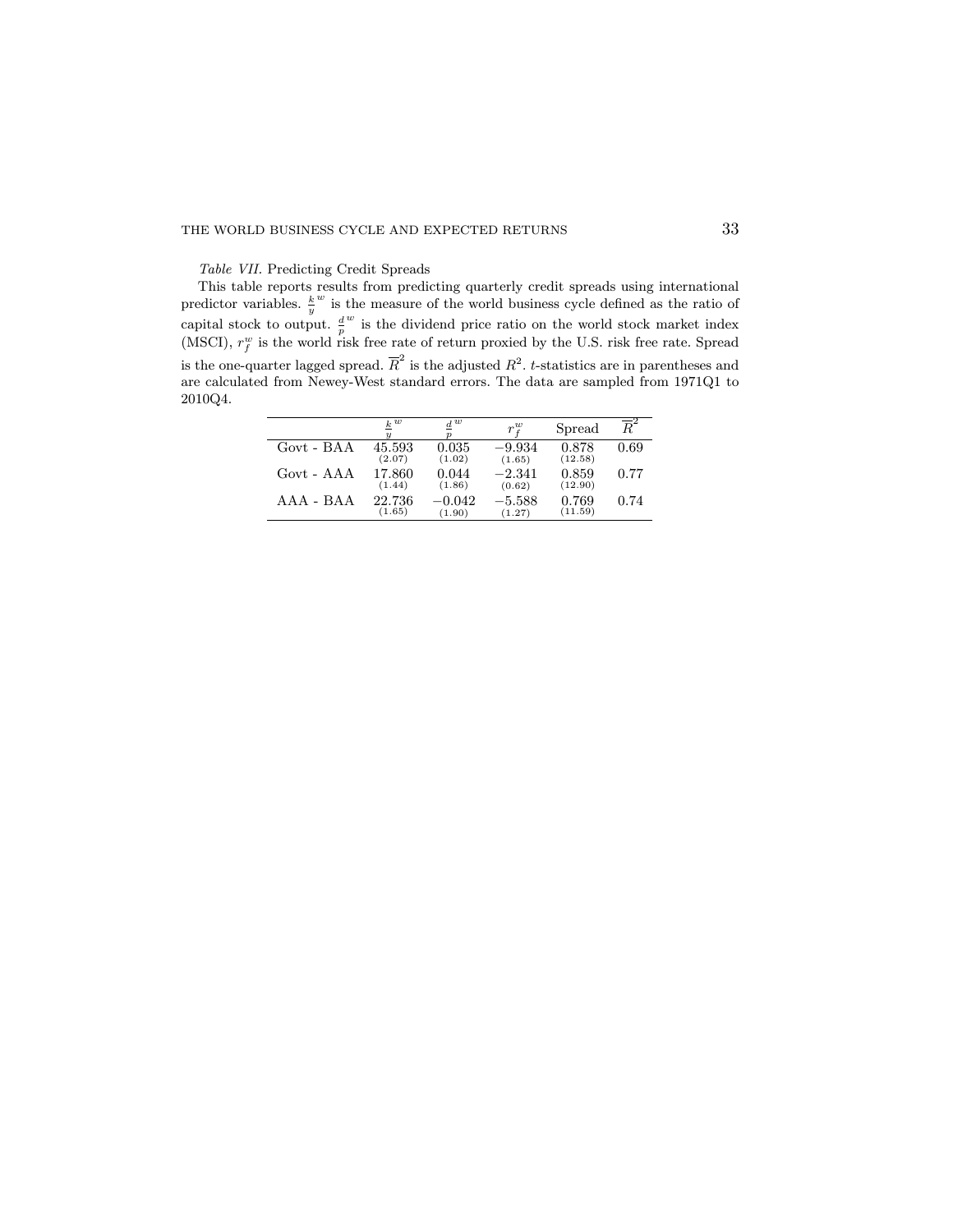

**World Capital to Output Ratio**

Fig. 1. Predictor Variables: This figure plots the unadjusted world capital to output ratio, the detrended capital to output ratio, the world dividend price ratio andthe world (U.S.) risk free rate.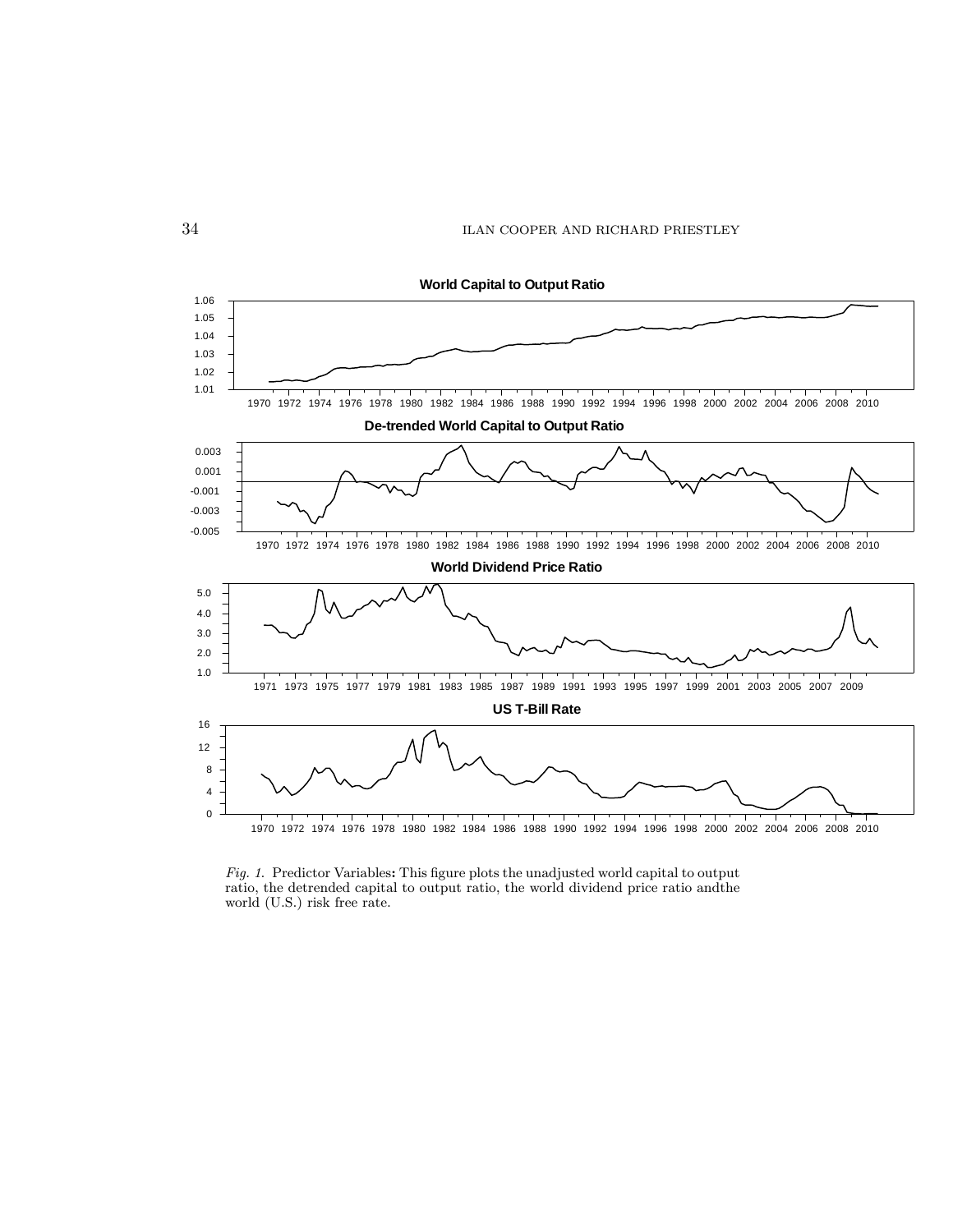

 $Fig. 2.$  Vintage Data. This figure plots the unadjusted and detrended world capital to output ratio based on vintage data.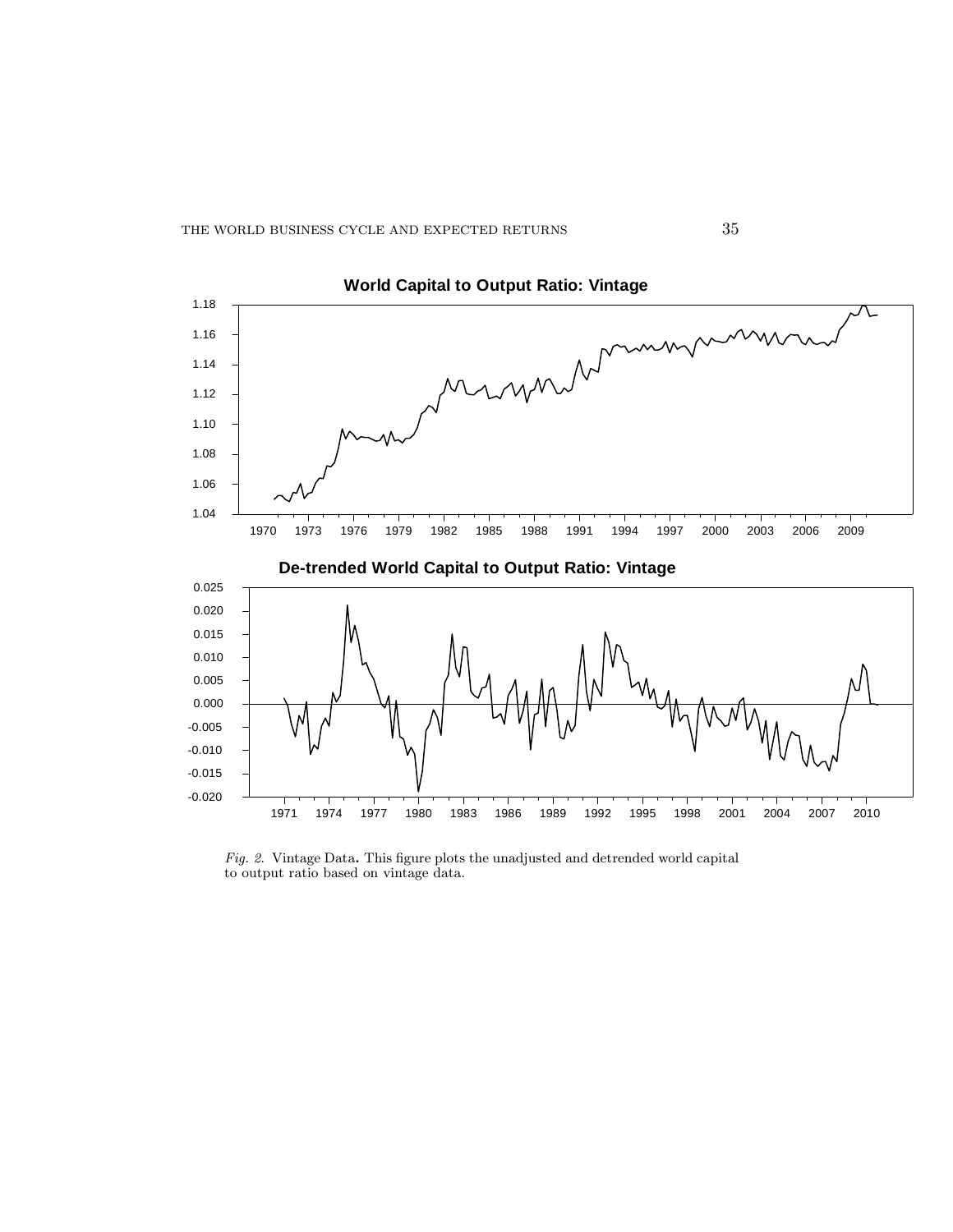

Fig. 3. Plots of expected and actual returns using Book-to-Market and Country market portfolios.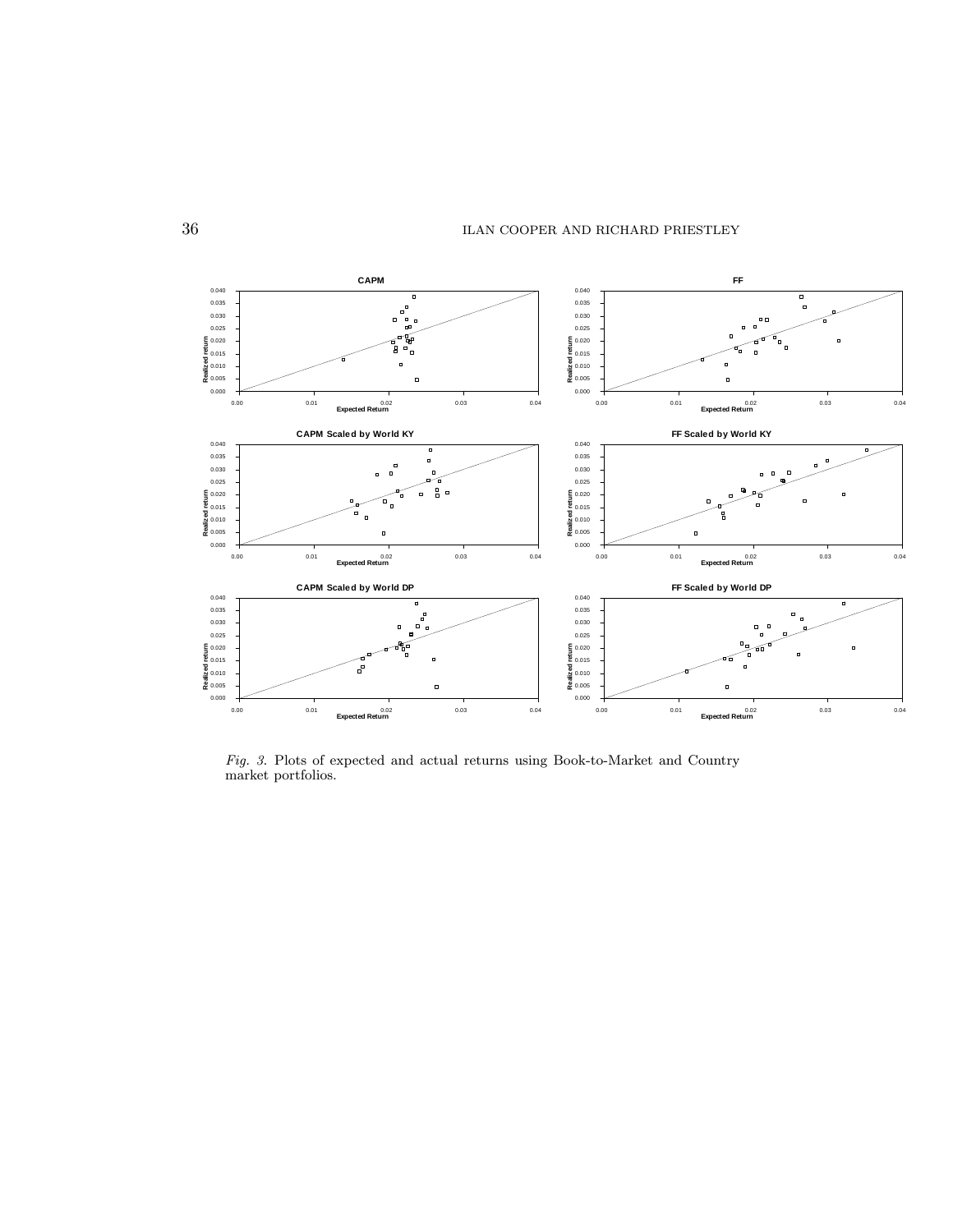

Fig. 4. Plots of expected and actual returns using Cash Flow and Country market portfolios.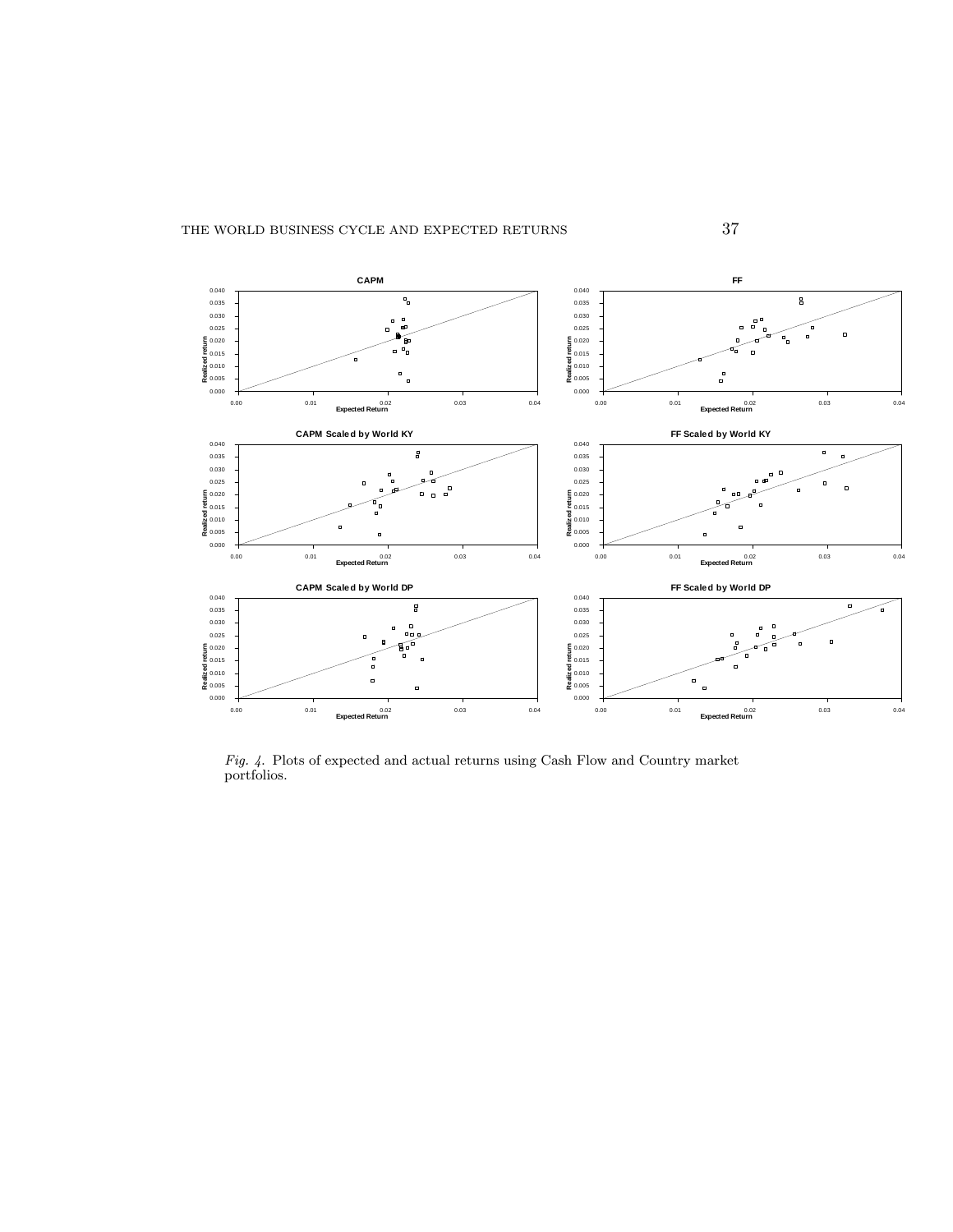

Fig. 5. Plots of expected and actual returns using Earnings to Price and Country market portfolios.